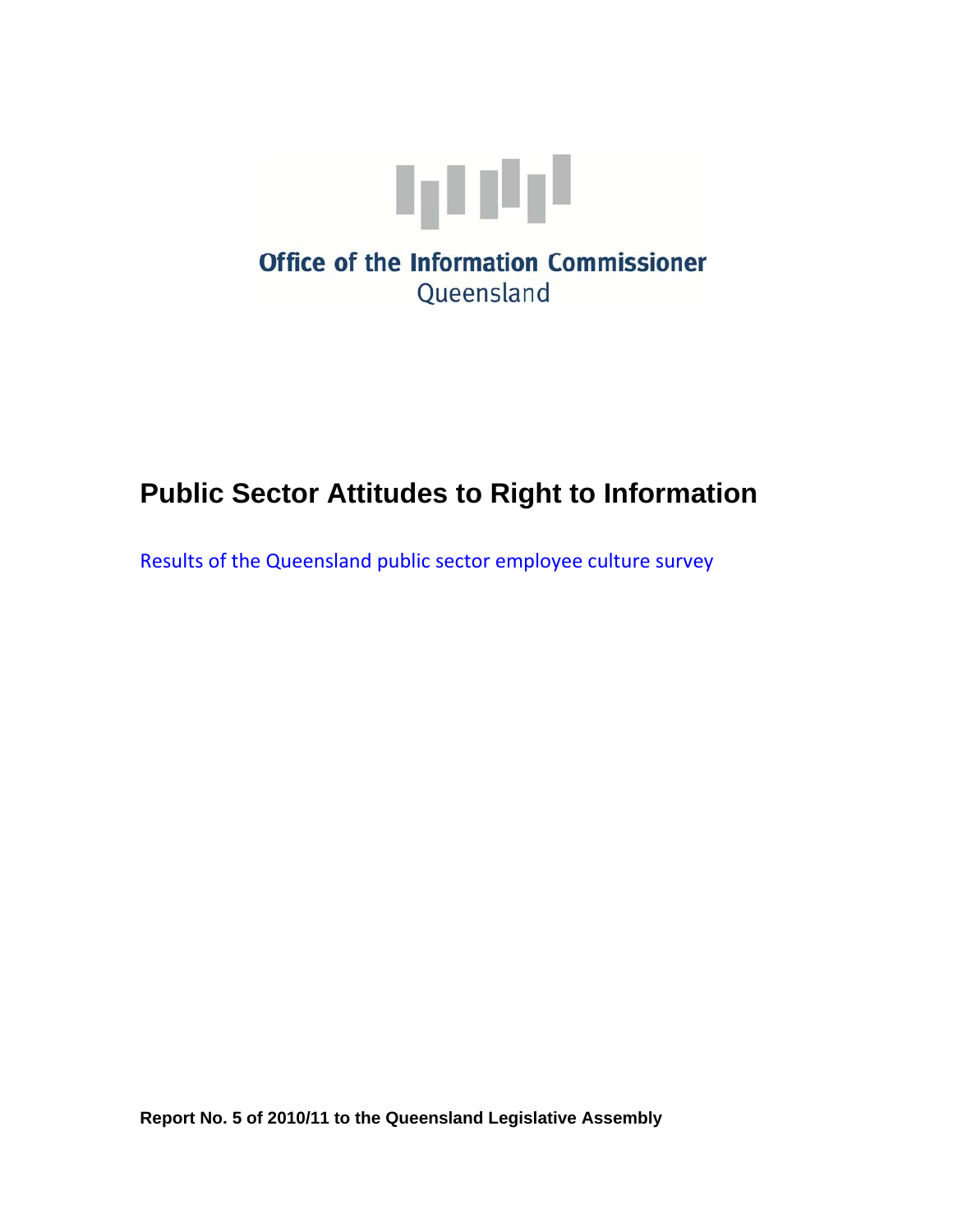### ெ⊛

This report to the Queensland Legislative Assembly by the Office of the Information Commissioner is licensed under a Creative Commons - Attribution Non Commercial No Derivatives 3.0 Unported License. People reading or using this report may do so in accordance with the following conditions: Attribution (BY), requiring attribution to the original author; Non-Commercial (NC), requiring the work is not used for commercial purposes; and No Derivative Works (ND), allowing only the original work, without derivatives.

© The State of Queensland. (Office of the Information Commissioner) 2011

Copies of this report are available on our website at www.oic.qld.gov.au and further copies are available on request to:

Office of the Information Commissioner Level 8, 160 Mary Street, Brisbane, Qld 4000 PO Box 10143, Adelaide Street, Brisbane, Qld 4000 Phone 07 3234 7373 Fax 07 3405 1122 Email administration@oic.qld.gov.au Web www.oic.qld.gov.au

ISBN: 978-0-646-55910-0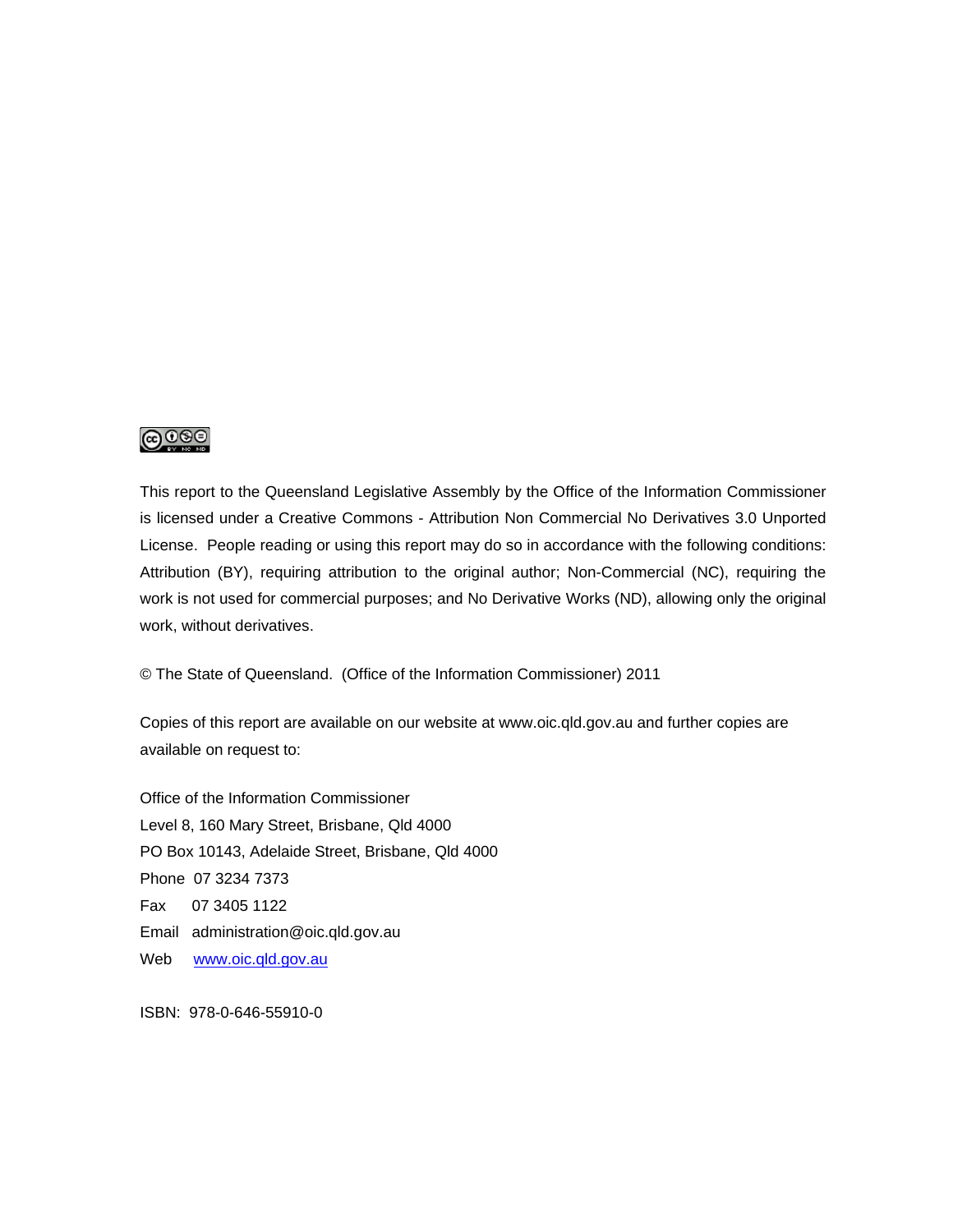June 2011

Ms Barbara Stone MP **Chair** Legal Affairs, Police, Corrective Services and Emergency Services Committee Parliament House George Street Brisbane QLD 4000

Dear Ms Stone

I am pleased to present *Public Sector Attitudes to Right to Information: Results of the Queensland public sector employee culture survey* capturing public sector culture and attitudes to the reforms contained in the *Right to Information Act 2009* (Qld) and the *Information Privacy Act 2009* (Qld).

This report is prepared under section 131 of the *Right to Information Act 2009* (Qld).

The report reviews the results of the survey of public sector attitudes to gauge the perceptions of staff across the Queensland public sector to the right to information reforms. The report highlights strong support for openness measures amongst public sector employees and identifies opportunities to build on these strengths.

In accordance with subsection 184(5) of the *Right to Information Act 2009* (Qld), I request that you arrange for the report to be tabled in the Legislative Assembly on the next sitting day.

Yours sincerely

Skinnass

Julie Kinross **Information Commissioner**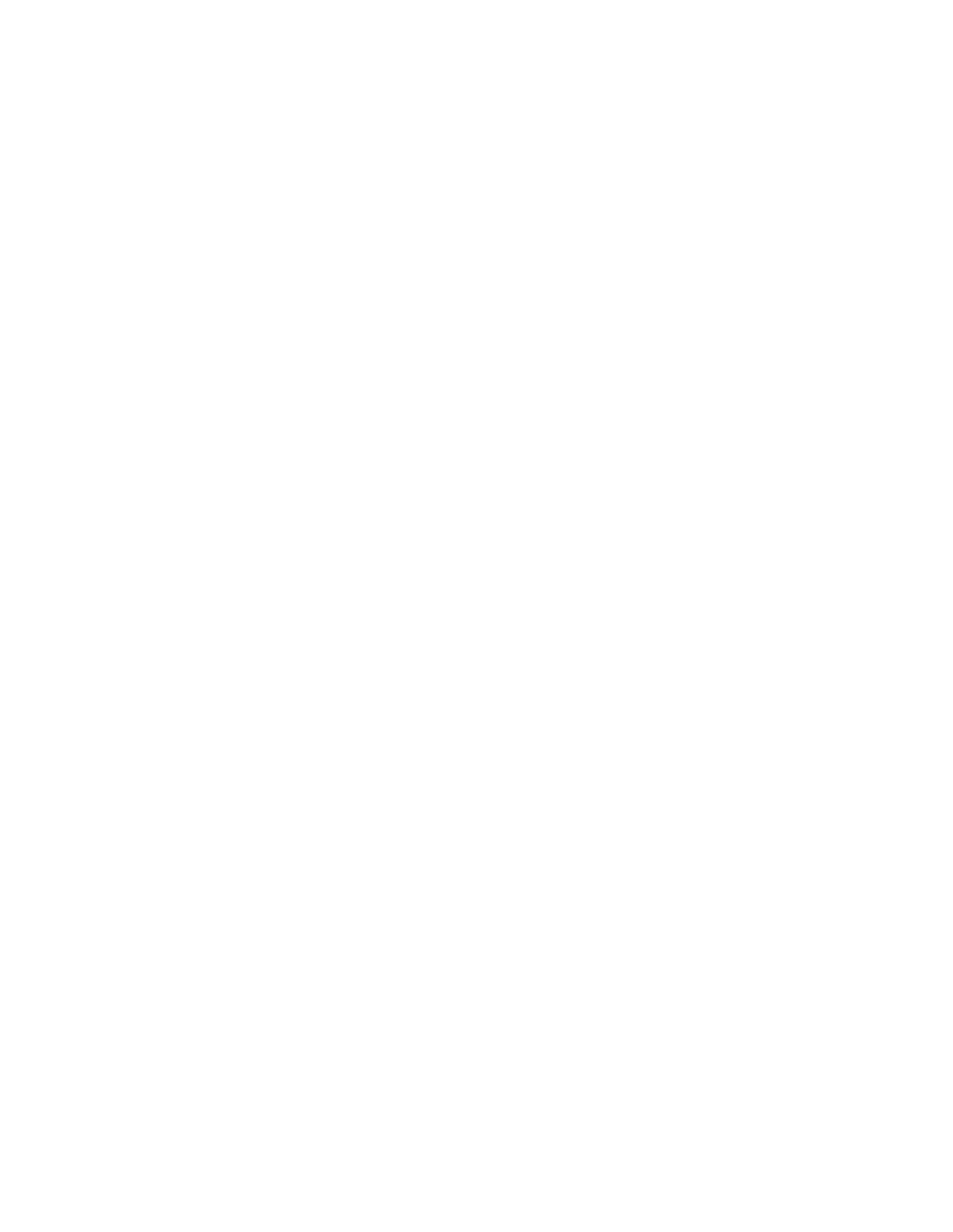### **Table of Contents**

| $\mathbf 1$    |     |  |  |
|----------------|-----|--|--|
| $\overline{2}$ |     |  |  |
| 3              |     |  |  |
|                | 3.1 |  |  |
|                | 3.2 |  |  |
|                | 3.3 |  |  |
|                | 3.4 |  |  |
|                | 3.5 |  |  |
|                | 3.6 |  |  |
|                | 3.7 |  |  |
|                |     |  |  |
|                |     |  |  |

# **Supplementary Material**

Appendix 1 **Public Sector Employee Culture Survey 2010: Survey Report**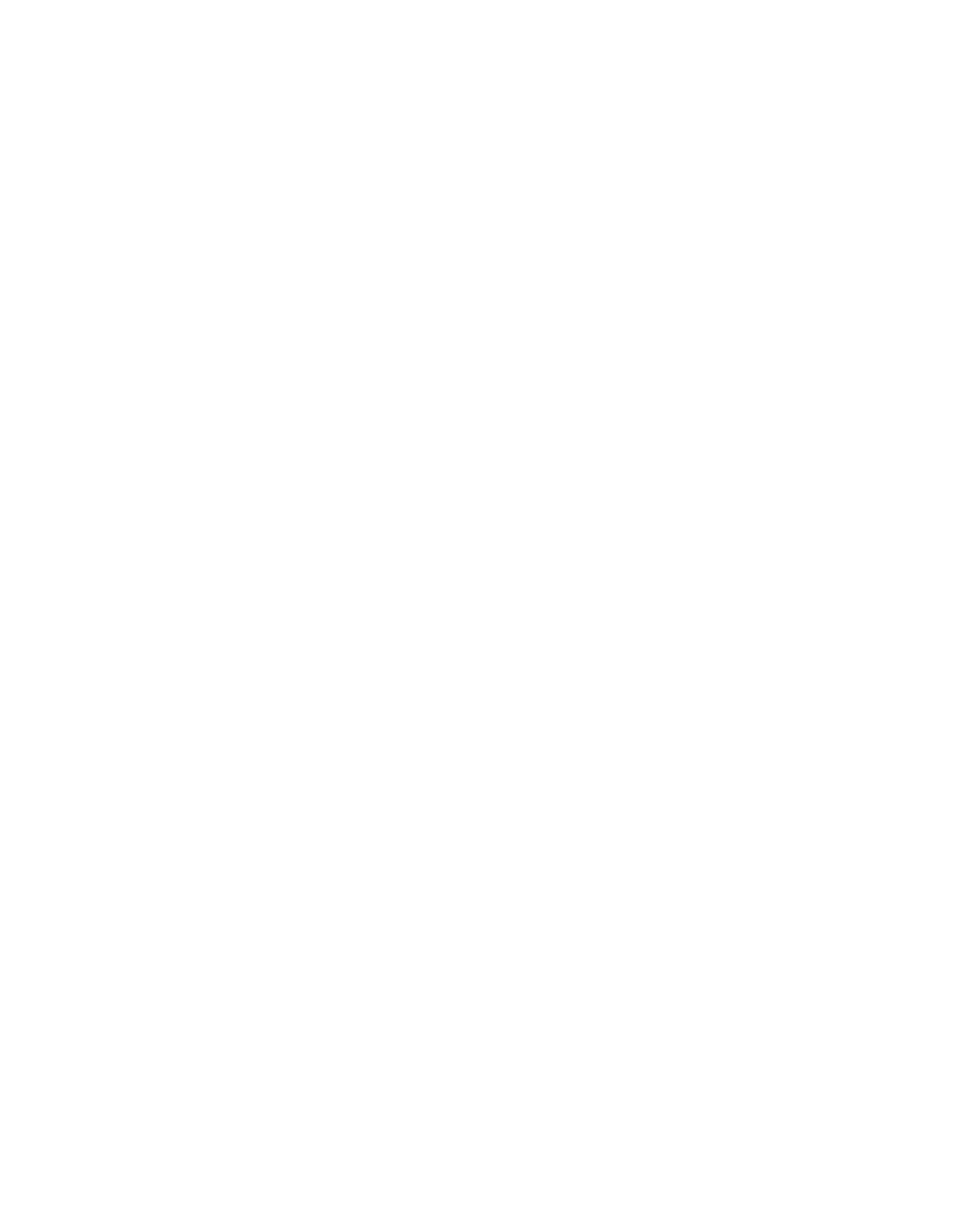### **1 Executive Summary**

The Office of the Information Commissioner (OIC) is responsible for monitoring and reporting on the progress of the right to information and information privacy reforms. The reforms, which commenced in July 2009, require government agencies to make government information available to the public as a matter of course, unless there is a good reason not to, and to provide safeguards for handling personal information.

The reforms are given force by the *Right to Information Act 2009* (Qld) (RTI Act) and the *Information Privacy Act 2009 (Qld)* (IP Act).

As part of OIC's program to monitor agencies' performance in implementing the RTI Act and the IP Act, OIC has examined the public sector culture of openness by surveying the attitudes of public servants to the reforms.

Of the views expressed:

- Four in five public service employees agreed that RTI and IP reforms have had a positive impact on their agency and that their agency has a culture open to the release of information.
- Over three quarters agreed that the agency now publishes information as a matter of course and has employed new strategies, particularly new technologies, to make information publicly available.
- Public servants believed the reforms had been well implemented, but more work was needed. Senior public servants were more conscious of the implementation effort than front line staff.
- Public service employees in two regional areas, Wide Bay Burnett and Fitzroy, expressed less positive views than other regions of Queensland.
- Just over half the public servants acknowledged training had been conducted and was effective, but thought that more training within agencies was needed to explain how the reforms apply to their day to day work.

The responses to the survey indicate that agencies have made a good start on the reforms and public servants are committed to the principles behind the reform process. The positive attitude expressed by public servants in general in this survey is encouraging for the success of these ongoing implementation efforts. The results of this survey are expected to inform agency and OIC programs.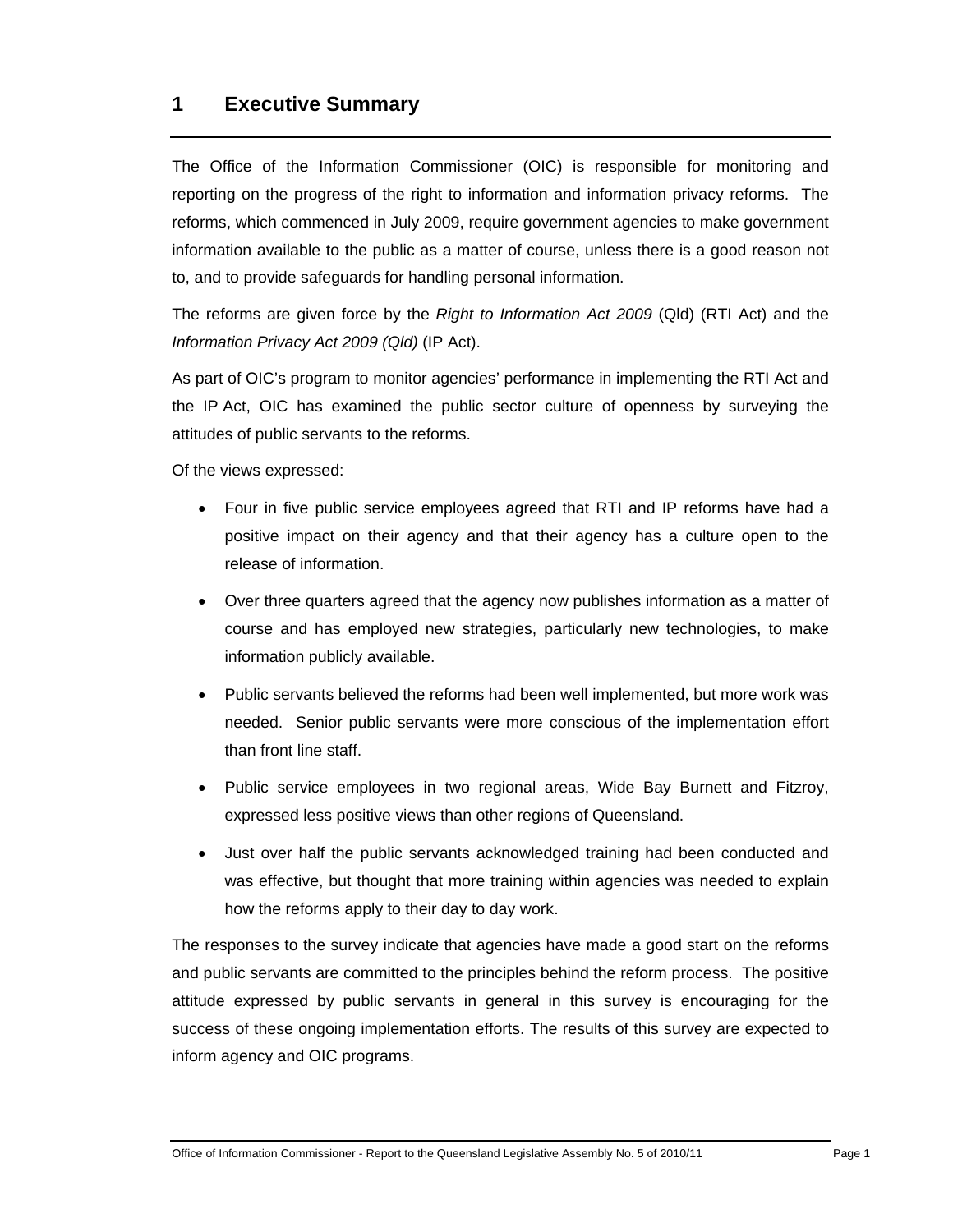### *Background*

The Office of the Information Commissioner (OIC) reviews the impact of the Right to Information (RTI) and Information Privacy (IP) reforms designed to foster open and accountable government. OIC conducted a survey of public servants to gauge the perceptions of staff across the Queensland public sector, including their understanding of the *Right to Information Act 2009* (Qld) (RTI Act) and *Information Privacy Act 2009* (Qld) (IP Act), their attitudes to the reforms and their perceptions of their agency's willingness to embrace and operationalise the reforms.

### *Reporting Framework*

Under sections 128 and 131 of the *Right to Information Act 2009* (Qld) (RTI Act), the functions of the Information Commissioner include promoting greater awareness of the operation of the RTI Act, and reviewing and reporting on agencies' performance in relation to the operation of the RTI Act and chapter 3 of the *Information Privacy Act 2009* (Qld) (IP Act). The Information Commissioner under section 131(2) is to give a report to the Legal Affairs, Police, Corrective Services and Emergency Services Committee about the outcome of each review.

#### *Scope and objectives*

In June 2010, OIC commissioned the Office of Economic and Statistical Research (OESR) to survey 2,840 public servants across a range of Government agencies (not including local government) by email with questions about their attitudes to and perceptions of the reform.

#### *Methodology*

 $\overline{a}$ 

OIC developed the survey questions in cooperation with OESR. The questions were designed to measure aspects of the OIC's published Performance Standards and Measures.<sup>1</sup> In particular, the survey sought to measure public servants' attitudes and perceptions about their agency's openness and accountability.

The survey was conducted electronically. The survey yielded detailed information. This report summarises the results and provides the OESR report, including the survey instrument, at Appendix 1. The report and the supplementary material can be read independently or together.

 $1$  Published pursuant to section 131(1)(c) of the RTI Act at

http://www.oic.qld.gov.au/files/InfoResources/Performance%20Standards%20and%20Measures%20120410.xls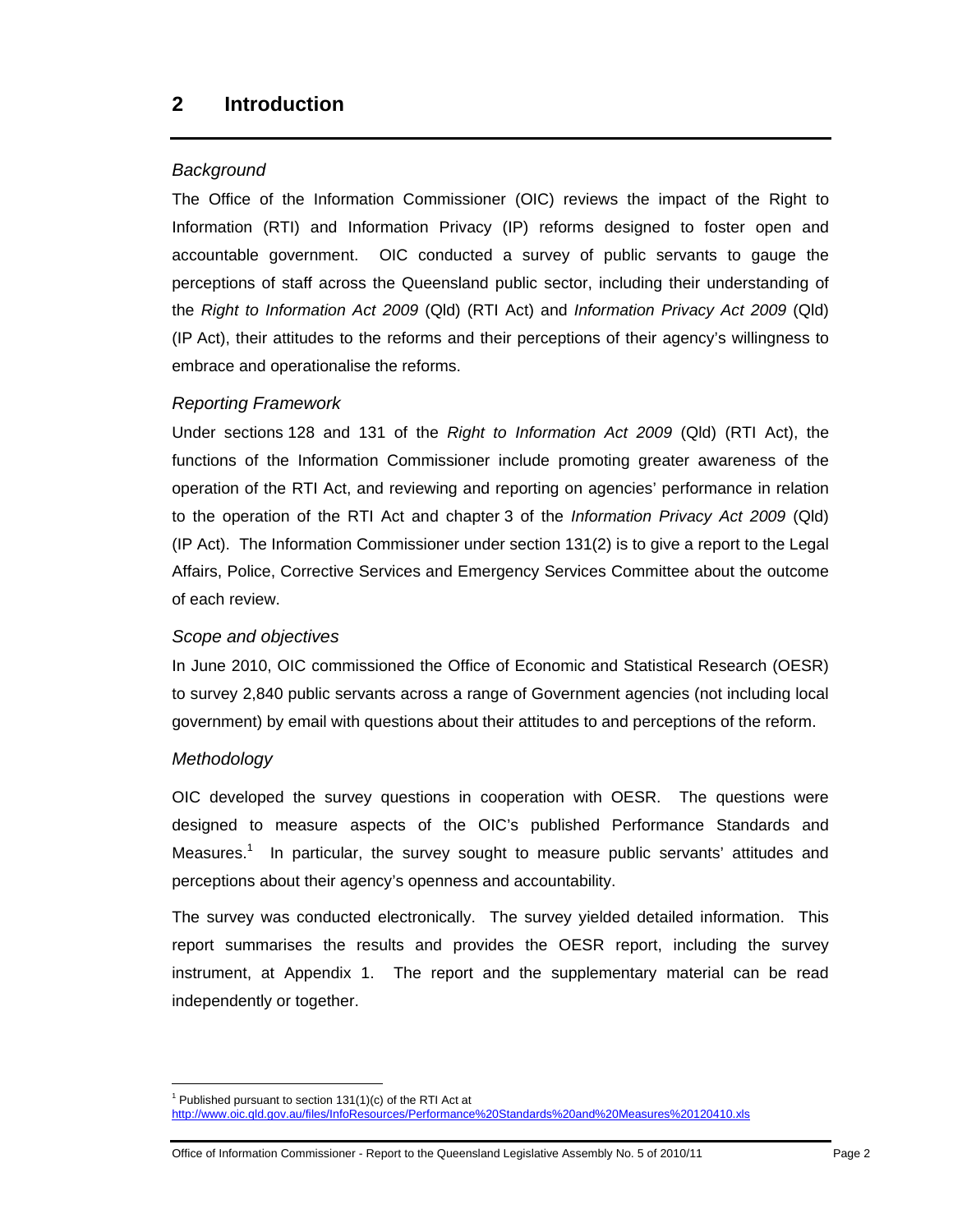Two methodological issues have been identified which have led to a higher than expected level of 'don't know' responses. Firstly, the survey was conducted with Queensland government officers employed under the *Public Service Act 2008,* including a substantial number of respondents whose job role has little or no direct connection with RTI or IP, such as teacher's aides. A number of respondents were also new to their agencies and could not answer some questions, especially those that compared agency practices before and after the introduction of the new Acts. Future surveys may not require such respondents to respond to all questions.

Secondly, the response scale did not offer a neutral category such as 'neither agree or disagree'. This design choice was aimed at encouraging commitment to a positive or negative response but has likely resulted in a proportion of otherwise neutral respondents moving to the 'don't know' category. These methodological issues will be reconsidered in future surveys.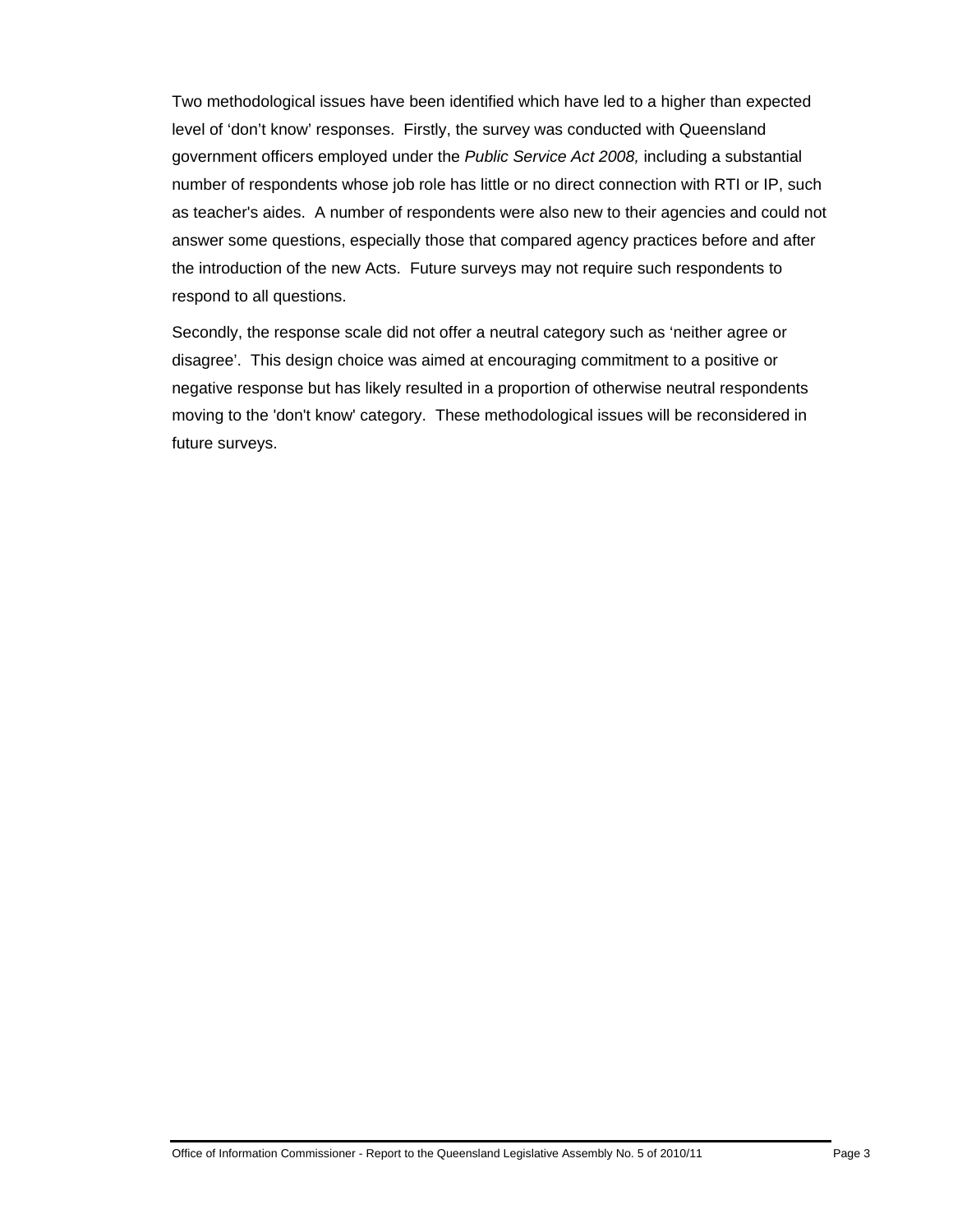### **3 Results**

This report is a baseline measure and future surveys will allow comparisons to be made against the status of the reforms reported here. The rate of progress over time against this baseline report is expected to inform OIC recommendations to improve the openness and accountability of government.

The results have been grouped under the following headings:

- Overall Performance
- Impact and Value of Reforms
- Implementation of Reforms
- Staff Awareness of Reforms and Training
- Staff Attitudes Differ by Seniority
- Regional Variations

### **3.1 Comments on Reading the Results**

The results provide a useful snapshot of public servants' views as to the current state of the reforms across a range of government agencies. A third of people contacted for the survey (33%) responded (of 8,658 participants invited 2,840 responded). 368 respondents provided comments and 22 common topics were identified in these comments.

Public sector employees were presented with 20 RTI/IP related statements that they were invited to agree or disagree with, or indicate that they did not know how to answer. The first 15 were positively-worded statements while the final 5 conveyed a negative thought or idea. The mixture of positive and negative comments guarded against rote answers.

A high proportion of respondents answered 'don't know' to a range of survey questions. Across the 20 questions this proportion ranged from 23.1% to 51.2%. Results quoted in this report are given for those respondents that answered a question (that is, excluding those that answered 'Don't know') unless specifically noted.

The results presented in this report are the most significant findings of the survey. More detailed information is provided in the OESR survey report at Appendix 1.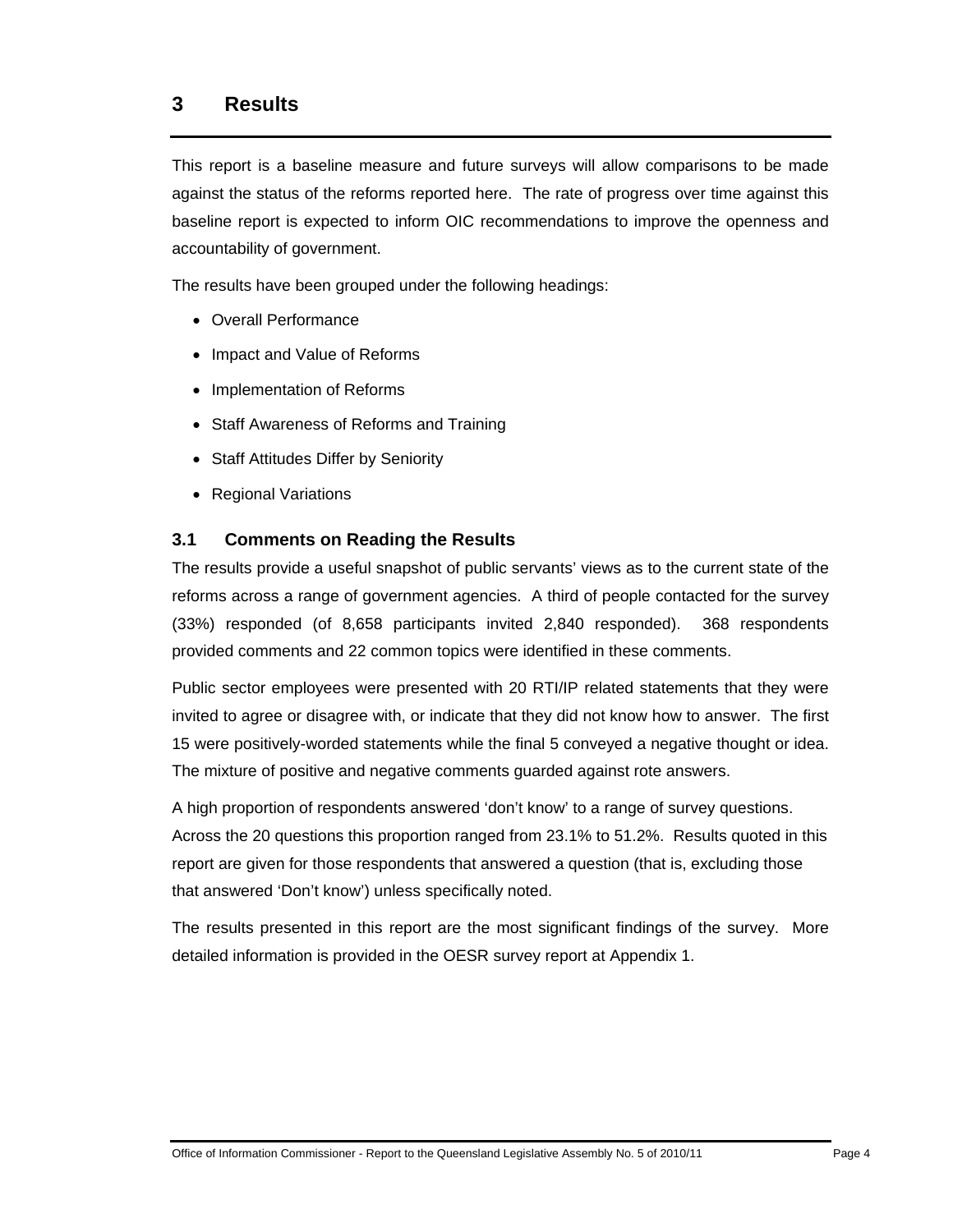### **3.2 Overall Performance**

The major finding of the public sector culture survey was the high level of support expressed by public servants for the reforms. Public servants believed in the importance and value of the right to information reforms and thought the reforms had a positive impact on their agency (81%). This demonstrates public service culture is underpinned by a clear majority of public servants who support open government.

On average, across all 20 statements, public sector employees responded positively to the reforms more than two thirds (68%) of the time. A majority of public servants also believed that the reform process had been implemented well so far. Public servants did identify operational impacts of the reforms on their agency. Awareness raising and training were identified as areas requiring more work.

The views of senior staff differed from the views of staff at other levels. Senior staff had a higher response rate to individual questions (that is, more senior staff answered other than 'Don't Know'). Senior staff saw the reforms as less easy to implement than other staff but thought the implementation so far had been done well.

### **3.3 Impact and Value of Reforms**

As depicted in Chart 1, public servants believed in the importance and value of the right to information reforms and thought the reforms had a positive impact on their agency. Four in five (81%) public sector employees agreed that RTI and IP reforms have had a positive impact on their agency. Almost as many (79%) agreed that the new Acts have encouraged their agency to be more open and 78% agreed that their agency has a culture open to the release of information.



**Support by public servants for reforms**

*Chart 1: Percentage of respondents that agreed with each statement.*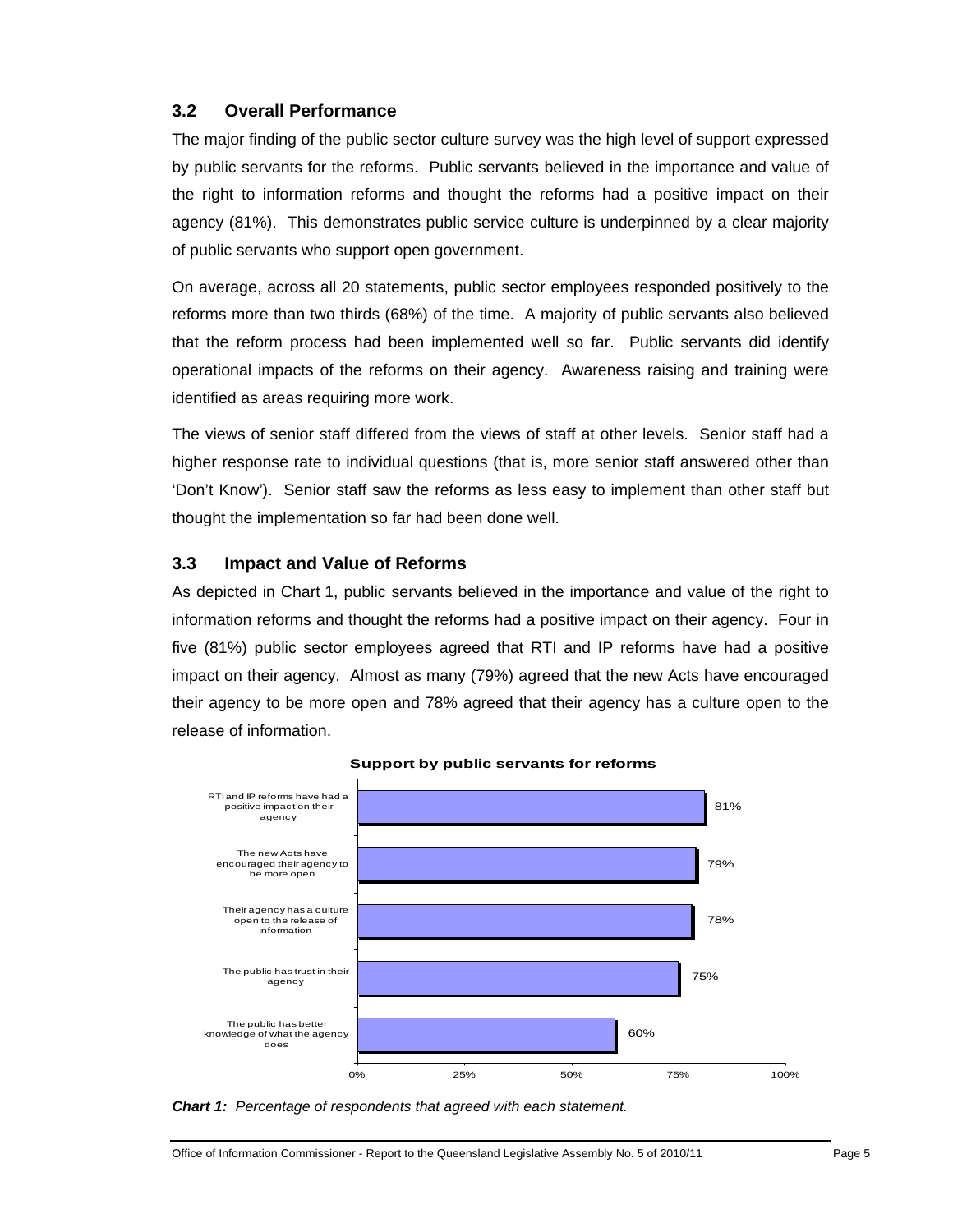Comments from respondents supported this finding with a common expression of support for open government by the respondents (9% of comments) or that their agencies supported open government (6% of comments). A majority of public servants (75%) believed that the public has trust in their agency. The public servants' confidence in the relationship with the public was consistent with their support for an open relationship between public sector agencies and the community. While still in the majority, public servants expressed a lower level of confidence that the public had better knowledge of what the agency does after the reforms (60% agreed).

#### **3.4 Implementation of Reforms**

A majority of public servants believed that the reform process had been well implemented so far as depicted in Chart 2.



#### **Implementation of reforms**

*Chart 2: Percentage of respondents that agreed with each statement.* 

There were two areas where public servants identified concerns with the reforms:

- 71% of respondents agreed that dealing with RTI and IP causes additional costs to agency operations.
- More than half of the respondents (55%) agreed that dealing with RTI and IP is a strain on staffing resources.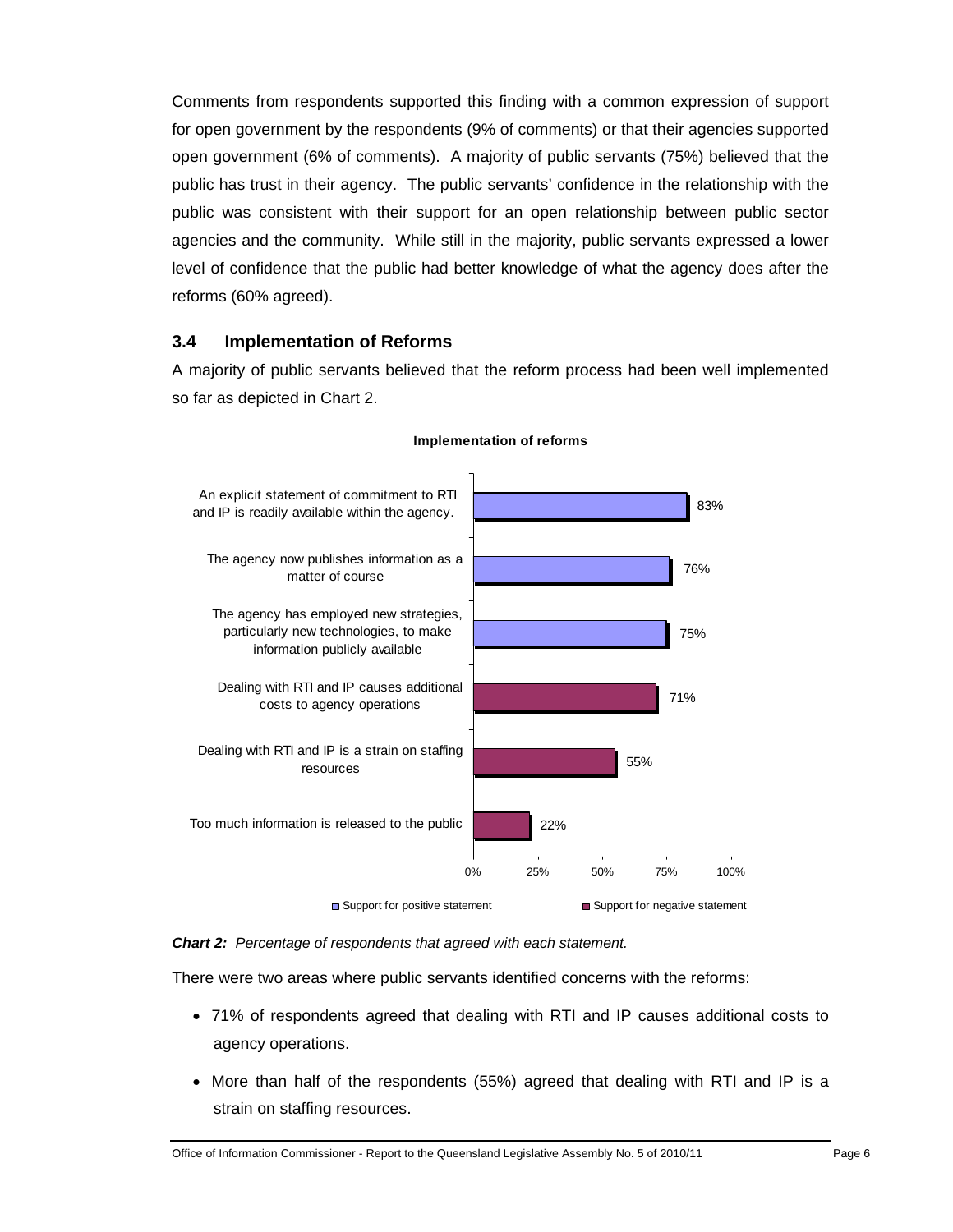Common themes in the respondents' comments were:

- more resources were needed to implement the reforms; and
- there were problems within the agency in implementing the reforms.

The most common comments were that giving effect to the reforms takes time or needs more staff (8% of comments) and that the agency needs better systems or technology (4% of comments).

### **3.5 Staff Awareness of Reforms and Training**

Just over half public servants reported that their agency conducts training in RTI and IP (57%) and that training is effective (55%). This is a lower level of agreement then other areas in the survey as depicted in Chart 3.



*Chart 3: Percentage of respondents that agreed with each statement.* 

In addition to the responses to explicit questions about training, comments made at the end of the questionnaire indicated that many respondents (11% of comments) believed there was insufficient training or resources for implementation.

The proportion of respondents who did not know how to answer varied considerably from question to question. Questions with the highest levels of 'Don't know' responses were:

- Half of the public servants (51%) didn't know whether their agency has been encouraged to publish information never before made available to the public.
- Just under half of the respondents (45%) didn't know whether dealing with RTI and IP causes additional costs to agency operations.
- Under half of the respondents (44%) didn't know whether the RTI and IP reforms result in time wasted on pointless requests.

On average 15% of those at the 'SO2-1 or above' level answered 'don't know' compared to 46% of those in the 'AO1-2 etc' category. These results point to the need for training, particularly general awareness training for staff at operational levels.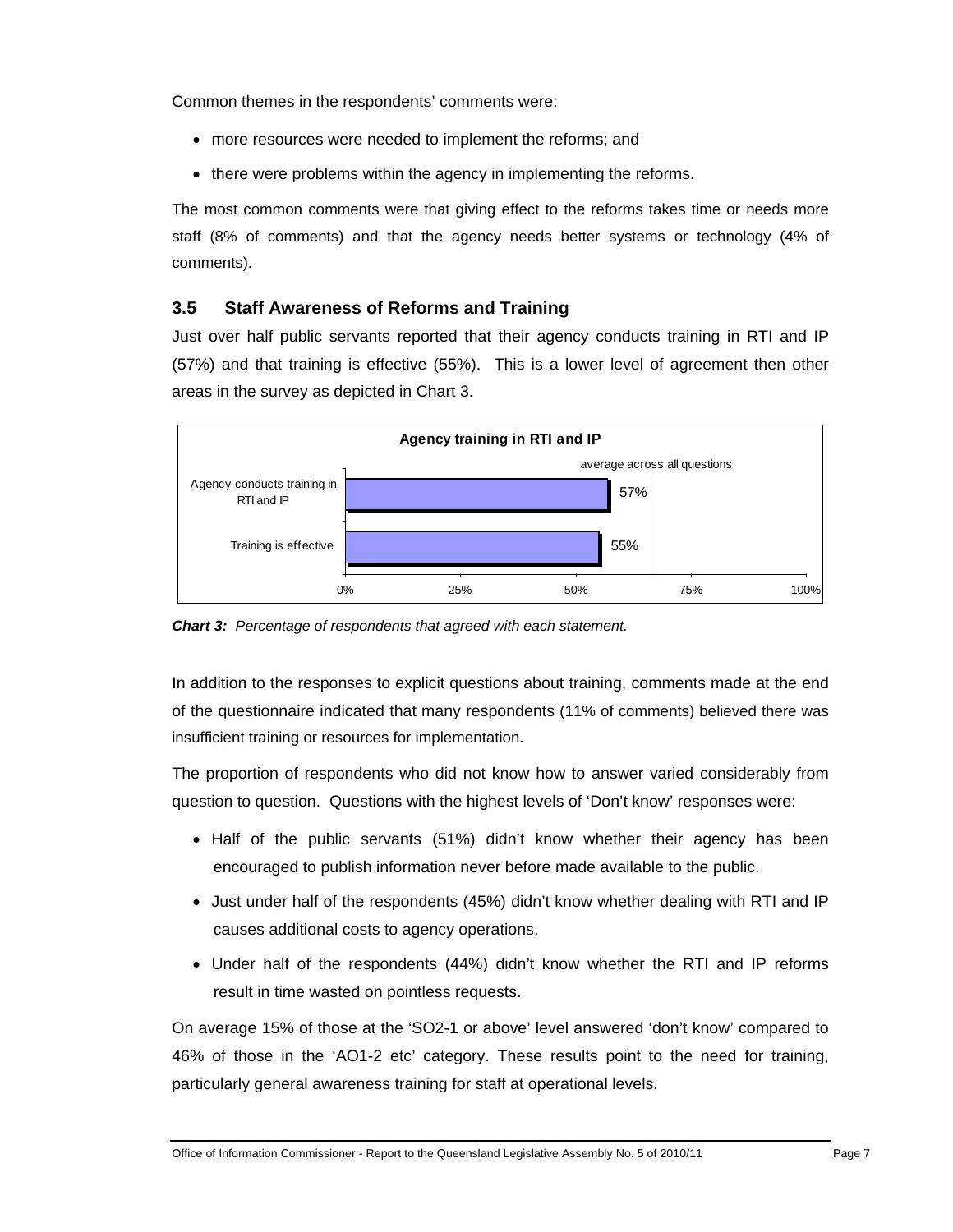### **3.6 Staff Attitudes Differ by Seniority**

There were significant differences between the attitudes of senior staff and other staff. Senior staff (classification level SO2-1 or above) saw the reforms as less easy to implement but thought the implementation so far had been done well. Other staff thought the reforms were easy to implement but thought the implementation was incomplete. Views of senior staff differed from respondents overall as depicted in Chart 4.



#### **Staff attitudes - Senior staff compared to all staff**

*Chart 4: Percentage of respondents that agreed with each statement.*

Some staff expressed scepticism in their comments about executive or management commitment and practices (9% of comments). Senior staff were less likely to agree about the ease of compliance and rated the implementation efforts more highly than other staff. The positive attitudes expressed by public servants in general might provide some encouragement to senior staff in their ongoing efforts to implement the reforms.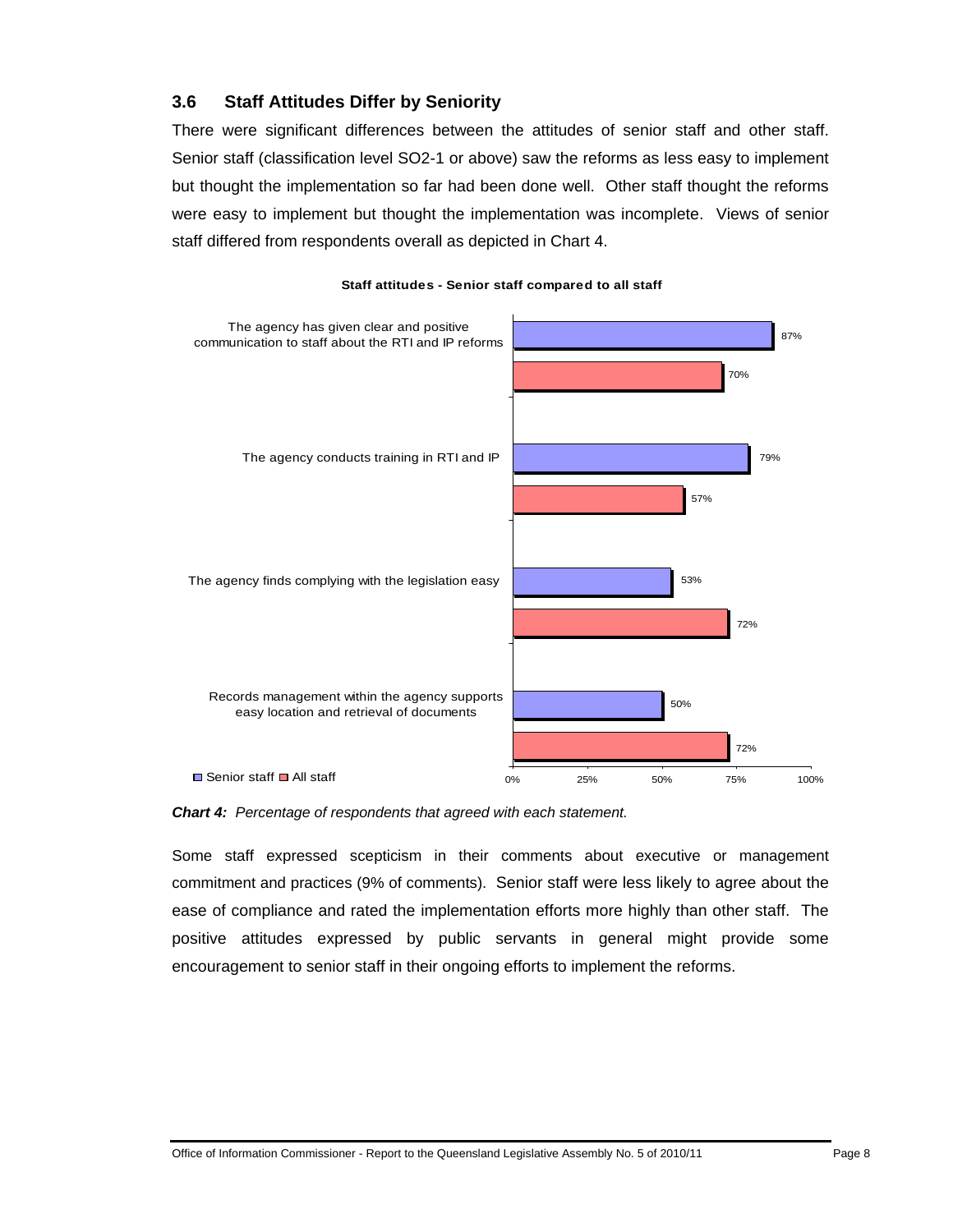#### **3.7 Regional Variations**

Two regional areas had distinct results from other parts of Queensland. Public servants from the Wide Bay Burnett region were less positive about the reform process and stated less agreement that the reform process had encouraged the agency to be more open. They were more likely to think the agency had not communicated positively to staff about the reforms. When it came to training, Wide Bay Burnett had a high 'don't know' response and a high level of disagreement that training had been conducted. The Fitzroy region also had a number of negative responses, similar to Wide Bay Burnett, but not as strong. These two regions might benefit from targeted training and support in implementing the reforms.

### **4 Conclusion**

OIC assessed the public sector culture of openness by surveying the perceptions of staff across the Queensland public sector, including their understanding of the *Right to Information Act 2009* (Qld) (RTI Act) and *Information Privacy Act 2009* (Qld) (IP Act) and their agency's willingness to embrace and operationalise the provisions of the Acts.

The survey successfully establishes a baseline measure of progress. It provides valuable information for future assessments of whole of Government progress on the reforms and a snapshot of progress to date.

The survey shows that public service employees believe that agencies have made a good start on the reforms, and are committed to the principles behind the reform process.

Public servants reported the need for more training and commented on the need to increase staffing resources to support the reform process.

The results of this report will be used to target OIC efforts in training, the development of information resources and in performance monitoring. Future surveys will be able to assess the progress of the reforms against the baseline results of this report.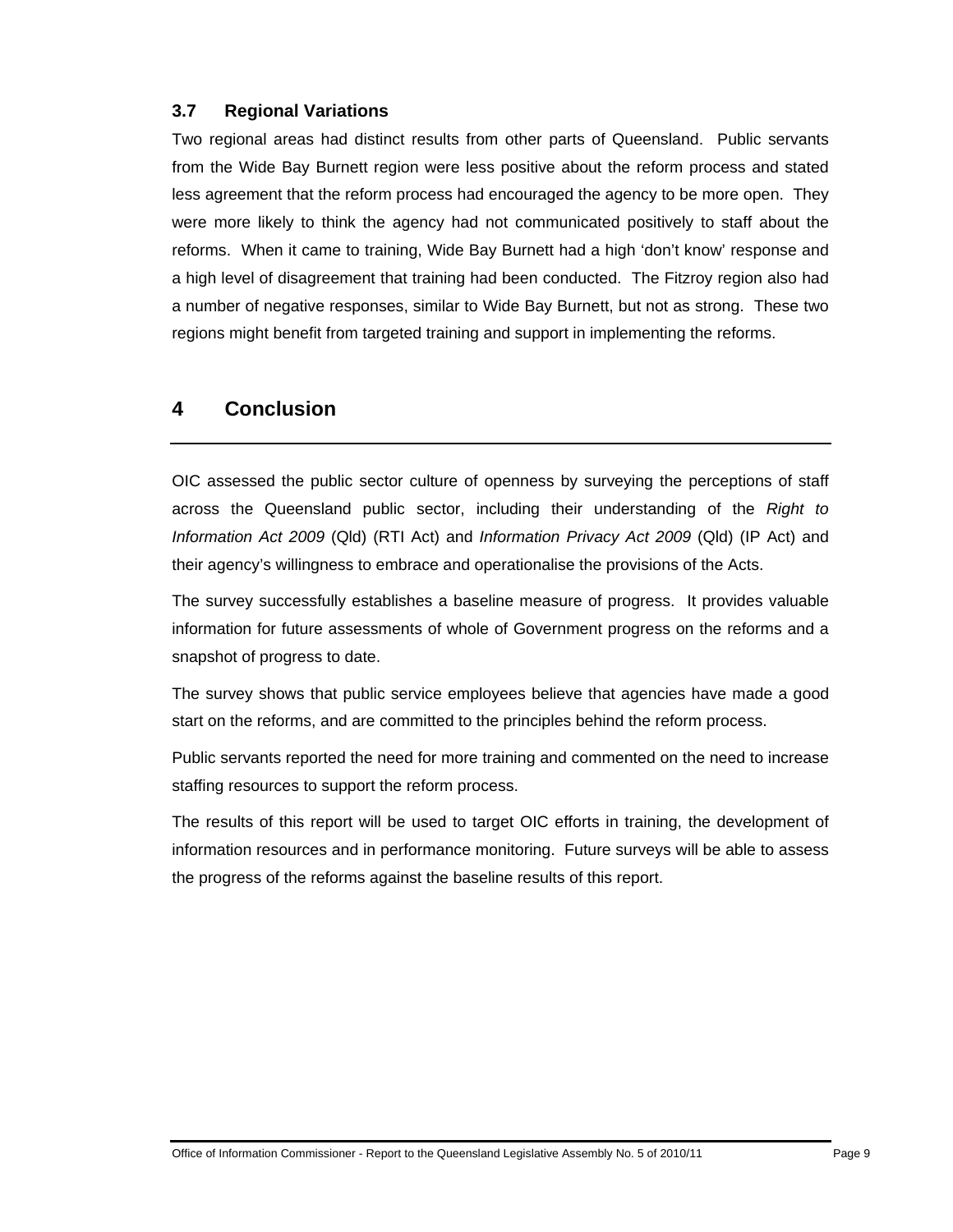

# **Public Sector Employee Culture Survey 2010**

# **Survey Report**

prepared for

# **Office of the Information Commissioner**

Office of Economic and Statistical Research Level 8, 33 Charlotte Street Brisbane QLD 4000 Ph: (07) 3224 5326 [http://www.oesr.qld.gov.au](http://www.oesr.qld.gov.au/) queensland.household.survey@treasury.qld.gov.au

13/10/2010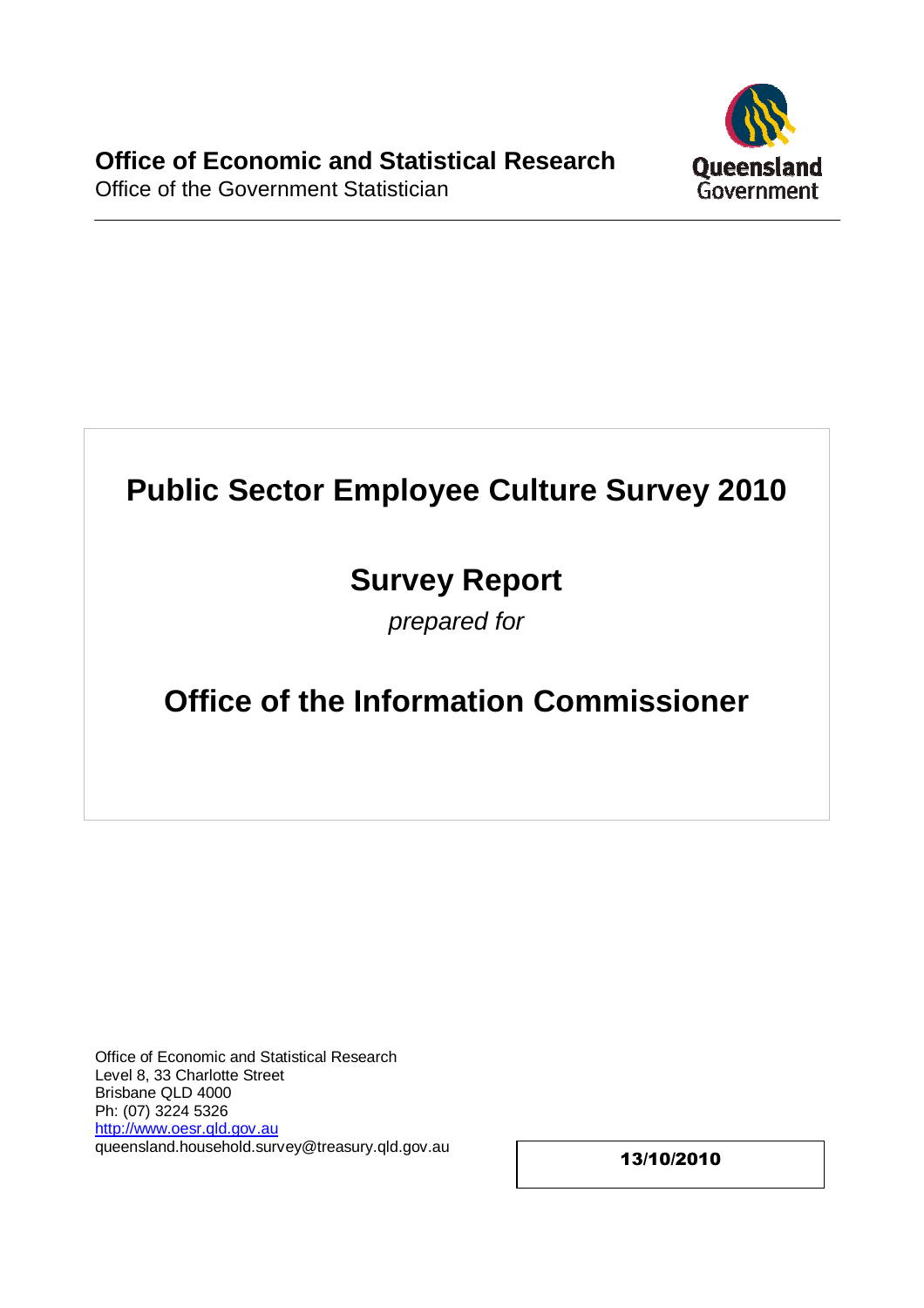This report is for the exclusive use of Office of the Information Commissioner without restriction.

All data and information in this document are believed to be accurate and have come from sources believed to be reliable. However, the Office of Economic and Statistical Research, Queensland Treasury does not guarantee or represent that the data and information are accurate, up to date or complete, and disclaims liability for all claims, losses, damages or costs of whatever nature and howsoever occurring, arising as a result of relying on the data and information, regardless of the form of action, whether in contract, tort (including negligence), breach of statutory duty or otherwise.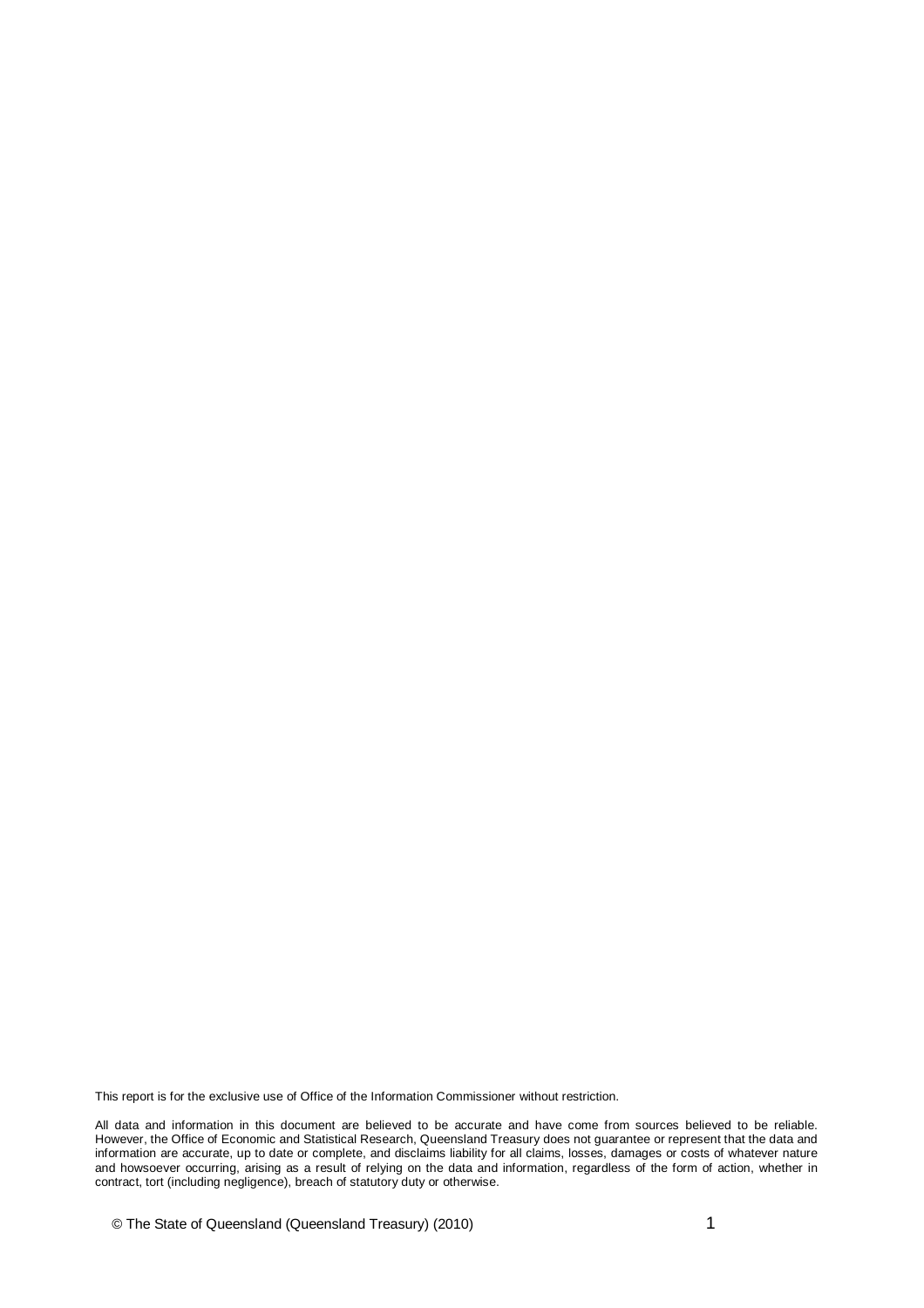| <b>Contents</b> |  |
|-----------------|--|
|-----------------|--|

| 1<br>$\overline{2}$ |                                 |  |
|---------------------|---------------------------------|--|
|                     | 2.1<br>2.2<br>2.3               |  |
| $\mathbf{3}$        |                                 |  |
|                     | 3.1<br>3.2<br>3.3<br>3.4        |  |
| 4                   |                                 |  |
|                     | 4.1<br>4.2<br>4.3<br>4.4<br>4.5 |  |
|                     | 4.6<br>4.7                      |  |
|                     | 4.8                             |  |
|                     | 4.9                             |  |
|                     | 4.10                            |  |
|                     | 4.11<br>4.12                    |  |
|                     | 4.13                            |  |
|                     | 4.14                            |  |
|                     | 4.15                            |  |
|                     | 4.16                            |  |
|                     | 4.17                            |  |
|                     | 4.18                            |  |
|                     | 4.19<br>4.20                    |  |
|                     | 4.21                            |  |
|                     | 4.22                            |  |
| 5<br>$6\phantom{a}$ |                                 |  |
|                     |                                 |  |
|                     |                                 |  |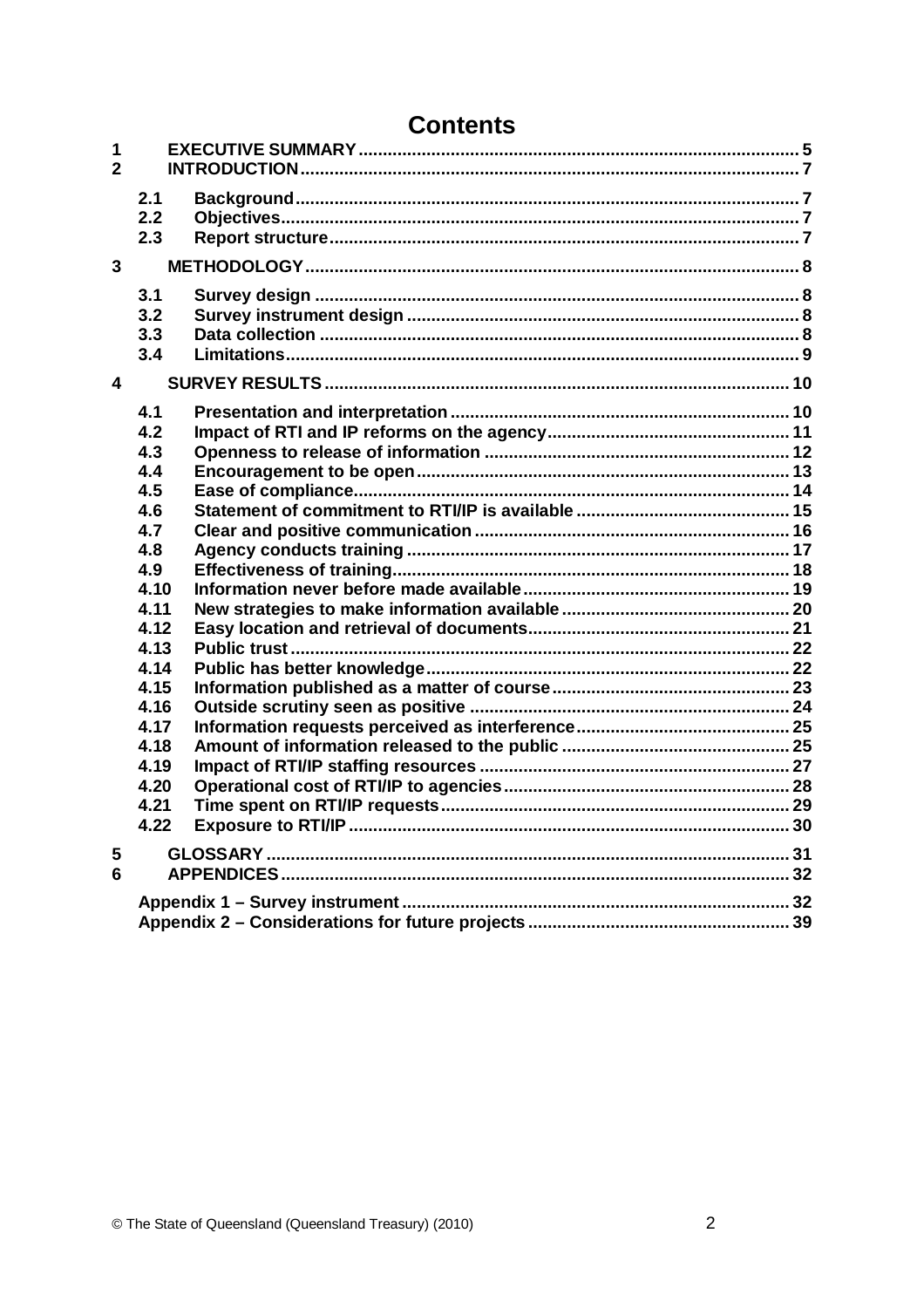### **List of figures**

| Figure 1 RTI/IP has had a positive impact on the agency, by region  12              |  |
|-------------------------------------------------------------------------------------|--|
| Figure 2 Agency finds complying with legislation easy, by educational attainment 15 |  |
| Figure 3 Clear and positive communication to staff, by classification level  17     |  |
|                                                                                     |  |
| Figure 5 Too much information released to public by RTI/IP Department type  26      |  |
|                                                                                     |  |
|                                                                                     |  |
|                                                                                     |  |

### **List of tables**

| Table 1  | Overall, RTI and IP reforms have had a positive impact on the agency  11     |    |
|----------|------------------------------------------------------------------------------|----|
| Table 2  |                                                                              |    |
| Table 3  |                                                                              |    |
| Table 4  |                                                                              |    |
| Table 5  | An explicit statement of commitment to RTI and IP is readily available       |    |
|          |                                                                              |    |
| Table 6  | The agency has given clear and positive communication to staff about the     |    |
|          |                                                                              |    |
| Table 7  |                                                                              |    |
| Table 8  |                                                                              |    |
| Table 9  | The agency has been encouraged to publish information never before           |    |
|          |                                                                              | 20 |
| Table 10 | The agency has employed new strategies, particularly new technologies, to    |    |
|          |                                                                              | 20 |
| Table 11 | Records management within the agency supports easy location and              |    |
|          |                                                                              |    |
| Table 12 |                                                                              |    |
| Table 13 |                                                                              |    |
| Table 14 |                                                                              |    |
| Table 15 | The agency perceives outside scrutiny of its activities as being positive 24 |    |
| Table 16 |                                                                              |    |
| Table 17 |                                                                              |    |
| Table 18 |                                                                              |    |
| Table 19 | Dealing with RTI and IP causes additional costs to agency operations 28      |    |
| Table 20 |                                                                              |    |
| Table 21 | Whether received an information request under the new RTI or IP              |    |
|          |                                                                              |    |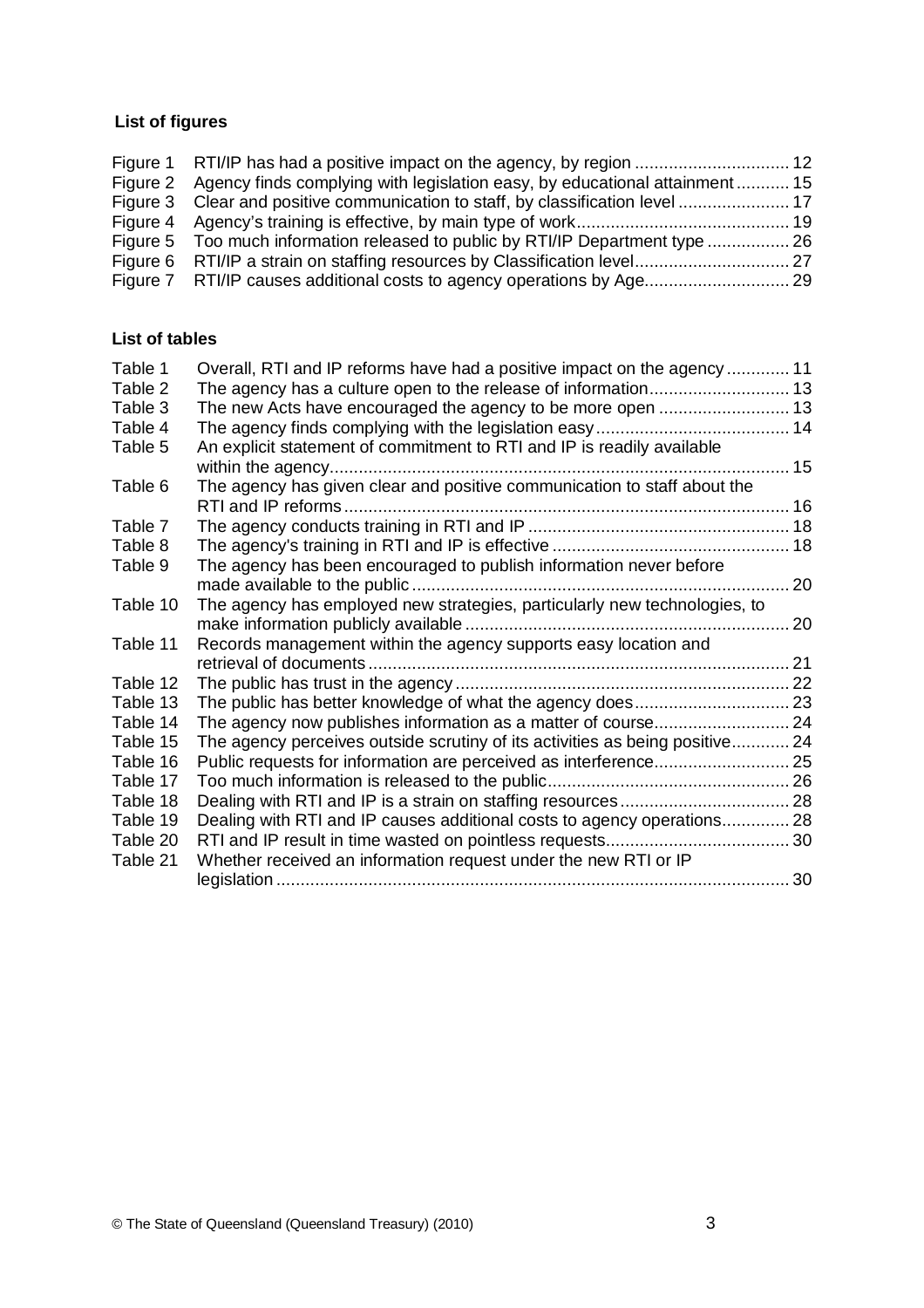### **Abbreviations**

The following abbreviations and symbols are used in this report:

| IP    | <b>Information Privacy</b>                   |
|-------|----------------------------------------------|
| OESR  | Office of Economic and Statistical Research  |
| OIC   | Office of the Information Commissioner       |
| PSECS | <b>Public Sector Employee Culture Survey</b> |
|       |                                              |

RTI Right to Information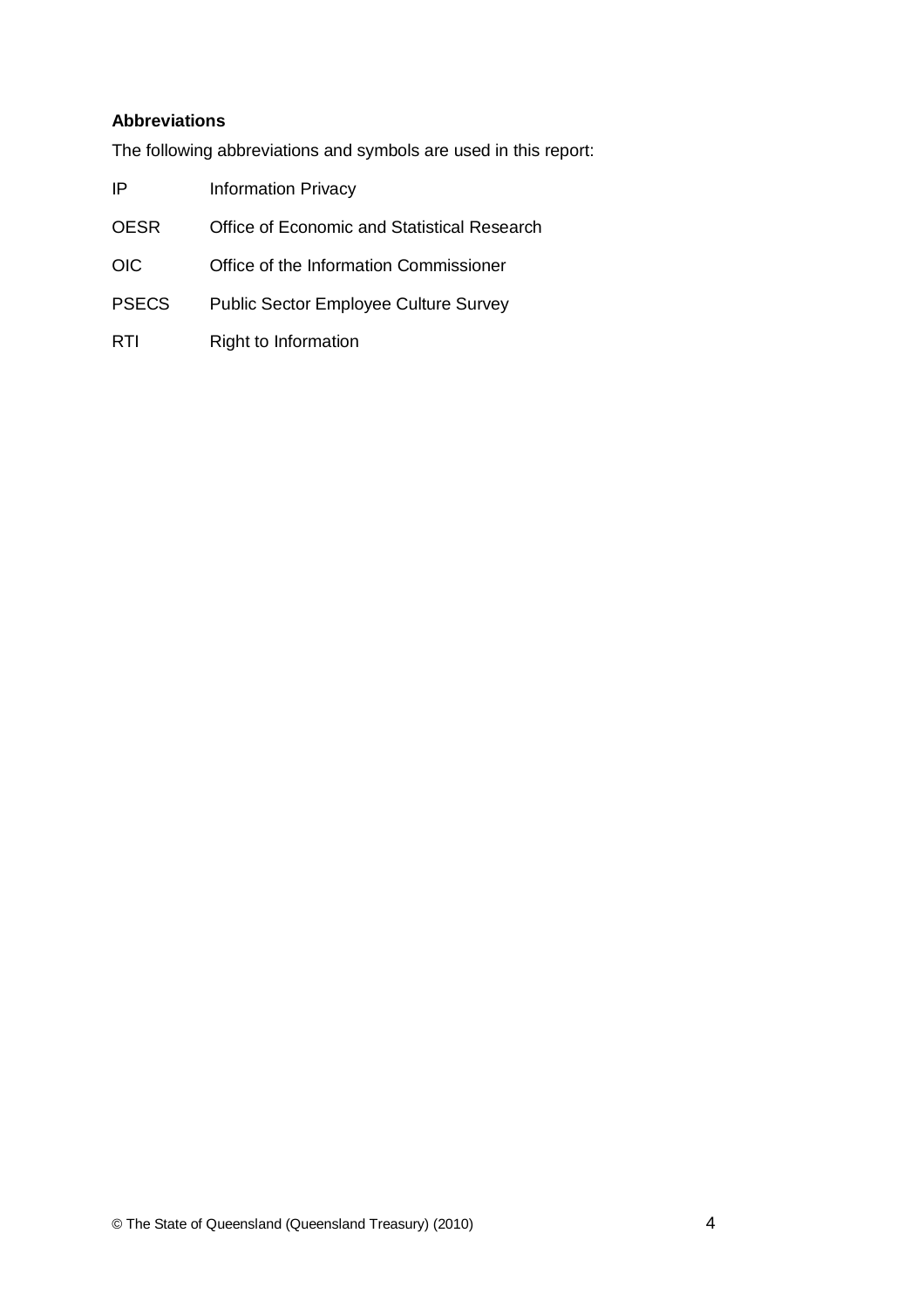# <span id="page-20-0"></span>**1 EXECUTIVE SUMMARY**

# Background and methodology

The data described in this report were collected by the Office of the Government Statistician, within the Office of Economic and Statistical Research (OESR), between 29 June and 2 August 2010 as part of the Right to Information Suite of Surveys 2010. In particular, this report presents the results of information collected for the Office of the Information Commissioner (OIC) in the Public Sector Employee Culture Survey (PSECS) 2010, to gauge the perceptions of staff across the Queensland public sector, including their understanding of the Right to Information (RTI) and Information Privacy (IP) Acts, and their agency's willingness to embrace and operationalise the provisions of the Acts.

The survey was conducted by web. A total of 2,840 completed questionnaires were received. The response rate for the survey was 32.8%. Results in this report represent raw sample data, and have not been weighted. The results are presented for all questions at the whole of sample level, with results by demographic variables presented where relevant.

Public sector employees were presented with twenty RTI/IP-related statements that they were invited to agree or disagree with, or indicate that they did not know how to answer. The first 15 were positively-worded statements, while the final five conveyed a negative thought or idea.

## Key results

Excluding those that answered 'Don't know', four in five (80.7%) public sector employees agreed that RTI and IP reforms have had a positive impact on their agency. Almost as many (79.1%) agreed that the new Acts have encouraged their agency to be more open, while 78.2% agreed that their agency has a culture open to the release of information. Statements that elicited a similarly positive response were:

- An explicit statement of commitment to RTI and IP is readily available within the agency (83.4% agreed);
- Too much information is released to the public (77.7% disagreed);
- The agency now publishes information as a matter of course (76.4% agreed);
- The agency has employed new strategies, particularly new technologies, to make information publicly available (75.3% agreed); and
- The public has trust in the agency (75.1% agreed).

On average, across all 20 statements (excluding 'Dont know') public sector employees expressed positive responses 68.3 per cent of the time. For only two statements did negative responses outnumber positive:

- Dealing with RTI and IP causes additional costs to agency operations (71.2% agreed); and
- Dealing with RTI and IP is a strain on staffing resources (55.1% agreed).

Other statements which had lower than average levels of agreement included:

- The agency's training in RTI and IP is effective (only 55.1% agreed);
- The agency conducts training in RTI and IP (57.0% agreed); and
- The public has better knowledge of what the agency does (60.0% agreed).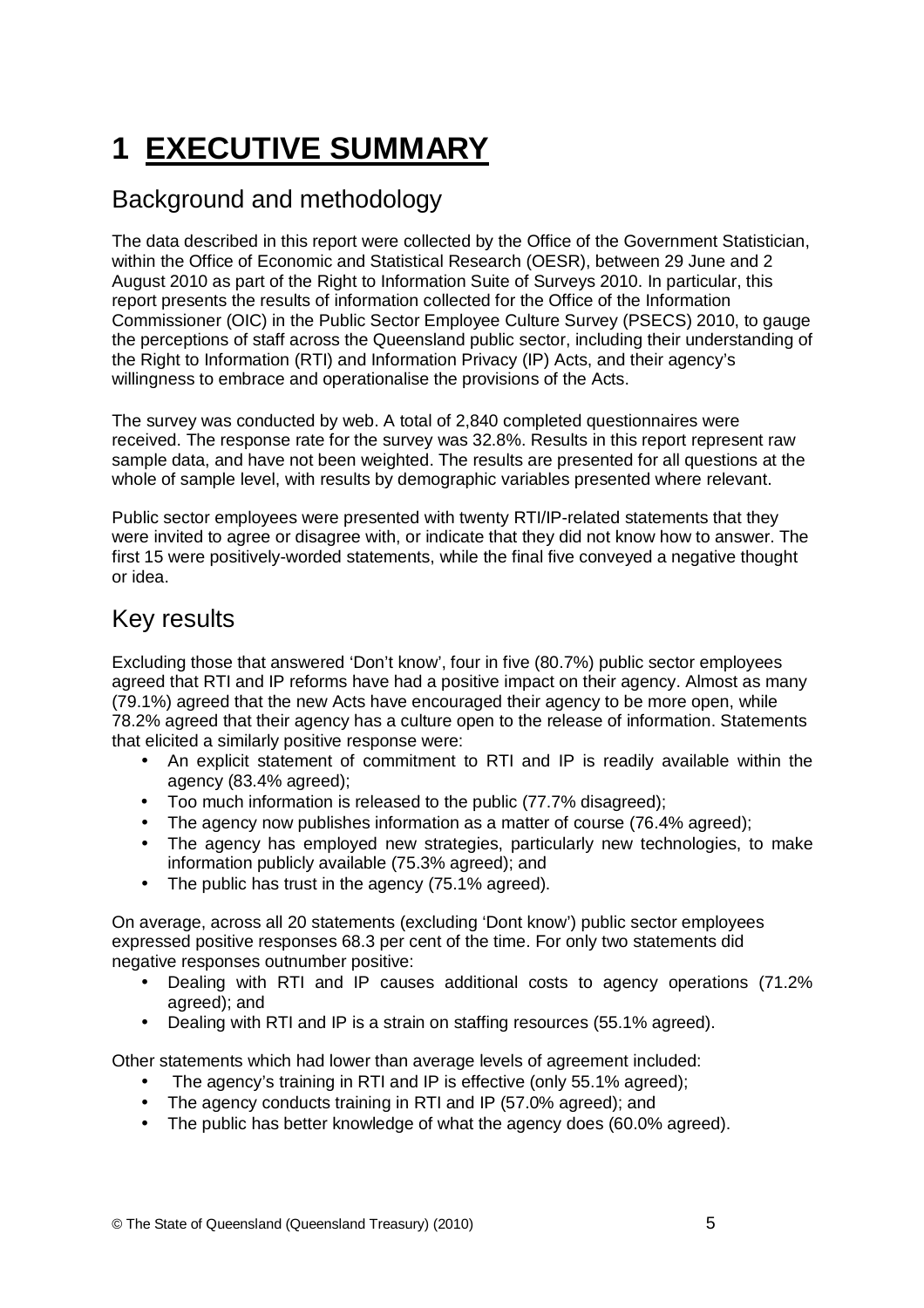The proportion of respondents who did not know how to answer varied considerably from question to question. Questions with the highest levels of 'Don't know' responses were:

- The agency has been encouraged to publish information never before made available to the public (51.2% of respondents chose 'Don't know');
- Dealing with RTI and IP causes additional costs to agency operations (45.3% 'Don't know'); and
- RTI and IP result in time wasted on pointless requests (44.1%).

The higher the respondent's classification level, the more likely they were to answer survey questions. On average across the 20 questions 14.8% of those at the 'SO2-1 or above' level answered 'Don't know' compared to 46.1% of those in the 'AO1-2 etc' category. Also, attitudes towards RTI/IP issues often differed significantly according to classification level. Senior staff (SO2-1 or above) often had views that were out of step with the rest of the staff in their agencies. The following statements are examples:

- The agency has given clear and positive communication to staff about the RTI and IP reforms (86.7% of 'SO2-1 or above' agreed, compared to 69.6% overall);
- The agency conducts training in RTI and IP (78.8% 'SO2-1 or above' agreed, 57.0% agreed overall);
- The agency finds complying with the legislation easy (52.5% for 'SO2-1 or above", 72.4% for overall); and
- Records management within the agency supports easy location and retrieval of documents (50.4% 'SO2-1 or above' and 72.4% overall).

Other explanatory variables, such as gender, age and 'main type of work' were related to knowledge of and attitudes towards the RTI/IP reforms.

- On every question, a greater proportion of women than men answered 'Don't know'. Averaged over all 20 attitudinal questions, 40.9% of females answered 'Don't know' compared to 34.2% of males. Excluding 'Don't know' responses, females were more likely than males to respond positively (72.6% compared to 62.1%).
- Young people (who on average are the least experienced staff) are the least likely to not know how to answer. On average 34.1% of those aged 24 years and under answered 'Don't know' compared to 38.5% of older respondents.
- 'Administrative support/clerical' workers were the occupational group most likely not to be able to answer the RTI/IP questions (43.1% answered 'Don't know' compared to 38.3% overall); yet those that did answer provided the most favourable reaction towards RTI and IP reforms of all groups (76.8% compared to 68.3% overall).

The number of respondents was not large enough to allow reliable analysis of variables such as disability status, Indigenous status and language background.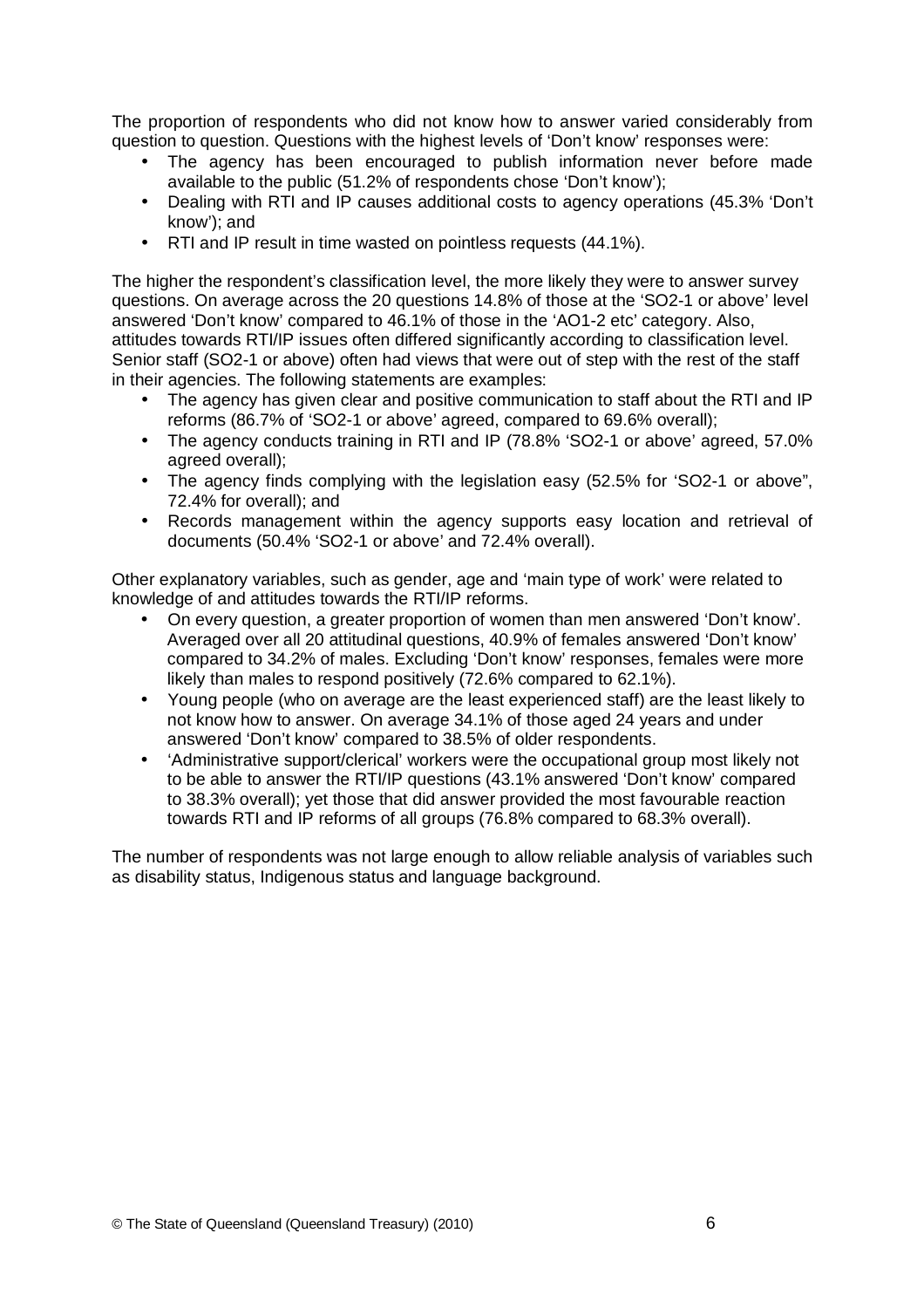# <span id="page-22-0"></span>**2 INTRODUCTION**

### 2.1 Background

In August 2008, the Queensland Government released The Right to Information: A Response to the Review of Queensland's Freedom of Information Act. The aim of this review was to ensure that government made information readily available to the community.

In response to the review, the government passed the Right to Information (RTI) Act 2009 and the Information Privacy (IP) Act 2009, to ensure that government information was made available, while at the same time protecting personal privacy and other public interest issues.

Under the legislation, the Office of the Information Commissioner (OIC) monitors the right to access information, and supports agencies in maximising disclosure.

## 2.2 Objectives

The objective of the PSECS 2010 was to gauge the perceptions of staff across the Queensland public sector of their agency's willingness to embrace and operationalise the provisions of the RTI and IP Acts, and to gauge their own understanding of the Acts.

### 2.3 Report structure

The survey results are summarised in the Executive Summary in Chapter 1, while the relevant methodological aspects that underlie the results are outlined in Chapter 3 (Methodology). Response data from questions are presented in Chapter 4 (Survey Results).

A copy of the survey instrument is provided in Appendix 1 and considerations for future surveys are discussed in Appendix 2.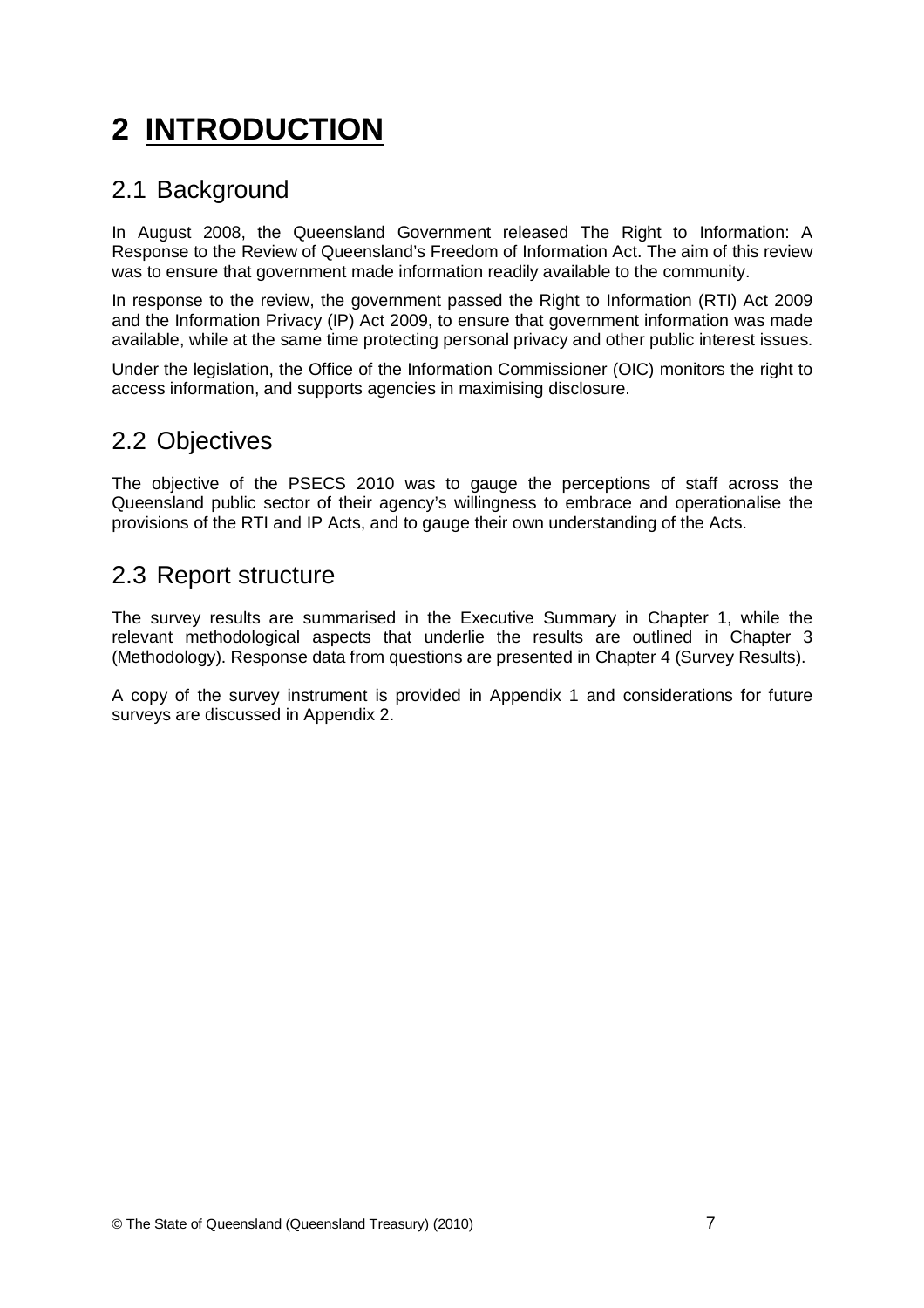# <span id="page-23-0"></span>**3 METHODOLOGY**

### 3.1 Survey design

The target population for the PSECS 2010 survey consisted of public sector employees working in Queensland government agencies.

The only reasonably comprehensive frame of Queensland public sector employees available for the study was a list of Queensland government staff employed under the Public Service Act 2008, which was put together at the request of the Public Service Commission for a recently conducted survey.

Staff on the frame constituted varying proportions of all employees from agency to agency, but tended to occupy administrative positions more likely to be involved with RTI requests.

Random sampling was used to sample public sector employees on the frame, with the final sample stratified by agency to achieve a minimum of 600 completed interviews each from three groups:

- "RTI Busy" agencies;
- Department of Education and Training; and
- the remainder.

Agencies identified as "RTI Busy" agencies were:

- Queensland Health:
- Queensland Police Service;
- Department of Communities;
- Department of Community Safety;
- Department of Justice and Attorney-General;
- Department of Employment, Economic Development and Innovation;
- Department of Transport and Main Roads; and
- Department of Environment and Resource Management.

### 3.2 Survey instrument design

Questions were developed in accordance with OIC's objectives, with technical advice offered by statisticians in OESR. The core demographic questions included in the PSECS 2010 were designed by OESR, in consultation with OIC.

The survey instrument is included in Appendix 1.

### 3.3 Data collection

Data for PSECS 2010 were collected between 29 June and 2 August 2010. The survey was administered using a web-survey.

Survey responses were collected under the Statistical Returns Act 1896 which prohibits the disclosure of identifiable information relating to an individual without their consent.

OESR defines the response rate as the number of survey responses that can be used in the analysis, as a percentage of the number of email invitations sent to public sector employees on the sample. The response rate is derived by dividing the number of in-scope responding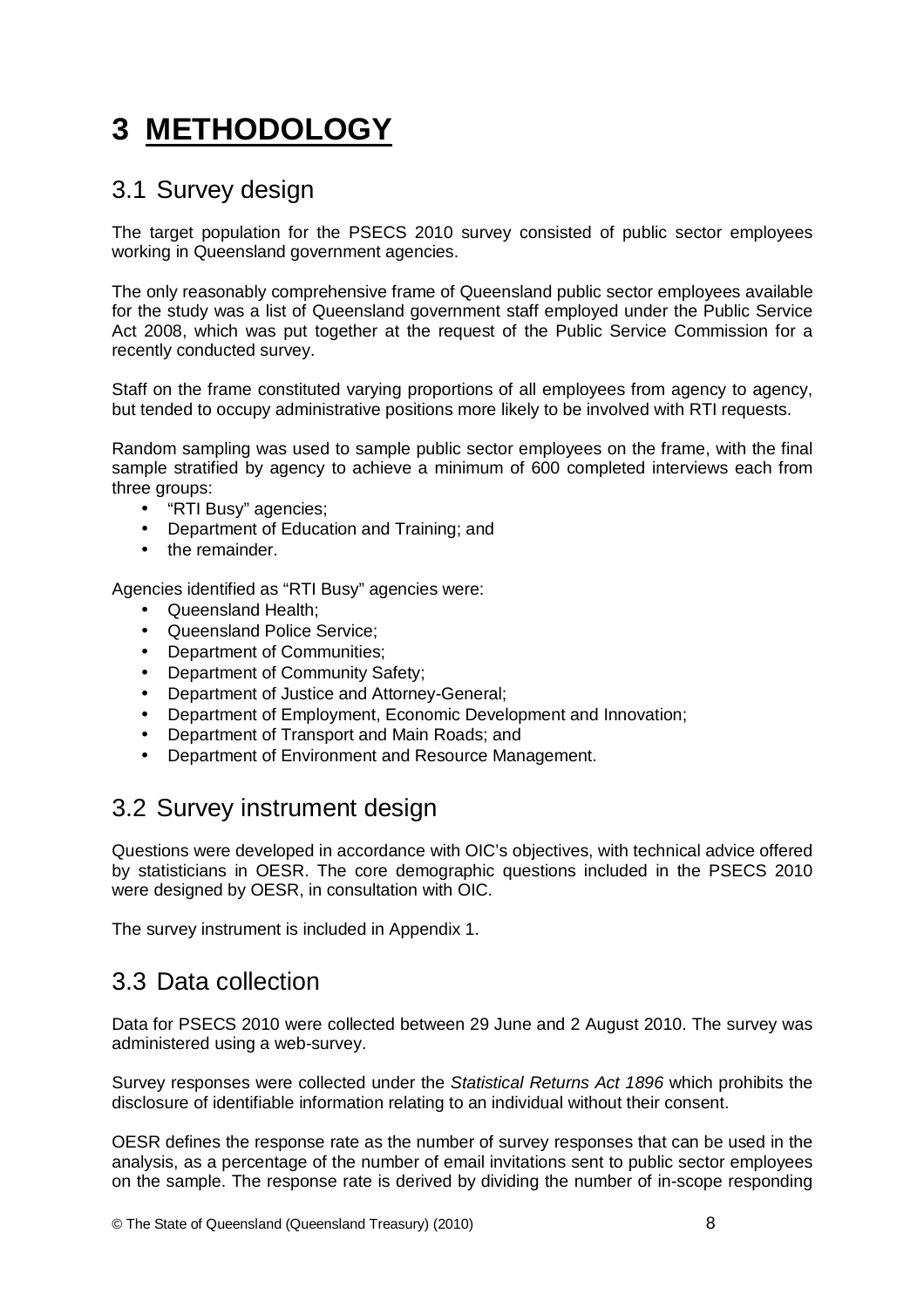<span id="page-24-0"></span>(2,840) by the number of email invitations sent (8,658). The result is expressed as a percentage. The estimated overall response rate for the PSECS 2010 was 2,840 / 8,658  $\times$  $100 = 32.8\%$ .

## 3.4 Limitations

Almost four in 10 responses to the survey's core attitudinal questions (38.3%) elicited a response of 'Don't know'. Across the 20 questions this proportion ranged from 23.1% to 51.2%. Judging from comments made at the end of the questionnaire, this very high result has come about because many respondents:

- were not aware of RTI or IP reforms;
- worked in jobs or agencies less affected by RTI or IP; or
- were new to their agencies and could not answer some questions especially those that required knowledge of the agency before the introduction of the new Acts.

Additionally, the survey's core attitudinal questions offered respondents a choice of the following categories:

- Strongly disagree
- Disagree
- Agree
- Strongly agree
- Don't know

A neutral category (e.g. neither agree or disagree) was not offered. It was hoped that respondents who otherwise would have selected the neutral option, would commit to an answer of 'Disagree' or 'Agree'. However some may have chosen the 'Don't know' category.

Given that the relative size and composition of 'Don't know' categories will have differed (sometimes widely) from question to question, direct comparison of results for each question across the full range of categories can be misleading. Therefore the approach taken in this analysis is to make comparisons of 'Don't know' categories using the denominator 'All respondents' and comparisons of other categories using the denominator 'All respondents excluding 'Dont know'.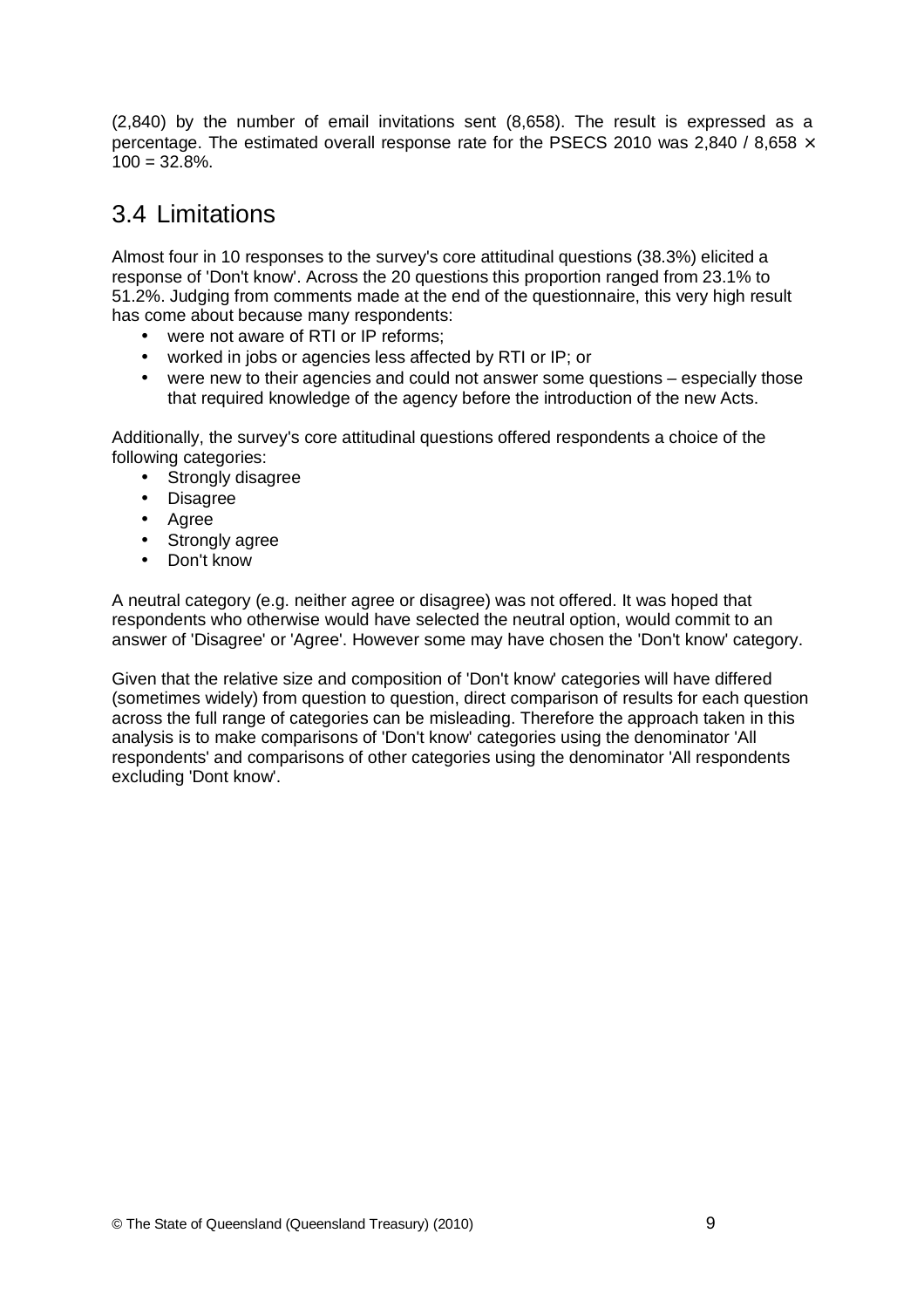# <span id="page-25-0"></span>**4 SURVEY RESULTS**

### 4.1 Presentation and interpretation

This report summarises survey responses to the PSECS 2010 questions at the whole of sample level, as well as results broken down by demographic variables where relevant. Results and comparisons are presented as a combination of text, graphs and/or tables, depending on the most appropriate method for displaying the data. Note that percentages presented in tables may not add up to exactly 100% due to rounding.

There are two important issues to consider when interpreting statistics and evaluating the findings in this report:

- 1. Responses provided in the interview may not be accurate and could be biased by recall error or social desirability bias (a type of non-sampling error).
- 2. Some attitudes and behaviours may change rapidly over time. The results presented in this report are designed to be representative of the Queensland public sector employees sample taken at the time of collection only.

Also a number of factors impacting on overall results are worth considering while looking at results for individual questions.

- All demographics are self-reported and, as such, rely on the respondent's ability and willingness to select the appropriate category.
- Young people are the least likely to answer 'Don't know'. Across all 20 attitudinal questions 34% of those aged 24 years and under answered 'Don't know' compared to 39% of older respondents.
- On every question, a greater proportion of women than men answered 'Don't know'. Averaged over all 20 attitudinal questions, 41% of females answered 'Don't know' compared to 34% of males. This may in part be because the profiles of males and females differ across Classification levels (also see the next dot point).
- The higher the respondent's Classification level, the more likely they were to answer survey questions. For example, 15% of those at the 'SO2-1 or above' level answered 'Don't know' compared to 46% of those in the 'AO1 - 2, TO1, PO1, OO1-OO4 (pay point 1) or equivalent' category.
- 'Administrative support/clerical' workers were the occupational group most likely not to be able to answer the RTI/IP questions (43% answered 'Don't know' compared to 38% overall); yet those that did answer provided the most favourable reaction towards RTI and IP reforms of all groups (that is, agree with a positively worded statement, or disagree with an unfavourable statement).

As discussed in the previous section (3.4), the number of 'Dont know' will differ from question to question, as will the mix of reasons why respondents have chosen to respond that way.

Also, to help make this report more readable, the word 'Disagree' is used in place of 'Strongly disagreed or disagreed' and 'Agreed' is used for 'Agreed or strongly agreed'. For the same reason, a number of commonly-used categories have also been abbreviated in the text below. They are:

- 'SO2-1 or above' in place of SO2 SO1 and SES officers;
- 'AO1-2 etc' rather than 'AO1-2, TO1, PO1, OO1-OO4 (pay point 1) or equivalent';
- 'AO5-6 etc' instead of 'AO5-6, TO4-6 (pay point 1), PO3-4, OO7 or equivalent';
- 'AO7-8 etc' in place of 'AO7-8, PO5-6, TO6 (pay points 2 and 3) or equivalent'; and
- 'Masters and above' for 'Masters' and 'Doctorate'.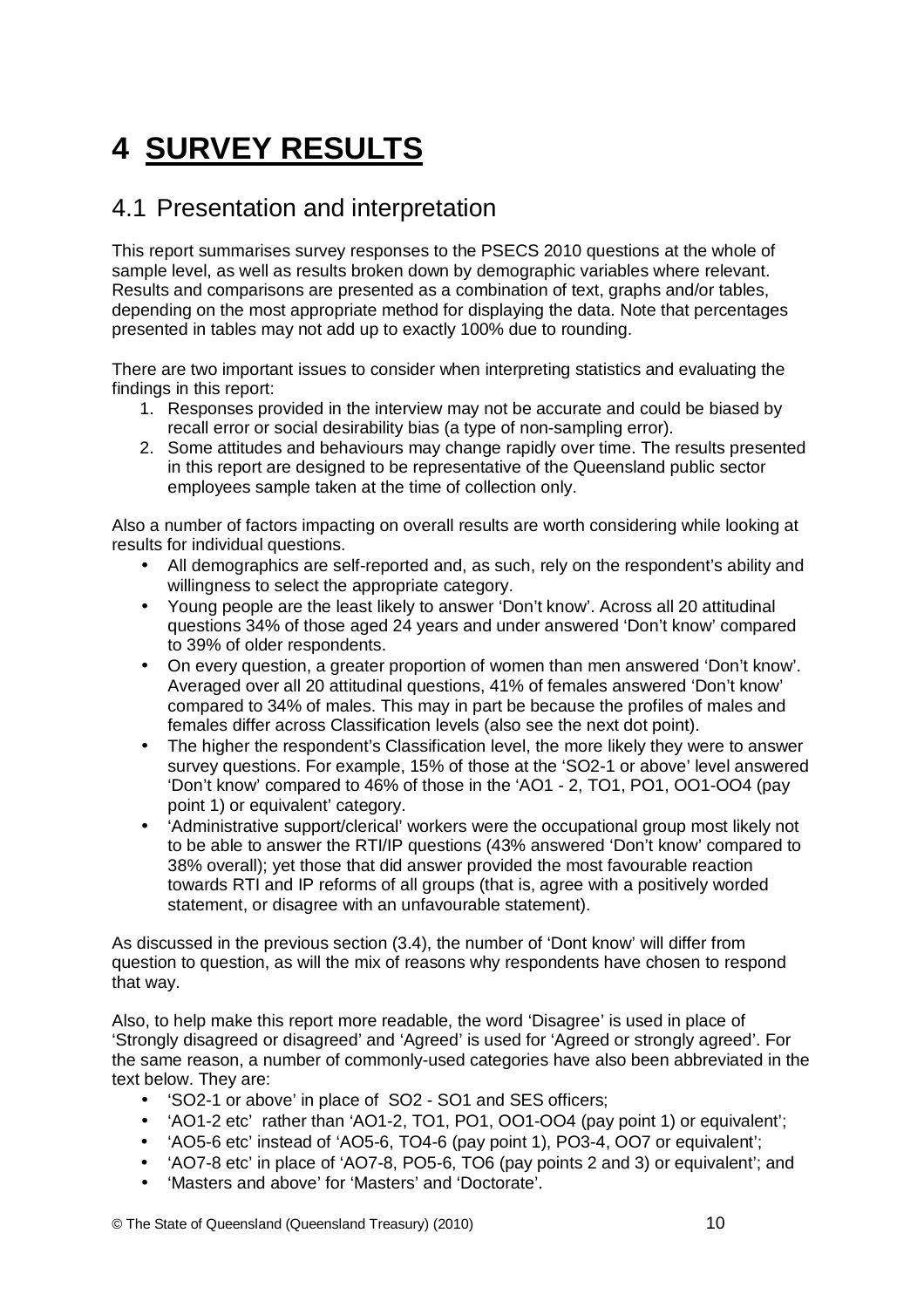<span id="page-26-0"></span>Finally, where the number of respondents in a sub-population is considered too low to contribute to reliable analysis (typically less than 50), that sub-population is excluded from the analysis.

## 4.2 Impact of RTI and IP reforms on the agency

All 2,840 respondents (1,757 females, 1,083 males) were asked to react to the statement: Overall, RTI and IP reforms have had a positive impact on the agency (Q11a).

Overall 43.9% (1,248) answered 'Don't know' (Table 1). Levels were similar for males and females (43.5% and 44.2% respectively); the only question for which this is so. By classification level, 'SO2-1 or above' (21.0%) was the least likely to answer this way. Other results for 'Don't know' are:

- 'Fitzroy' and 'Wide Bay-Burnett' were both high at 52.6% and 51.3% respectively; and
- those working in 'Policy', a relatively low 36.0%.

Of the remaining 1,592 respondents, four in five (80.7%) agreed with the statement (Table 1). About one in five (19.3%) disagreed. Females (84.8%) were more likely to agree than males (74.0%).

|                 | <b>Number</b> | Per cent (%) | Per cent (%)<br>(excl 'Don't know') |
|-----------------|---------------|--------------|-------------------------------------|
| <b>Disagree</b> | 308           | 10.8         | 19.3                                |
| Agree           | 1.284         | 45.2         | 80.7                                |
| Don't know      | 1,248         | 43.9         | ٠                                   |
| Total           | 2,840         | 100.0        | 100.0                               |

#### **Table 1 Overall, RTI and IP reforms have had a positive impact on the agency**

Source: Office of Economic and Statistical Research (2010), Public Sector Employee Culture Survey 2010 (unpublished data).

Other results (for those able to answer) were:

- 88.8% of those aged 24 years or under agreed that RTI and IP reforms had had a positive impact on their agency;
- 90.2% of North Queenslanders agreed compared to 69.6% of those from Wide Bay-Burnett (Figure 1);
- 81.6% of staff of 'RTI Busy' agencies agreed with the statement only marginally above the average (80.7%); and
- agreement declined as classification level increased from 88.8% of those in the 'AO1-2 etc' category to 70.4% of 'SO2-1 or above'.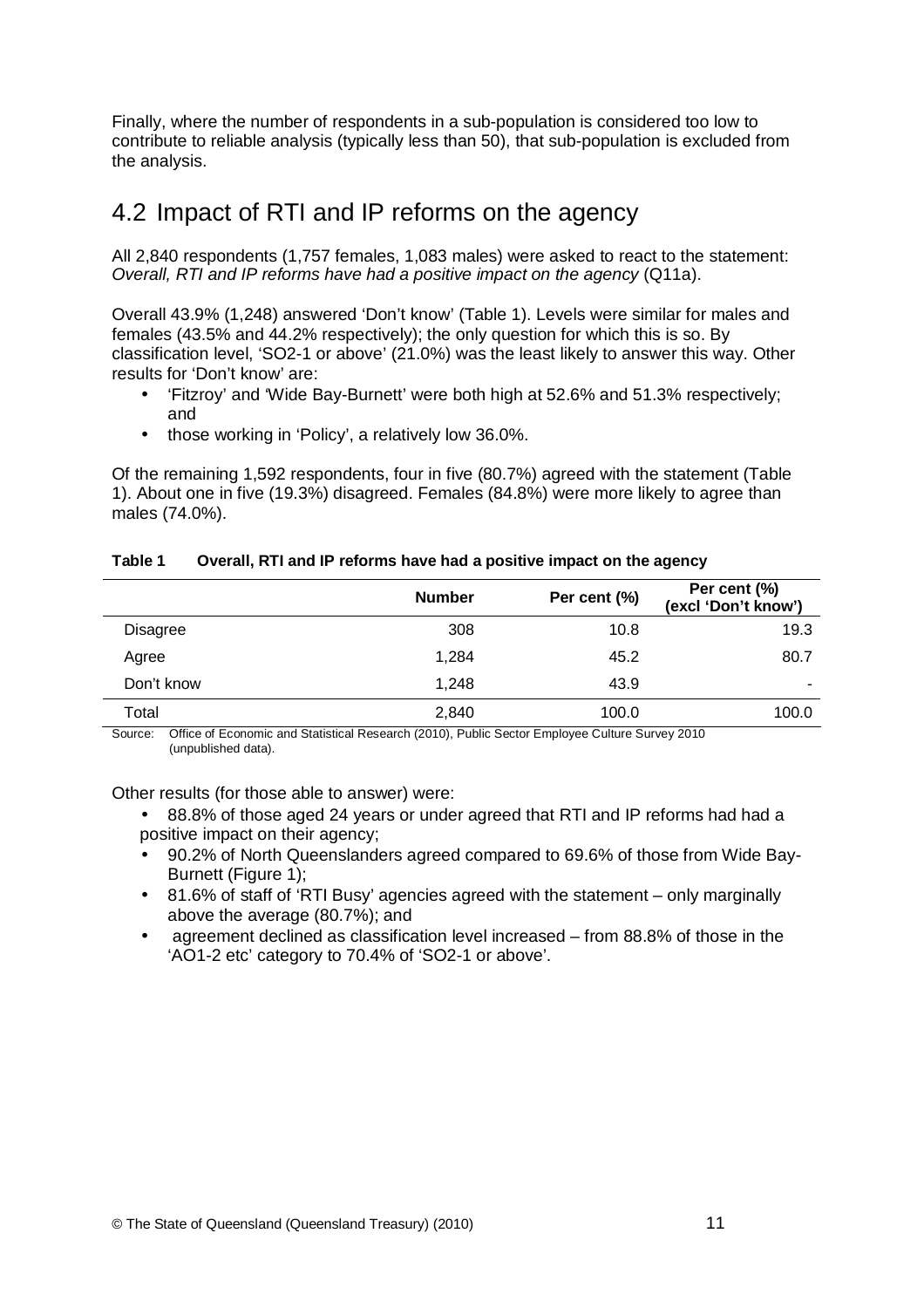

#### <span id="page-27-0"></span>**Figure 1 RTI/IP has had a positive impact on the agency, by region**

Note that percentage calculations exclude respondents who responded 'Don't know'. Due to their small numbers (and thus low reliability), the categories 'Mackay-Whitsunday' and 'Western Queensland' have been excluded from this analysis.

Source: Office of Economic and Statistical Research (2010), Public Sector Employee Culture Survey 2010 (unpublished data).

## 4.3 Openness to release of information

All 2,840 respondents were asked to react to the statement: The agency has a culture open to the release of information (Q11b).

Overall a relatively low 24.5% answered 'Don't know' (27.4% of females, 19.8% of males). Ability to answer this question increased with classification level. About one in 12 (8.1%) of 'SO2-1 or above' answered 'Don't know' compared to about a quarter (23.5%) of 'AO5-6 etc' and a third (35.2%) of 'AO1-2 etc'. At 19.7% the proportion of 'Dont know' for 'RTI Busy' agencies was clearly below average, while the 'Department of Education and Training' was well above (31.1%). 'Exercising regulatory authority' (11.9%) was the occupation group that had the least difficulty answering.

Of the remaining 2,145 respondents, four in five (78.2%) agreed with the statement (Table 2). About one in five (21.8%) disagreed. Females (82.5%) were more likely to agree than males (71.8%). Other results (for those able to answer) were:

• 87.6% of 'AO1-2 etc' agreed;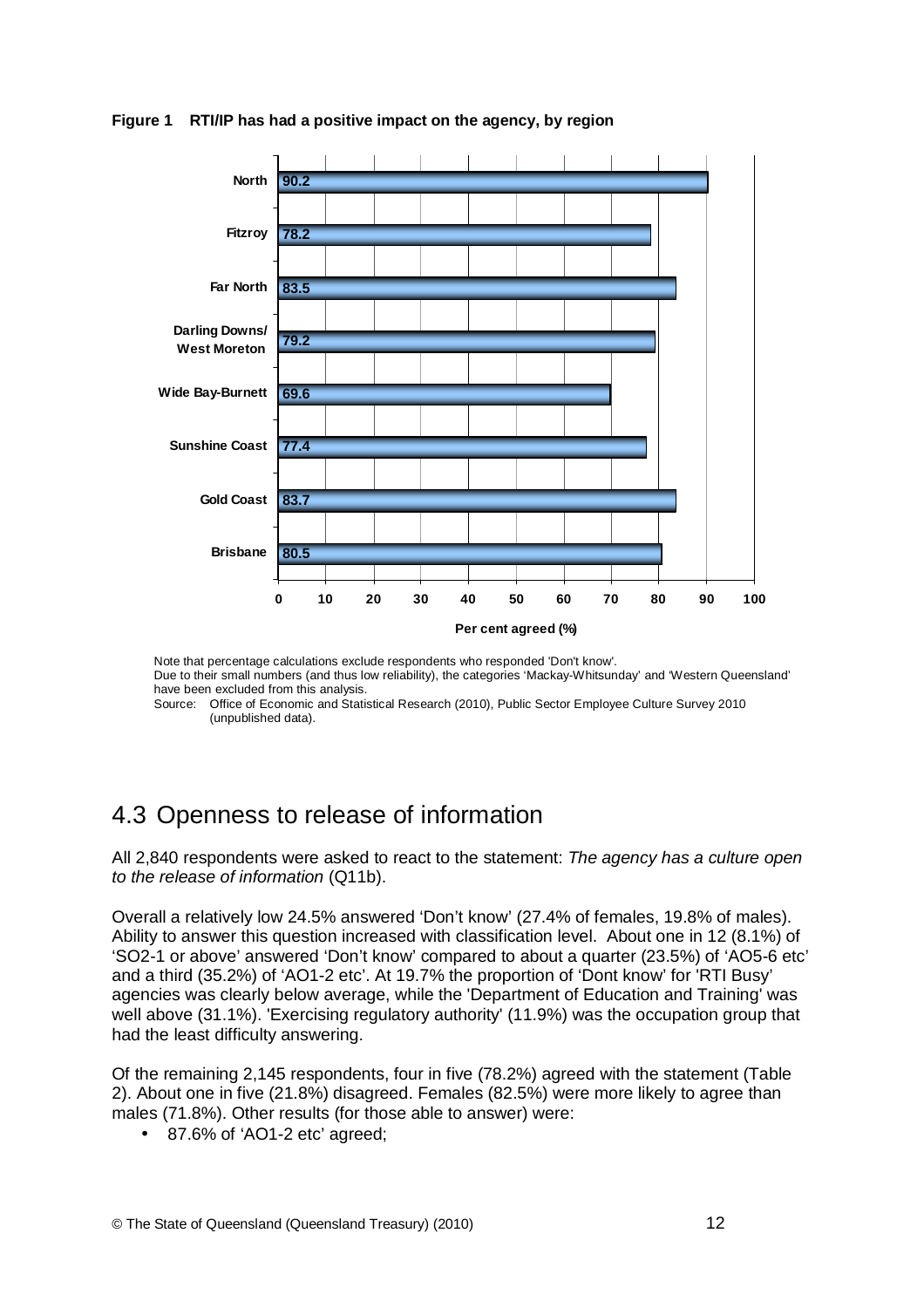- <span id="page-28-0"></span>• those with the lowest level of educational attainment (Less than Year 12) had the highest level of agreement (87.9%). Those with the highest level of educational attainment (Masters and above) had the lowest level of agreement (70.8%); and
- 87.5% of those in Gold Coast and surrounds agreed that their agency has a culture open to the release of information.

|            | <b>Number</b> | Per cent (%) | Per cent (%)<br>(excl 'Don't know') |
|------------|---------------|--------------|-------------------------------------|
| Disagree   | 468           | 16.5         | 21.8                                |
| Agree      | 1,677         | 59.0         | 78.2                                |
| Don't know | 695           | 24.5         | $\overline{\phantom{a}}$            |
| Total      | 2,840         | 100.0        | 100.0                               |

#### **Table 2 The agency has a culture open to the release of information**

Source: Office of Economic and Statistical Research (2010), Public Sector Employee Culture Survey 2010 (unpublished data).

### 4.4 Encouragement to be open

All respondents were asked to react to the statement: The new Acts have encouraged the agency to be more open (Q11c).

Overall 38.1% (1,083) answered 'Don't know' (Table 3). More than three times the proportion of 'AO1-2 etc' responded 'Don't know' than 'SO2-1 or above' (46.7% compared to 14.4%).

Of the remaining 1,757 respondents, four in five (79.1%) agreed with the statement. One in 5 (20.9%) disagreed (Table 3).

Of those who were able to answer, the proportion that disagreed in the 'Gold Coast and surrounds' was less than half that for 'Wide Bay-Burnett' (13.7% compared to 28.1%).

|                 | <b>Number</b> | Per cent (%) | Per cent (%)<br>(excl 'Don't know') |
|-----------------|---------------|--------------|-------------------------------------|
| <b>Disagree</b> | 368           | 13.0         | 20.9                                |
| Agree           | 1,389         | 48.9         | 79.1                                |
| Don't know      | 1,083         | 38.1         | ۰                                   |
| Total           | 2,840         | 100.0        | 100.0                               |

#### **Table 3 The new Acts have encouraged the agency to be more open**

Source: Office of Economic and Statistical Research (2010), Public Sector Employee Culture Survey 2010 (unpublished data).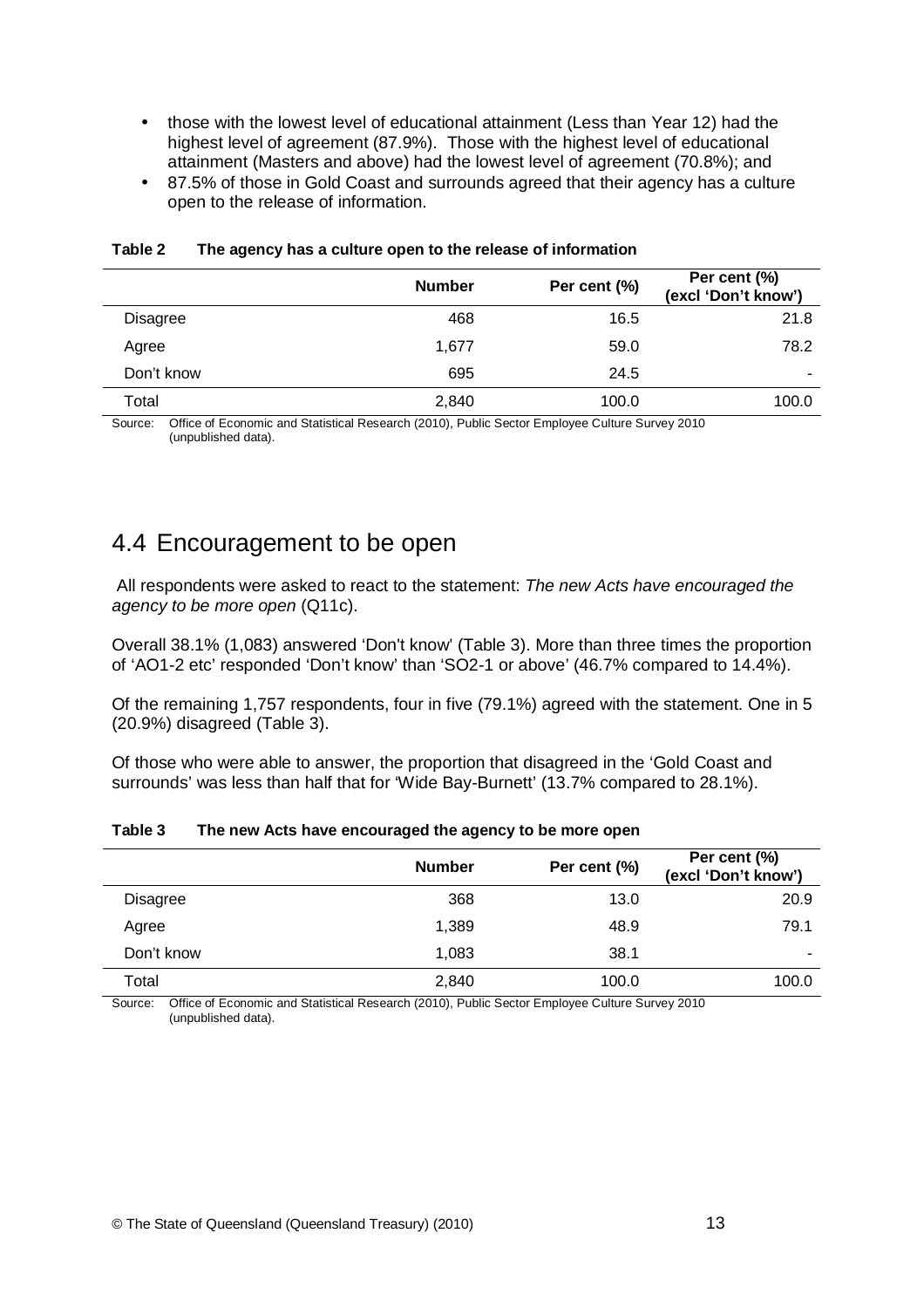# <span id="page-29-0"></span>4.5 Ease of compliance

 All respondents were asked to react to the statement: The agency finds complying with the legislation easy (Q11d).

Overall 42.5% (1,208) answered 'Don't know' (Table 4).

Of the remaining 1,632 respondents, almost three-quarters (72.4%) agreed, while the remaining 27.6% disagreed (Table 4). Almost double the proportion of males (38.6%) disagreed, than females (20.5%).

|                 | <b>Number</b> | Per cent (%) | Per cent (%)<br>(excl 'Don't know') |
|-----------------|---------------|--------------|-------------------------------------|
| <b>Disagree</b> | 451           | 15.9         | 27.6                                |
| Agree           | 1,181         | 41.6         | 72.4                                |
| Don't know      | 1,208         | 42.5         |                                     |
| Total           | 2,840         | 100.0        | 100.0                               |

#### **Table 4 The agency finds complying with the legislation easy**

Source: Office of Economic and Statistical Research (2010), Public Sector Employee Culture Survey 2010 (unpublished data).

Other results (for those able to answer) were:

- as educational attainment increases so do levels of disagreement with this statement. The highest levels of education, 'Masters and above' (39.8%) and 'Postgraduate diploma' (36.2%) had the highest rates of disagreement. The lowest educational levels, 'Less than Year 12 or equivalent' (13.7%), 'Year 12 or equivalent' (20.6%) and 'Vocational qualification' (21.7%) had the lowest (Figure 2);
- levels of agreement were relatively consistent across the regions, with 'North Queensland' (80.2%) and 'Gold Coast and surrounds' (80.6%) having the highest.
- large differences exist by classification level. The lower the level, the higher the proportion that agreed. Almost nine in 10 (87.9%) 'AO1-2 etc' agreed that their agency found compliance easy compared to just 55.3% of 'AO7-8 etc' and 53.1% of 'SO2-1 or above';
- consistent with the previous result, younger workers were more likely to agree than older workers; and
- high levels of disagreement were recorded for those working in policy positions (43.5%). Much lower levels were recorded for 'Administrative support/clerical' (13.6%) and 'Service delivery to the general public' (22.5%).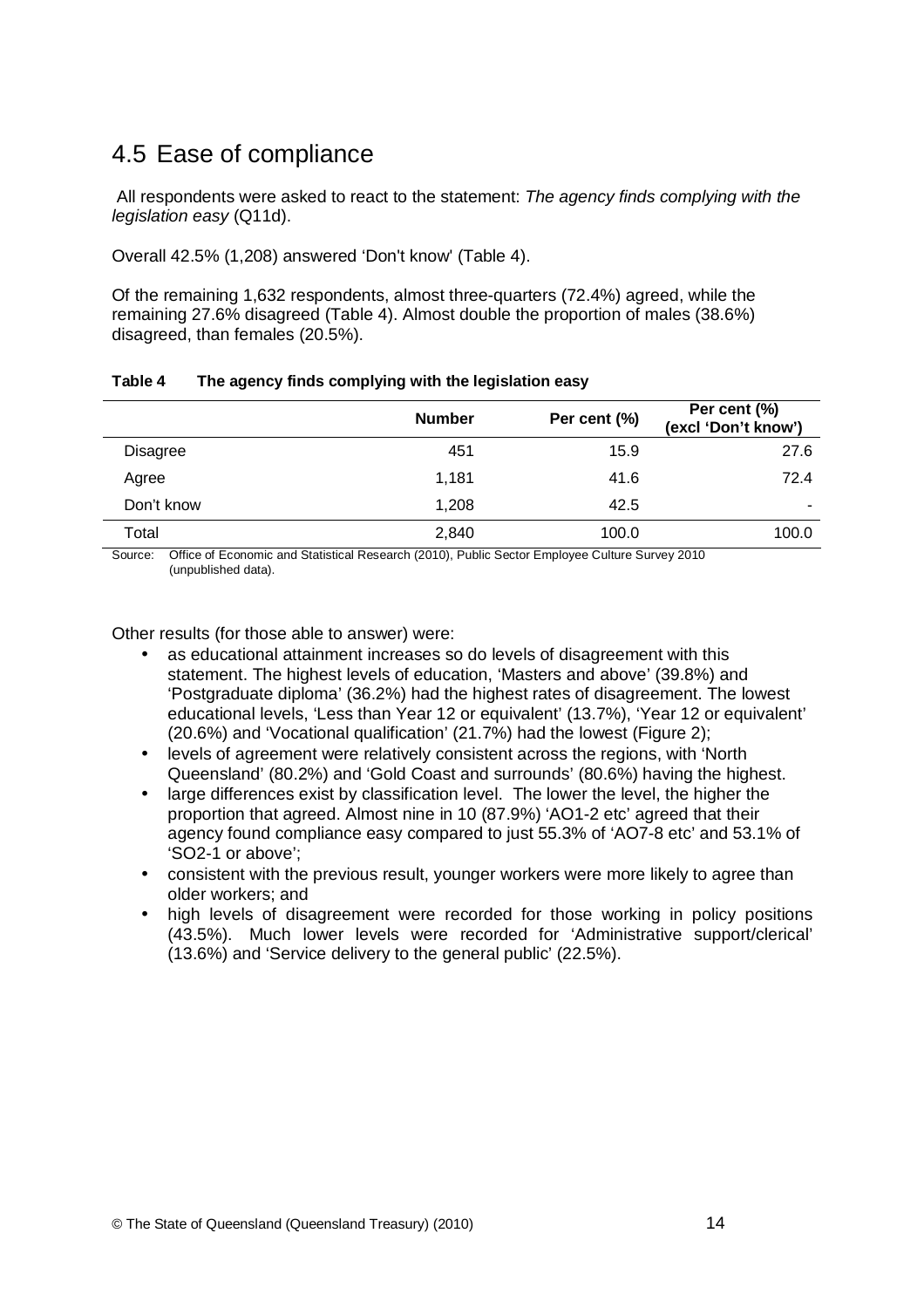

#### <span id="page-30-0"></span>**Figure 2 Agency finds complying with legislation easy, by educational attainment**

Note that percentage calculations exclude respondents who responded 'Don't know'. Source: Office of Economic and Statistical Research (2010), Public Sector Employee Culture Survey 2010 (unpublished data).

### 4.6 Statement of commitment to RTI/IP is available

All respondents were asked to react to the statement: An explicit statement of commitment to RTI and IP is readily available within the agency (Q11e).

Overall a relatively low 34.7% (986) answered 'Don't know' (Table 5). Of the remaining 1,854 respondents, five in six (83.4%) agreed, while the remaining 16.6% disagreed. This was the highest level of agreement for any question.

#### **Table 5 An explicit statement of commitment to RTI and IP is readily available within the agency**

|            | <b>Number</b> | Per cent (%) | Per cent (%)<br>(excl 'Don't know') |
|------------|---------------|--------------|-------------------------------------|
| Disagree   | 307           | 10.8         | 16.6                                |
| Agree      | 1,547         | 54.5         | 83.4                                |
| Don't know | 986           | 34.7         | -                                   |
| Total      | 2,840         | 100.0        | 100.0                               |

Source: Office of Economic and Statistical Research (2010), Public Sector Employee Culture Survey 2010 (unpublished data).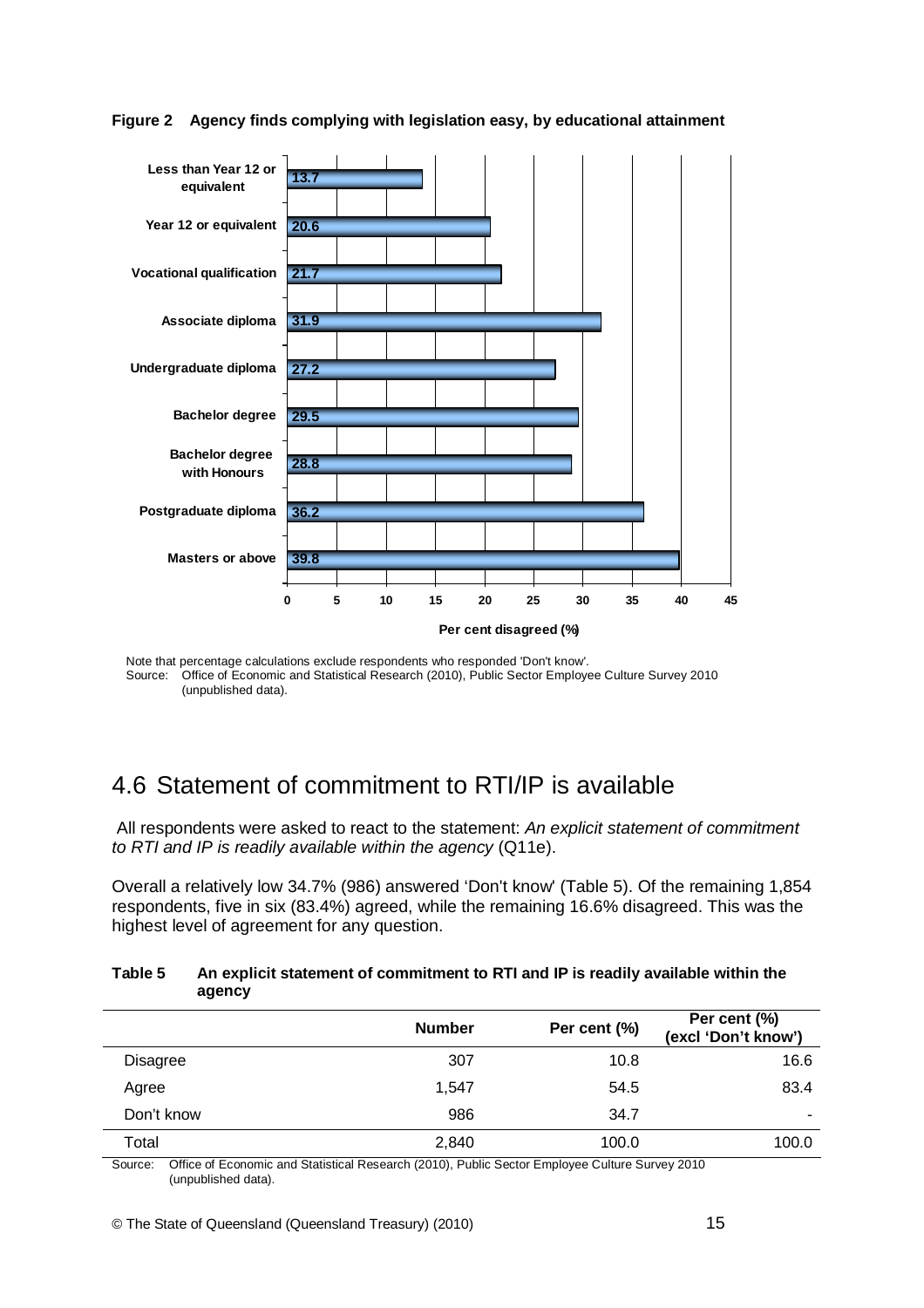<span id="page-31-0"></span>At 42.7% the Department of Education and Training had a relatively high level of 'Dont know'. Those working in 'Service delivery to the general public' also had a high level (40.5%) – almost twice that for those working in a policy position (21.9%). An even greater difference is seen by classification level, with 'AO1-2 etc' at 44.2% and 'SO2-1 or above', 10.5%. Over half of workers in the Mackay-Whitsunday region (53.1%) could neither agree nor disagree with this statement.

Other results (for those able to answer) were:

- 94.7% of those whose educational attainment was 'Less than Year 12 or equivalent' agreed that an explicit statement of commitment to RTI and IP is readily available within the agency;
- 91.8% of 'Administrative support/clerical' staff agreed;
- 94.6% of those at the SO2-1 level or above agreed compared to only 80.0% for the 'AO5-6 etc' category;
- 91.7% in Western Queensland agreed; as did
- 88.6% of those aged 55 to 64 years.

### 4.7 Clear and positive communication

All respondents were asked to react to the statement: The agency has given clear and positive communication to staff about the RTI and IP reforms (Q11f).

At 23.1%, this question had the lowest level of 'Dont know' of all questions (Table 6), although this differed considerably by gender (26.6% of females, 17.4% of males). Other results for 'Don't know' are:

- 'RTI Busy' agencies (18.8%);
- 'Policy' staff (12.4%) and 'Exercising regulatory authority' workers (12.6%);
- 'SO2-1 level or above' (3.2%) compared to (33.4%) of 'AO1-2 etc'; and
- 20.8% of 'Brisbane including Greater Brisbane' (the lowest level for a region).

#### **Table 6 The agency has given clear and positive communication to staff about the RTI and IP reforms**

|                 | <b>Number</b> | Per cent (%) | Per cent (%)<br>(excl 'Don't know') |
|-----------------|---------------|--------------|-------------------------------------|
| <b>Disagree</b> | 663           | 23.3         | 30.4                                |
| Agree           | 1.521         | 53.6         | 69.6                                |
| Don't know      | 656           | 23.1         | ۰                                   |
| Total           | 2,840         | 100.0        | 100.0                               |

Source: Office of Economic and Statistical Research (2010), Public Sector Employee Culture Survey 2010 (unpublished data).

Of the 2,184 respondents who were able to answer, seven in 10 (69.6%) agreed that the agency had given clear and positive communication to staff about the RTI and IP reforms, while the remaining 30.4% disagreed. Outlying results for levels of agreement are:

- 'Research' staff (58.2%) compared to 80.1% of those in policy positions;
- 'SO2-1 or above' (86.7%) (Figure 3); and
- Wide Bay-Burnett (58.5%) and North Queensland (59.0%).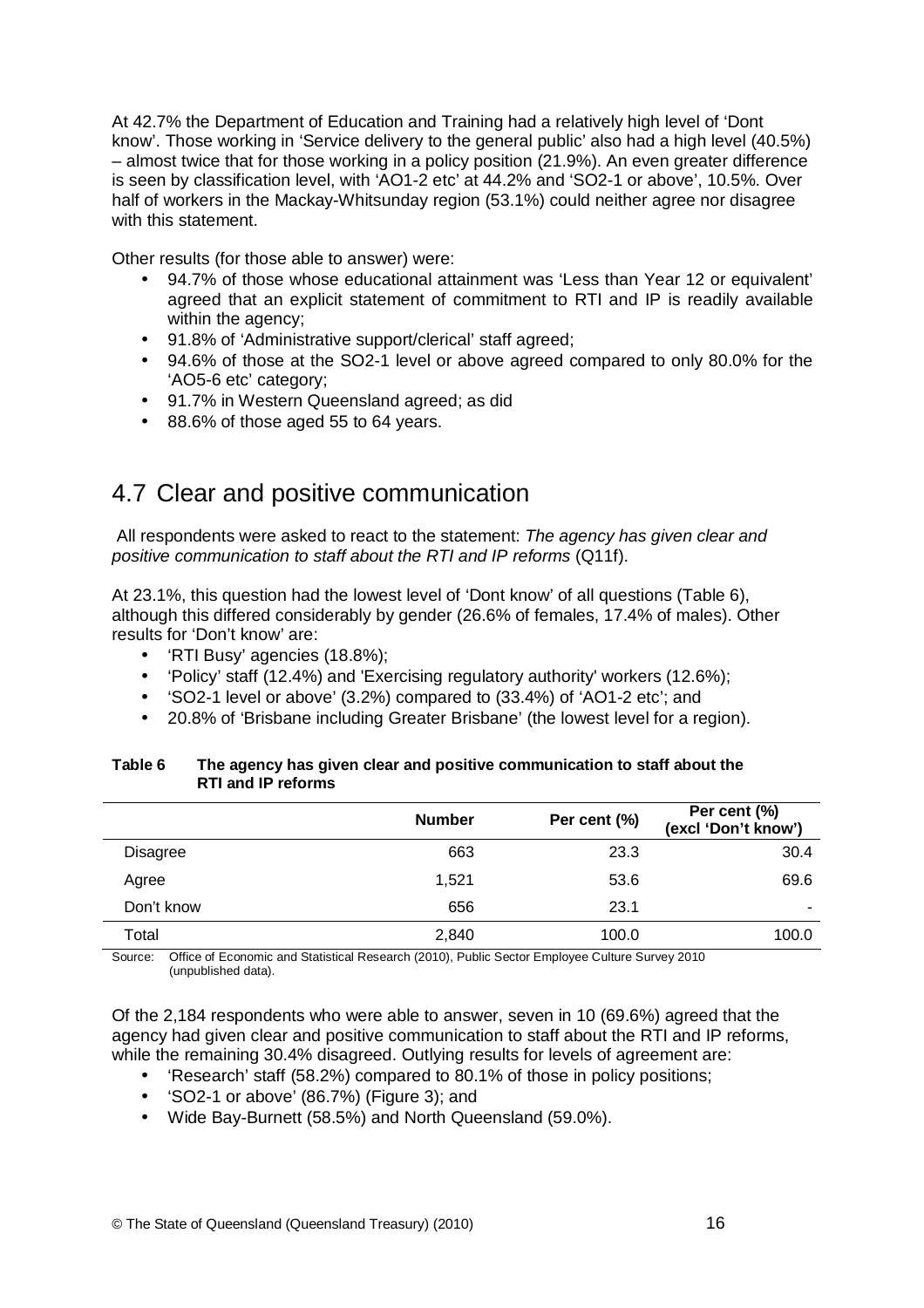

#### <span id="page-32-0"></span>**Figure 3 Clear and positive communication to staff, by classification level**

Note that percentage calculations exclude respondents who responded 'Don't know'. Due to their small numbers (and thus low reliability), the categories 'Graduate Program' and 'Trainee/apprentice' have been excluded from this analysis.<br>Source: Office of Economic a

Office of Economic and Statistical Research (2010), Public Sector Employee Culture Survey 2010 (unpublished data).

# 4.8 Agency conducts training

All respondents were asked to react to the statement: The agency conducts training in RTI and IP. (Q11g).

Overall a relatively low 32.1% (913) answered 'Don't know' (Table 7). The outcomes for males (25.2%) and females (36.3%) differed considerably. Other results for 'Don't know' are:

- 'SO2-1 or above' was 8.9%, compared to 40.5% for 'AO1-2 etc'
- By Type of agency, 'RTI Busy' and 'All other agencies' (both 29%) were well below the 'Department of Education and Training' (38.5%)
- By region, North Queensland had the lowest level (26.1%) while Wide-Bay Burnett (36.5%) and Fitzroy (37.1%) had the highest levels
- Policy staff (22.5%) and 'Exercising regulatory authority' workers (21.4%) were well below other 'Type of work' groups

Of the 1927 respondents who were able to answer, 57.0% agreed that the agency conducts training in RTI and IP, while the remaining 43.0% disagreed. Other results for this group were:

- 60.1% of females agreed, compared to 52.6% of males
- double the proportion of the lowest level workers (42.6% of 'AO1-2 etc') disagreed, than that of the highest level workers (21.2% of 'SO2-1 or above')
- for Wide Bay-Burnett (52.1%), North Queensland (52.9%) and Fitzroy (61.6%) more than half disagreed
- almost 20 percentage points separated the percentages of 'Exercising regulatory authority' workers (48.0%) and 'Service delivery to the general public' staff (49.2%) from the percentage of 'Policy' staff who disagreed (29.7%)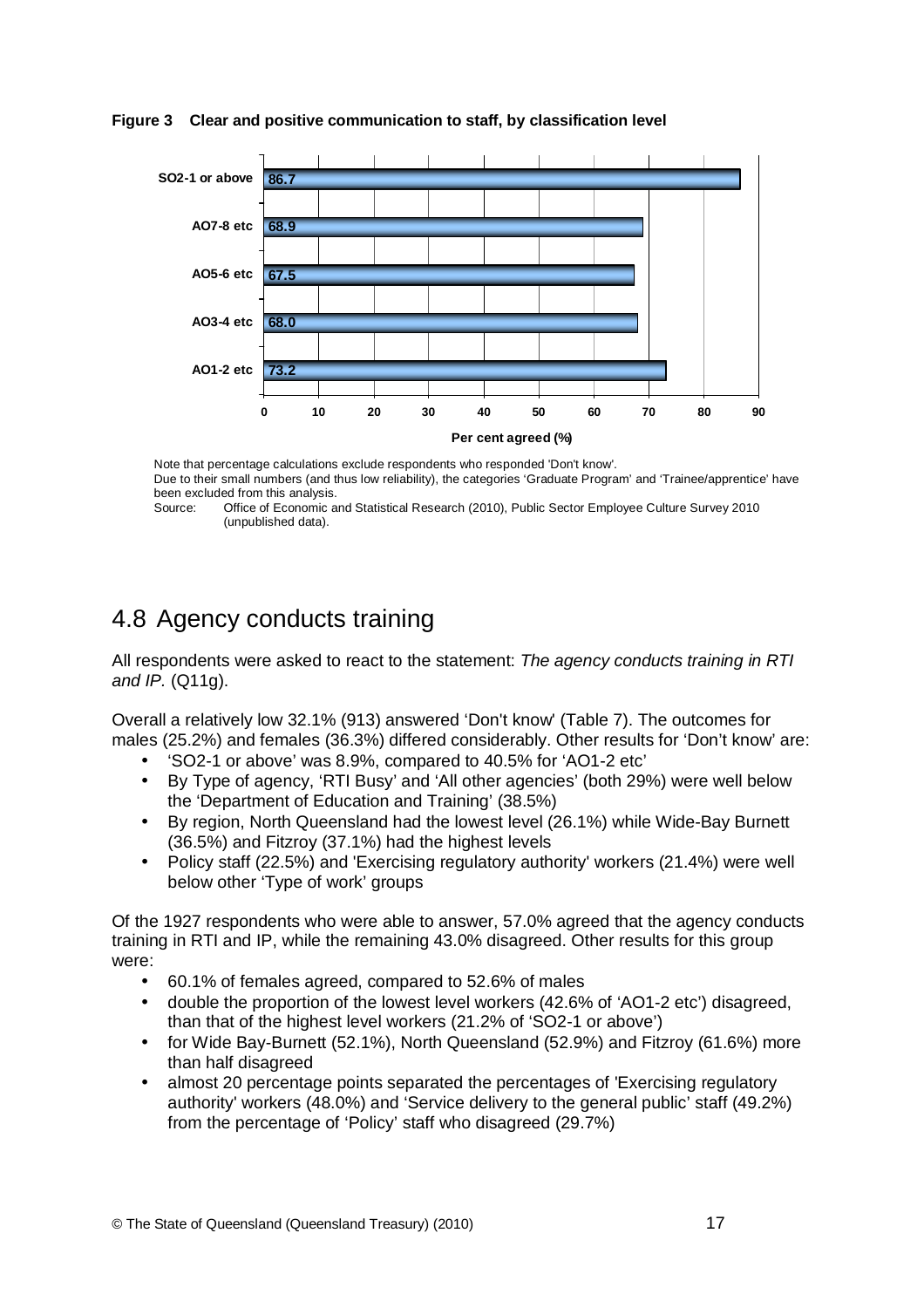|                 | <b>Number</b> | Per cent (%) | Per cent (%)<br>(excl 'Don't know') |
|-----------------|---------------|--------------|-------------------------------------|
| <b>Disagree</b> | 829           | 29.2         | 43.0                                |
| Agree           | 1,098         | 38.7         | 57.0                                |
| Don't know      | 913           | 32.1         | $\overline{\phantom{0}}$            |
| Total           | 2,840         | 100.0        | 100.0                               |

#### <span id="page-33-0"></span>**Table 7 The agency conducts training in RTI and IP**

Source: Office of Economic and Statistical Research (2010), Public Sector Employee Culture Survey 2010 (unpublished data).

## 4.9 Effectiveness of training

All respondents were asked to react to the statement: The agency's training in RTI and IP is effective (Q11h).

Overall 43.5% (1,235) answered 'Don't know' (46.2% of females, 39.1% of males). Other results for 'Don't know' were:

- 'SO2-1 or above' was 22.6%, less than half the 48.7% for 'AO1-2 etc';
- by main type of work, 'Exercising regulatory authority' workers 33.3%; and
- by educational attainment, results ranged from 37.3% (Masters) to 50.8% (Postgraduate diploma).

|                 | <b>Number</b> | Per cent (%) | Per cent (%)<br>(excl 'Don't know') |
|-----------------|---------------|--------------|-------------------------------------|
| <b>Disagree</b> | 720           | 25.4         | 44.9                                |
| Agree           | 885           | 31.2         | 55.1                                |
| Don't know      | 1.235         | 43.5         |                                     |
| Total           | 2,840         | 100.0        | 100.0                               |

#### **Table 8 The agency's training in RTI and IP is effective**

Source: Office of Economic and Statistical Research (2010), Public Sector Employee Culture Survey 2010 (unpublished data).

Of the 1,605 respondents who were able to answer, only 55.1% agreed that the agency's training in RTI and IP was effective (Table 8). The remaining 44.9% disagreed. Other results for this group were:

- 58.7% of females agreed, compared to 50.0% of males;
- the least positive classification level was 'AO5-6 etc' (50.3% agreed), while the most positive was 'SO2-1 or above' (70.0%);
- agreement levels were consistent across the types of agencies (RTI Busy etc);
- high levels of disagreement were recorded for Fitzroy (62.3%) and Wide Bay-Burnett (58.5%); and
- by main type of work, levels of agreement ranged from 43.4% ('Exercising regulatory authority') to 66.9% ('Administrative support/clerical') (Figure 4).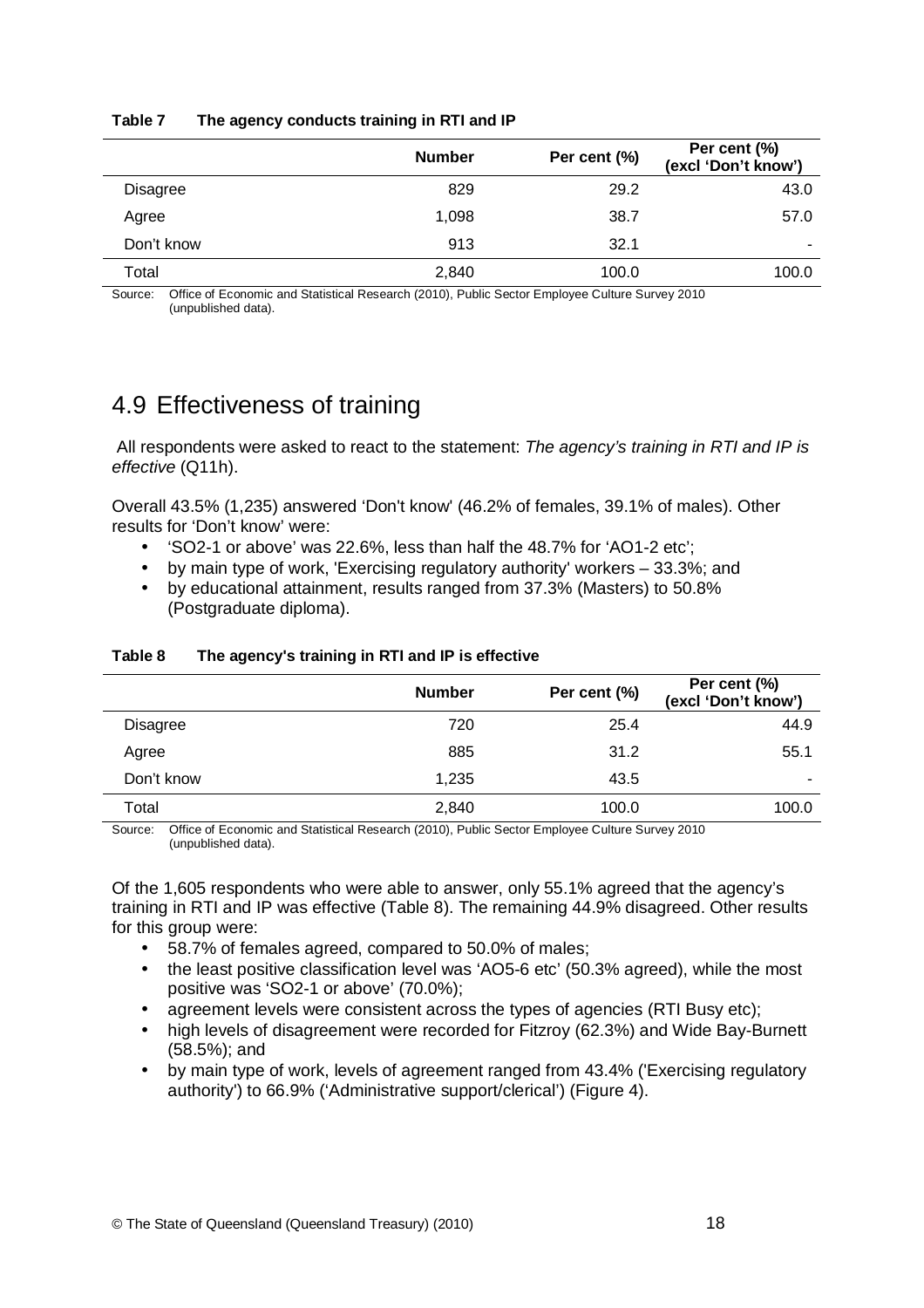#### <span id="page-34-0"></span>**Figure 4 Agency's training is effective, by main type of work**



Note that percentage calculations exclude respondents who responded 'Don't know'. Due to their small numbers (and thus low reliability), the categories 'Legal' and 'Other' have been excluded from this analysis.

### 4.10 Information never before made available

 All respondents were asked to react to the statement: The agency has been encouraged to publish information never before made available to the public (Q11i).

Overall 51.2% (1,453) answered 'Don't know' (53.6% of females, 47.3% of males). This was the highest level of uncertainty for any question. Further results for 'Don't know' were:

- 'SO2-1 or above' was 23.4%, compared to 57.8% for 'AO1-2 etc';
- Fitzroy region (58.6%); and
- by main type of work, extremes were 'Policy' (42.7%) and 'Administrative, support/clerical' (55.7%).

Of the 1,387 respondents who were able to answer, two-thirds (67.7%) agreed that the agency had been encouraged to publish information never before made available to the public (Table 9). The remaining 32.3% disagreed. Other results for this group were:

- 71.9% of females agreed, compared to 61.6% of males;
- three-quarters (74.7%) of 'SO2-1 or above' agreed;
- of the three agency types, the lowest level of agreement was recorded for 'RTI Busy' agencies (63.8%);
- by region, the lowest level of agreement was in Fitzroy (60.4%); and
- by main type of work, levels of agreement ranged from 61.0% ('Exercising regulatory authority') to 73.0% ('Administrative support/clerical').

Source: Office of Economic and Statistical Research (2010), Public Sector Employee Culture Survey 2010 (unpublished data).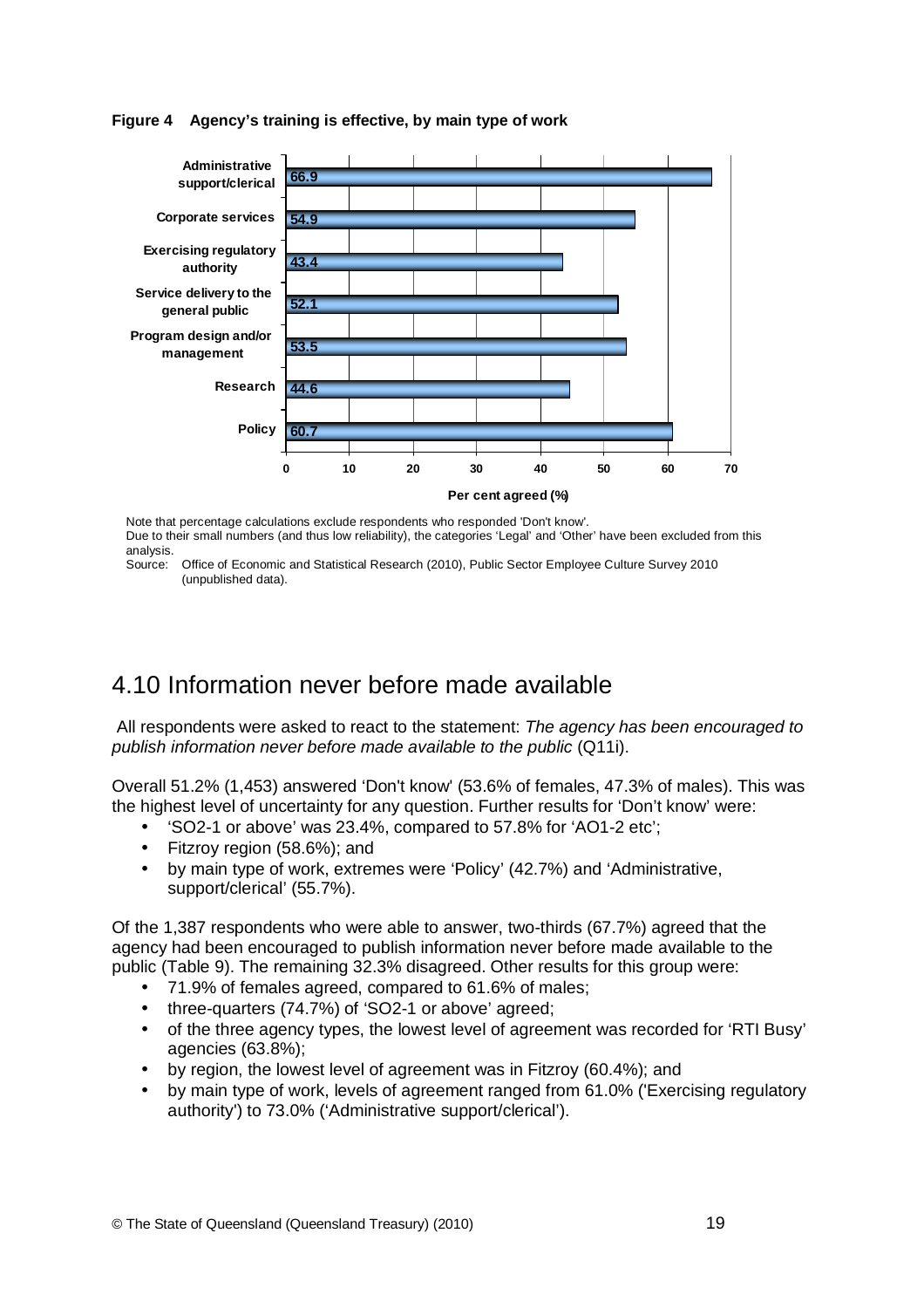|                 | <b>Number</b> | Per cent (%) | Per cent (%)<br>(excl 'Don't know') |
|-----------------|---------------|--------------|-------------------------------------|
| <b>Disagree</b> | 448           | 15.8         | 32.3                                |
| Agree           | 939           | 33.1         | 67.7                                |
| Don't know      | 1,453         | 51.2         | -                                   |
| Total           | 2,840         | 100.0        | 100.0                               |

#### <span id="page-35-0"></span>**Table 9 The agency has been encouraged to publish information never before made available to the public**

Source: Office of Economic and Statistical Research (2010), Public Sector Employee Culture Survey 2010 (unpublished data).

### 4.11 New strategies to make information available

 All respondents were asked to react to the statement: The agency has employed new strategies, particularly new technologies, to make information publicly available (Q12a).

Overall 43.7% (1,242) answered 'Don't know' (45.6% of females, 40.7% of males). Further results for 'Don't know' were:

- 'SO2-1 or above' was 20.2%, compared to 52.3% for 'AO1-2 etc';
- by educational attainment, the range was from 'Masters or above' (34.3%) to 'Year 12 or below' (50.5%); and
- 'Wide Bay-Burnett' (50.4%).

Of the 1,598 respondents who were able to answer, three-quarters (75.3%) agreed that the agency had employed new strategies, particularly new technologies, to make information publicly available (Table 10). The remaining 24.7% disagreed. Other results for this group were:

- 79.9% of females agreed with the statement, compared to 68.4% of males;
- two-thirds (67.1%) of 'AO7-8 etc' agreed, compared to four-fifths (81.1%) of 'AO1-2 etc';
- Department of Education and Training (82.3% agreed);
- for 'Wide Bay-Burnett' 68.4% agreed, compared to 84.7% in Far North Queensland: and
- by main type of work, levels of agreement ranged from 66.6% ('Corporate services') to 82.4% ('Administrative support/clerical').

#### **Table 10 The agency has employed new strategies, particularly new technologies, to make information publicly available**

|            | <b>Number</b> | Per cent (%) | Per cent (%)<br>(excl 'Don't know') |
|------------|---------------|--------------|-------------------------------------|
| Disagree   | 395           | 13.9         | 24.7                                |
| Agree      | 1,203         | 42.4         | 75.3                                |
| Don't know | 1,242         | 43.7         | ۰                                   |
| Total      | 2,840         | 100.0        | 100.0                               |

Source: Office of Economic and Statistical Research (2010), Public Sector Employee Culture Survey 2010 (unpublished data).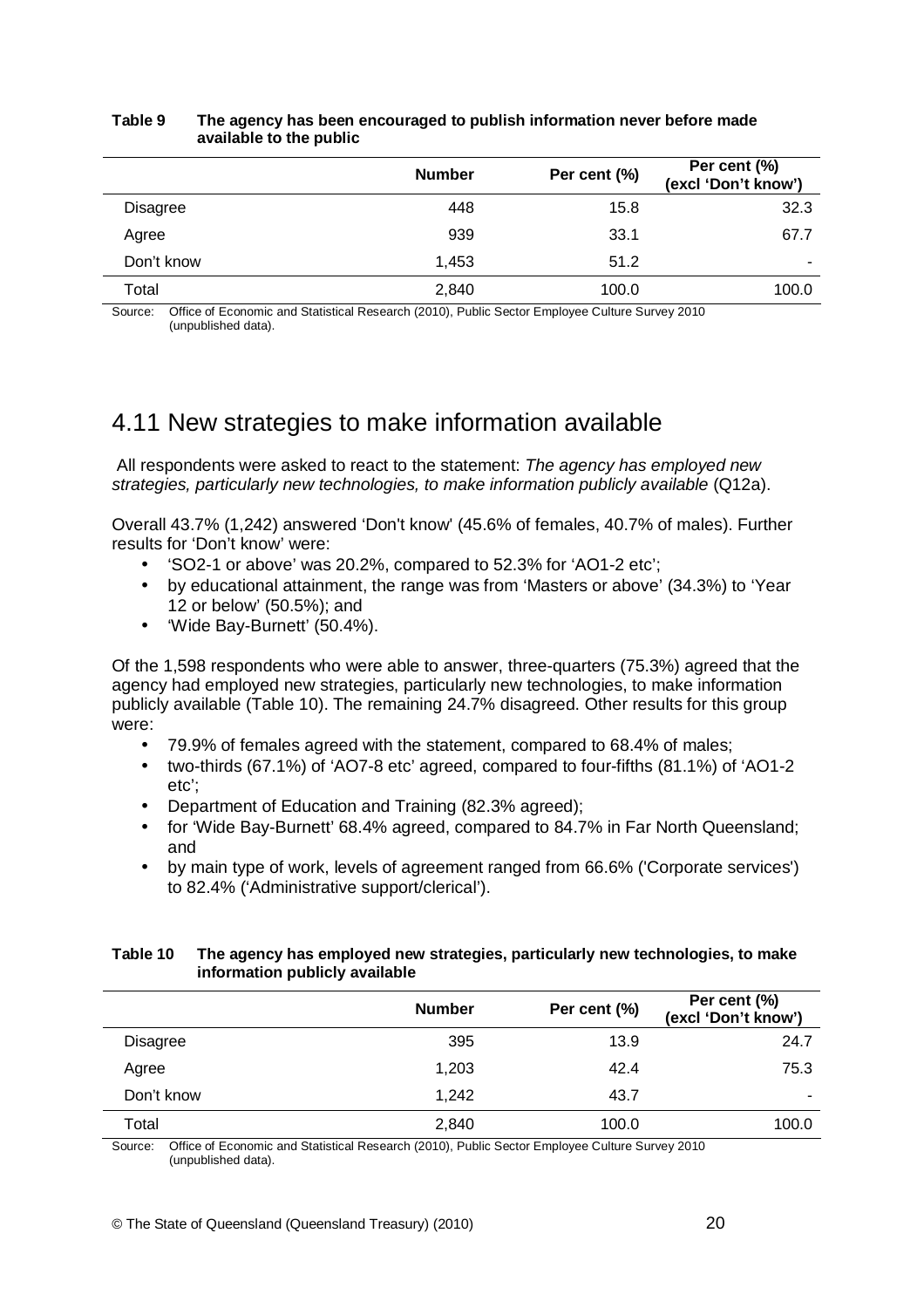## <span id="page-36-0"></span>4.12 Easy location and retrieval of documents

 All respondents were asked to react to the statement: Records management within the agency supports easy location and retrieval of documents (Q12b).

A relatively low, 24.4% (693) answered 'Don't know' (26.6% of females, 20.8% of males). Other results for 'Don't know' were:

- 13.3% of those with a classification level of AO7-8 or above, compared to 35.7% for 'AO1-2 etc';
- 'RTI Busy' agencies (17.2%);
- 'Brisbane including Greater Brisbane' had the lowest level for any region (21.8%), while those with the highest were 'Wide Bay-Burnett' (31.3%) and 'Gold Coast and surrounds' (31.5%); and
- 'Policy' (12.4%) and 'Exercising regulatory authority' (12.6%) were low compared to 'Service delivery to the general public' (30.3%).

Of the 2,147 respondents who were able to answer, almost three-quarters (72.4%) agreed that records management within the agency supported easy location and retrieval of documents (Table 11). The remaining 27.6% disagreed. A clear relationship exists between classification level and levels of agreement with this statement. Only half (49.6%) of 'SO2-1 or above' agreed, compared to 85.2% of 'AO1-2 etc'. Other results for this group were:

- levels of agreement differed greatly by educational attainment. Only 63.3% of those with 'Masters or above' agreed, compared to 88.6% of 'Less than Year 12 or equivalent';
- by main type of work, 'Program design and/or management' (61.5%) had the lowest level of agreement, compared to 'Administrative support/clerical' (86.1%); and
- 78.6% of females agreed compared to 63.1% of males.

|                 | <b>Number</b> | Per cent (%) | Per cent (%)<br>(excl 'Don't know') |
|-----------------|---------------|--------------|-------------------------------------|
| <b>Disagree</b> | 593           | 20.9         | 27.6                                |
| Agree           | 1,554         | 54.7         | 72.4                                |
| Don't know      | 693           | 24.4         | ۰                                   |
| Total           | 2,840         | 100.0        | 100.0                               |

#### **Table 11 Records management within the agency supports easy location and retrieval of documents**

Source: Office of Economic and Statistical Research (2010), Public Sector Employee Culture Survey 2010 (unpublished data).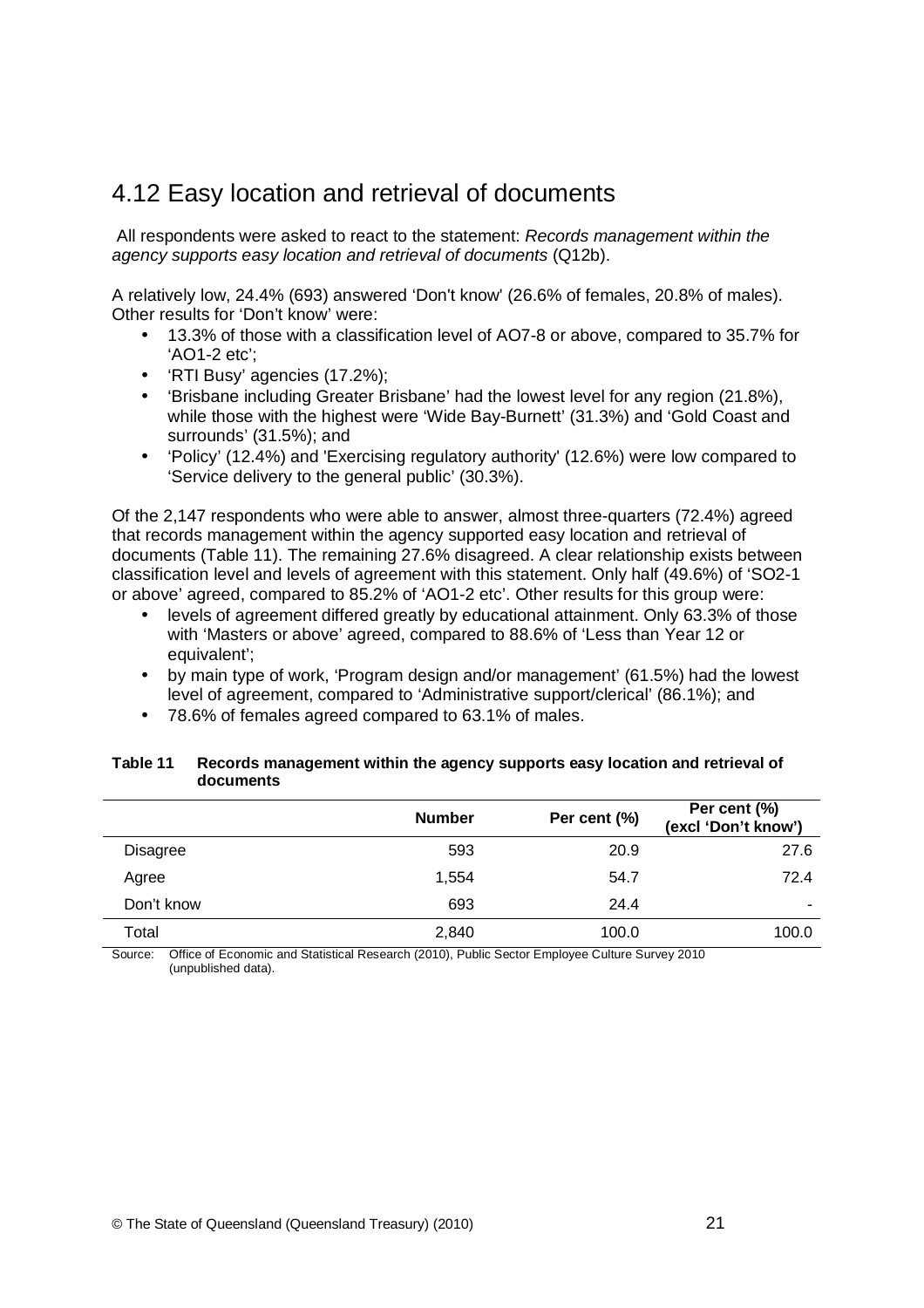## <span id="page-37-0"></span>4.13 Public trust

All respondents were asked to react to the statement: The public has trust in the agency (Q12c).

Overall 39.4% (1,120) answered 'Don't know' (41.7% of females, 35.8% of males). Other results for 'Don't know' were:

- 'SO2-1 or above' (26.6%);
- 'Wide Bay-Burnett' (32.2%) and 'Fitzroy' (33.6%); and
- by main type of work, results ranged from 'Exercising regulatory authority' (32.1%) to 'Administrative support/clerical' (46.8%).

Of the 1,720 respondents who were able to answer, three-quarters (75.1%) agreed that the public had trust in their agency (Table 12). The remaining 24.9% disagreed. Other results for this group were:

- 78.8% of females agreed with the statement, compared to 69.5% of males;
- six-sevenths (85.7%) of 'SO2-1 or above' agreed, as did 83.7% of 'AO1-2 etc'; and
- belief in public trust differed by type of agency 69.7% of 'RTI Busy' agency staff agreed compared to 82.1% of Department of Education and Training staff.

|                 | <b>Number</b> | Per cent (%) | Per cent (%)<br>(excl 'Don't know') |
|-----------------|---------------|--------------|-------------------------------------|
| <b>Disagree</b> | 429           | 15.1         | 24.9                                |
| Agree           | 1.291         | 45.5         | 75.1                                |
| Don't know      | 1,120         | 39.4         | ۰                                   |
| Total           | 2,840         | 100.0        | 100.0                               |

#### **Table 12 The public has trust in the agency**

Source: Office of Economic and Statistical Research (2010), Public Sector Employee Culture Survey 2010 (unpublished data).

## 4.14 Public has better knowledge

All respondents were asked to react to the statement: The public has better knowledge of what the agency does (Q12d).

Overall 43.1% (1,224) answered 'Don't know' (45.1% of females, 39.9% of males). Other results for 'Don't know' were:

- 'SO2-1 or above' (26.6%);
- 'All other agencies' (48.0%) was well above the level for 'RTI Busy' agencies (40.8%);
- Wide Bay-Burnett (37.4%) was the region with the lowest result; and
- by main type of work, results ranged from over half (50.6%) of 'Administrative support/clerical' to three-eighths (37.7%) of 'Exercising regulatory authority'.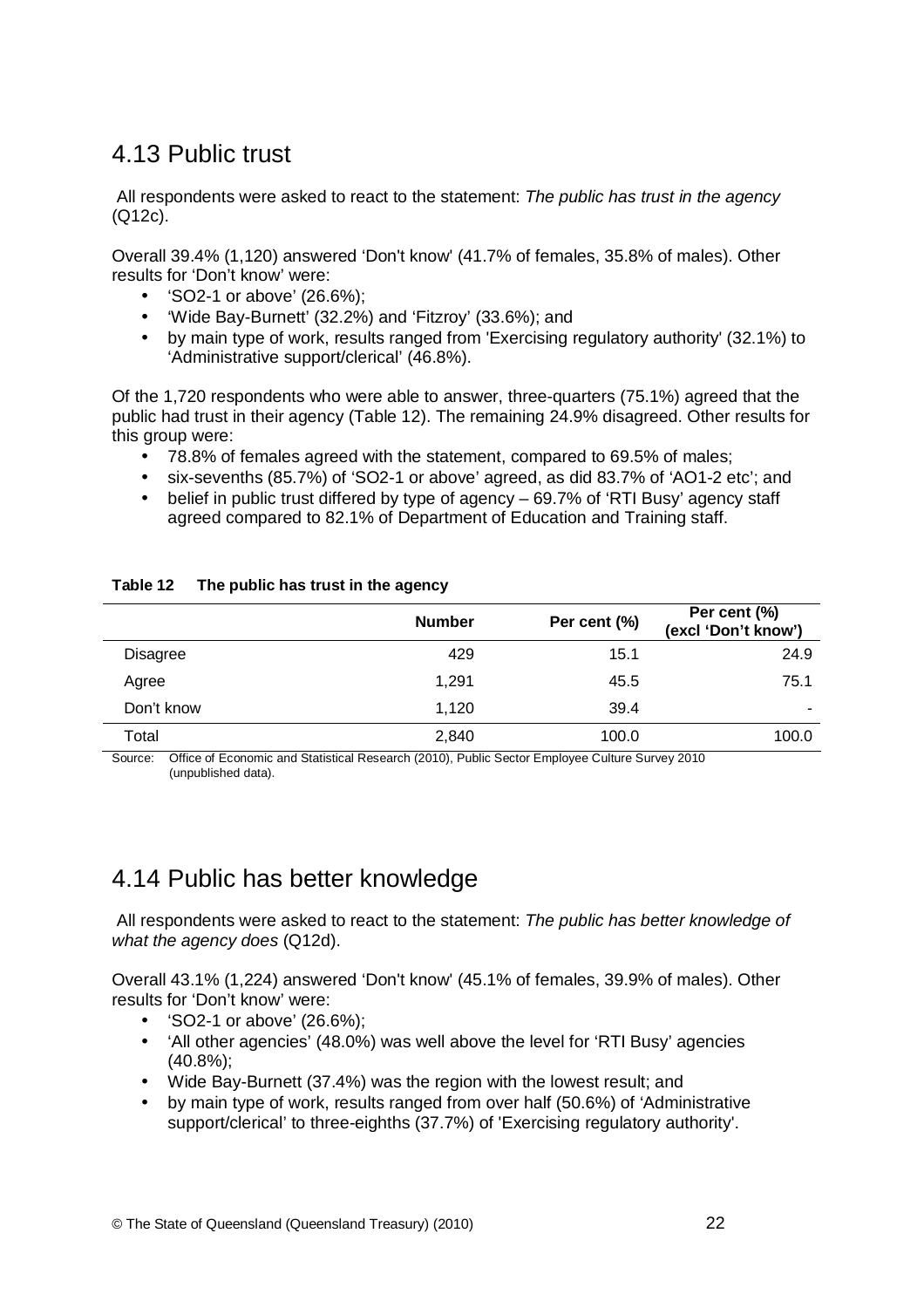<span id="page-38-0"></span>Of the 1,616 respondents who were able to answer, six in 10 (60.0%) agreed that the public had a better knowledge of what the agency does (Table 13). The remaining 40.0% disagreed. Other results for this group were:

- 65.3% of females agreed with the statement, compared to only 52.1% of males;
- 65.3% of 'Department of Education and Training' agreed the highest result by agency type;
- a difference of more than 20 percentage points exists between 'Masters or above' and 'Less than Year 12 or equivalent' (54.2% and 75.8% in agreement, respectively); and
- almost 30 percentage points separated agreement levels for 'Administrative support/clerical' (77.0%) and both 'Research' (48.2%) and 'Exercising regulatory authority' (50.5%).

| <b>Number</b> | Per cent (%) | Per cent (%)<br>(excl 'Don't know') |
|---------------|--------------|-------------------------------------|
| 647           | 22.8         | 40.0                                |
| 969           | 34.1         | 60.0                                |
| 1,224         | 43.1         | -                                   |
| 2,840         | 100.0        | 100.0                               |
|               |              |                                     |

#### **Table 13 The public has better knowledge of what the agency does**

Source: Office of Economic and Statistical Research (2010), Public Sector Employee Culture Survey 2010 (unpublished data).

### 4.15 Information published as a matter of course

 All respondents were asked to react to the statement: The agency now publishes information as a matter of course (Q12e).

Overall 42.7% (1,212) answered 'Don't know' (45.0% of females, 38.9% of males). Ability to answer this question increased with classification level. Over half (53.5%) of 'AO1-2 etc' chose 'Don't know' compared to just 12.9% of 'SO2-1 or above'. Other results for 'Don't know' were:

- about a third (35.1%) of 'Masters or above' compared to over a half (50.7%) of 'Less than Year 12 or equivalent';
- 'Brisbane including Greater Brisbane' (41.1%) was the region with the lowest result; and
- again over half (50.6%) of 'Administrative support/clerical' responded 'Don't know'. This compares to 31.5% of those in a 'Policy' position.

Of the 1,628 respondents who were able to answer, three-quarters (76.4%) agreed that the agency now publishes information as a matter of course (Table 14). The remaining 23.6% disagreed. Other results for this group were:

- 81.5% of females agreed with the statement, compared to only 68.9% of males;
- the highest level of agreement by region, was 84.8% in 'Darling Downs and West Moreton'; and
- by main type of work, results ranged from just over two-thirds of 'Research' (67.8%) and 'Exercising regulatory authority' (68.4%), to about five-sixths (82.6%) of 'Administrative support/clerical'.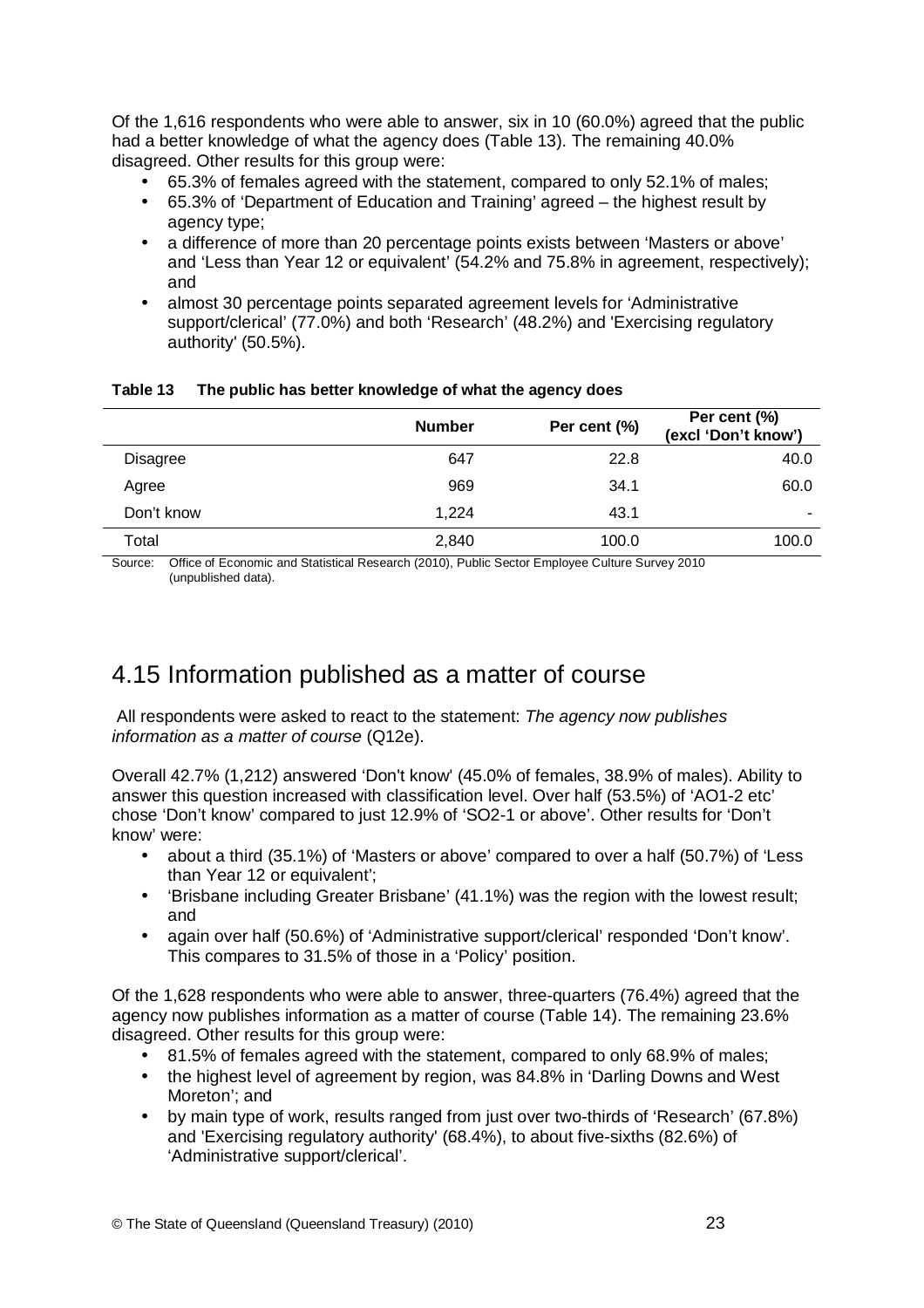|                 | <b>Number</b> | Per cent (%) | Per cent (%)<br>(excl 'Don't know') |
|-----------------|---------------|--------------|-------------------------------------|
| <b>Disagree</b> | 385           | 13.6         | 23.6                                |
| Agree           | 1.243         | 43.8         | 76.4                                |
| Don't know      | 1,212         | 42.7         |                                     |
| Total           | 2,840         | 100.0        | 100.0                               |

#### <span id="page-39-0"></span>**Table 14 The agency now publishes information as a matter of course**

Source: Office of Economic and Statistical Research (2010), Public Sector Employee Culture Survey 2010 (unpublished data).

### 4.16 Outside scrutiny seen as positive

All respondents were asked to react to the statement: The agency perceives outside scrutiny of its activities as being positive (Q12f).

Overall 39.1% (1,111) answered 'Don't know' (41.9% of females, 34.6% of males). Other results for 'Don't know' were:

- 16.1% of 'SO2-1 or above', compared to 46.2% of 'AO1-2 etc'; and
- 'Policy' positions (31.5%) compared to 'Administrative support/clerical' (46.4%).

Of the 1,729 respondents who were able to answer, seven in 10 (71.3%) agreed that the agency perceives outside scrutiny of its activities as being positive (Table 15). The remaining 28.7% disagreed. Other results for this group were:

- 74.0% of females agreed with the statement, compared to 67.2% of males;
- by region, North Queensland (76.2%) had the highest level of agreement;
- 'AO1-2 etc' (79.4%);
- by main type of work, there was a 20 percentage point difference in levels of agreement between 'Exercising regulatory authority' (63.9%) and 'Administrative support/clerical' (83.9%); and
- by educational attainment, once again 'Masters or above' (64.2%) had the lowest level of agreement and 'Less than Year 12 or equivalent' (83.4%) the highest.

#### **Table 15 The agency perceives outside scrutiny of its activities as being positive**

|                 | <b>Number</b> | Per cent (%) | Per cent (%)<br>(excl 'Don't know') |
|-----------------|---------------|--------------|-------------------------------------|
| <b>Disagree</b> | 497           | 17.5         | 28.7                                |
| Agree           | 1,232         | 43.4         | 71.3                                |
| Don't know      | 1.111         | 39.1         | -                                   |
| Total           | 2,840         | 100.0        | 100.0                               |

Source: Office of Economic and Statistical Research (2010), Public Sector Employee Culture Survey 2010 (unpublished data).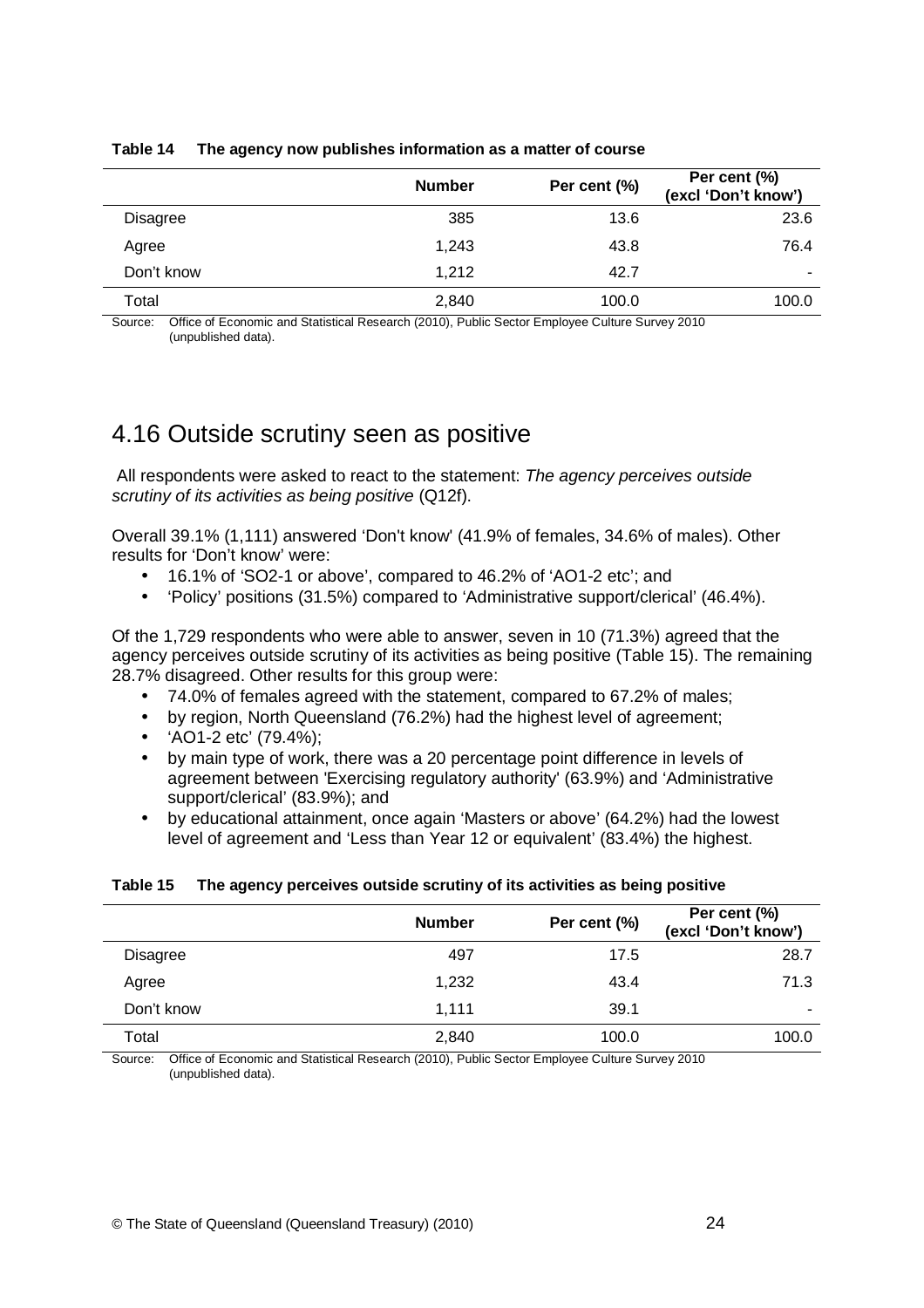### <span id="page-40-0"></span>4.17 Information requests perceived as interference

 All respondents were asked to react to the statement: Public requests for information are perceived as interference (Q12g).

Overall 35.5% (1,007) answered 'Don't know' (37.8% of females, 31.7% of males). Other results for 'Don't know' were:

- 'Wide Bay-Burnett' (28.7%) compared to 'Gold Coast and surrounds' (41.4%);
- 8.1% of 'SO2-1 or above', compared to 43.5% of 'AO1-2 etc'; and
- 'Exercising regulatory authority' (25.8%).

Of the 1,833 respondents who were able to answer, 34.9% agreed that public requests for information are perceived as interference (Table 16). The remaining 65.1% disagreed. Other results for this group were:

- 31.1% of females agreed with the statement, compared to 40.4% of males; and
- 'SO2-1 or above' (24.6%) was the classification level least likely to agree.

#### **Table 16 Public requests for information are perceived as interference**

|                 | <b>Number</b> | Per cent (%) | Per cent (%)<br>(excl 'Don't know') |
|-----------------|---------------|--------------|-------------------------------------|
| <b>Disagree</b> | 1194          | 42.0         | 65.1                                |
| Agree           | 639           | 22.5         | 34.9                                |
| Don't know      | 1.007         | 35.5         | ۰                                   |
| Total           | 2,840         | 100.0        | 100.0                               |

Source: Office of Economic and Statistical Research (2010), Public Sector Employee Culture Survey 2010 (unpublished data).

### 4.18 Amount of information released to the public

 All respondents were asked to react to the statement: Too much information is released to the public (Q12h).

Overall 35.0% (995) answered 'Don't know' (Table 17), which corresponded to 36.6% of females, 32.5% of males. Other results for 'Don't know' were:

- by main type of work, the largest difference was again between 'Policy' (25.3%) and 'Administrative support/clerical' (43.5%); and
- 9.7% of 'SO2-1 or above', compared to 43.2% of 'AO1-2 etc'.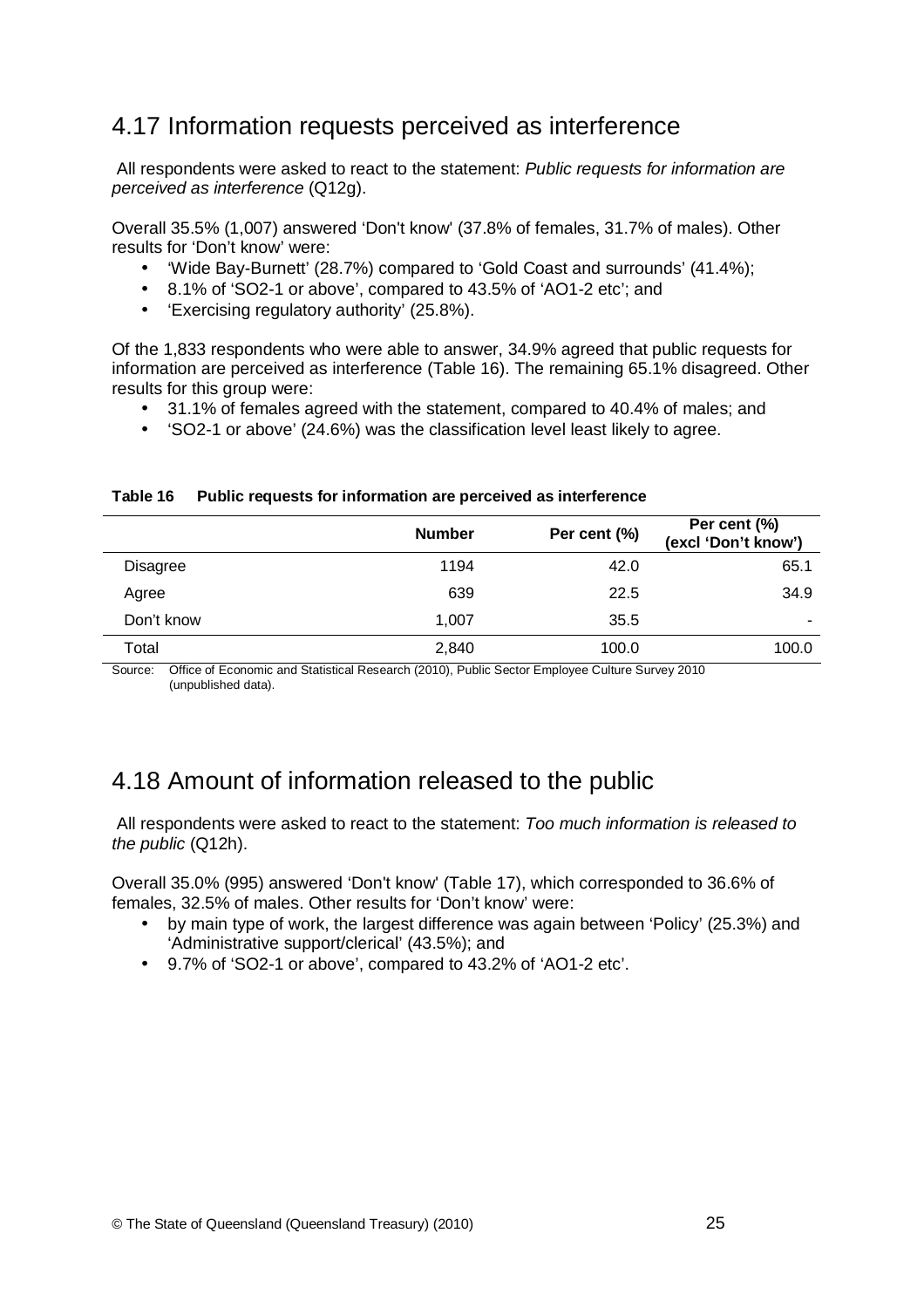|                 | <b>Number</b> | Per cent (%) | Per cent (%)<br>(excl 'Don't know') |
|-----------------|---------------|--------------|-------------------------------------|
| <b>Disagree</b> | 1433          | 50.5         | 77.7                                |
| Agree           | 412           | 14.5         | 22.3                                |
| Don't know      | 995           | 35.0         | ۰                                   |
| Total           | 2,840         | 100.0        | 100.0                               |

#### <span id="page-41-0"></span>**Table 17 Too much information is released to the public**

Source: Office of Economic and Statistical Research (2010), Public Sector Employee Culture Survey 2010 (unpublished data).

Of the 1,845 respondents who were able to answer, only 22.3% agreed that too much information is released to the public. The remaining 77.7% disagreed. Other results for this group were:

- 23.3% of females agreed with the statement, compared to 20.8% of males. This is the only question for which the result for females could be interpreted as being less positive towards an RTI/IP issue than the result for males;
- 'Department of Education and Training' (35.2%) was out of step with other agencies; 'RTI Busy' agencies (15.9%) and 'All other agencies' (14.1%) (Figure 5);
- by region, results ranged from 34.2% of 'Gold Coast and surrounds' in agreement, to 17.7% of 'Brisbane including Greater Brisbane'; and
- those involved in research (6.8%) and policy work (10.5%) were much less likely to agree than those involved in 'Service delivery to the general public' (31.2%).

#### **Figure 5 Too much information released to public by RTI/IP Department type**



Note that percentage calculations exclude respondents who responded 'Don't know'.<br>Source: Office of Economic and Statistical Research (2010), Public Sector Employe Office of Economic and Statistical Research (2010), Public Sector Employee Culture Survey 2010 (unpublished data).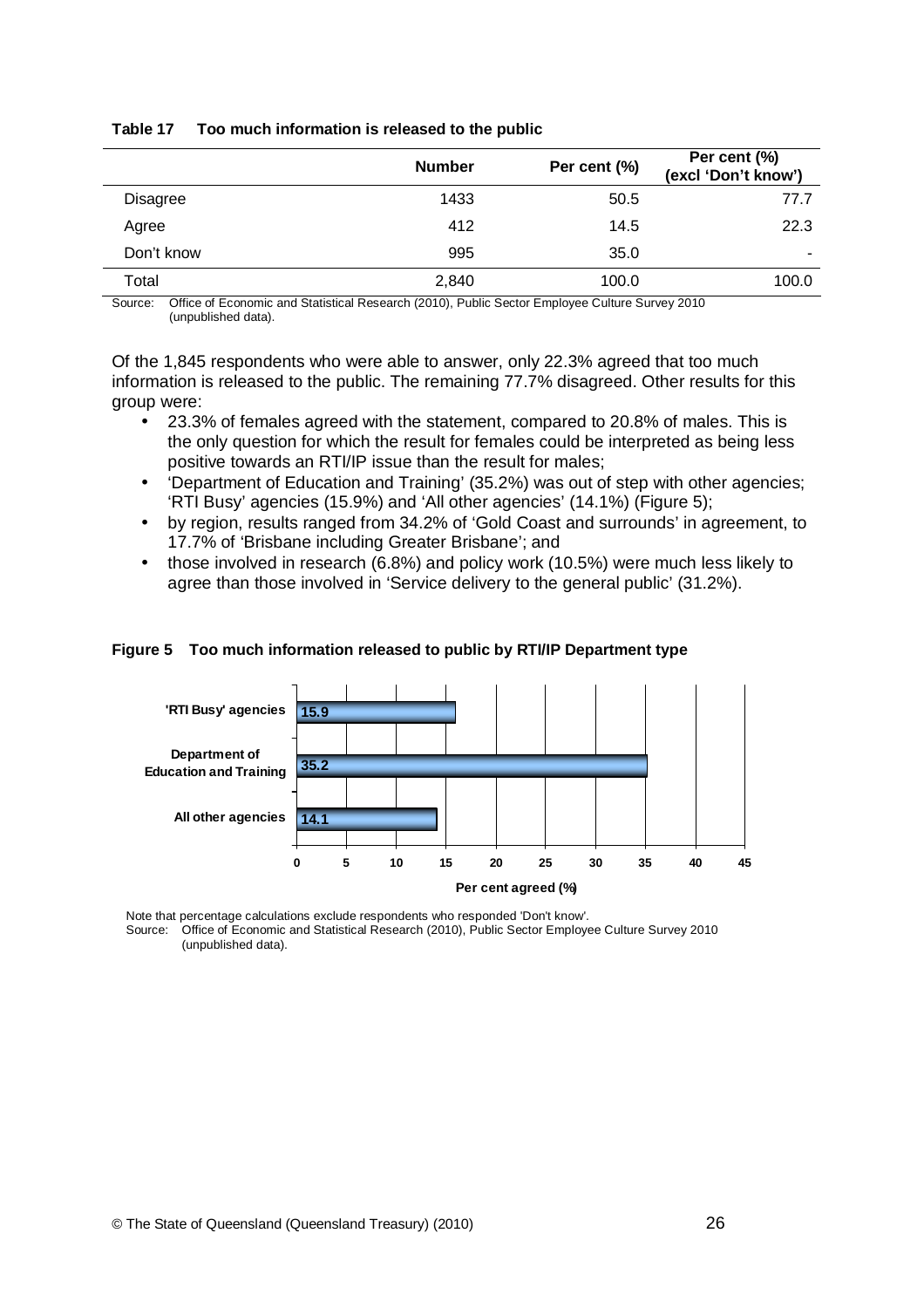# <span id="page-42-0"></span>4.19 Impact of RTI/IP staffing resources

All respondents were asked to react to the statement: Dealing with RTI and IP is a strain on staffing resources (Q12i).

Overall 40.7% (1,157) answered 'Don't know'. Other results for 'Don't know' were:

- 44.2% of females and 35.2% of males answered 'Don't know' to this statement;
- 'RTI Busy' agencies (36.6%) compared to 'Department of Education and Training' (45.3%);
- Ability to answer this question increased with Classification level. Extremes again were 'SO2-1 or above' (10.5%) and 'AO1-2 etc' (50.5%) (Figure 6); and
- by main type of work, there was a 15 percentage point difference between 'Exercising regulatory authority' (30.8%) and 'Administrative support/clerical' (45.8%).



**Figure 6 RTI/IP a strain on staffing resources by Classification level** 

Due to their small numbers (and thus low reliability), the categories 'Graduate Program' and 'Trainee/apprentice' have been excluded from this analysis.

Source: Office of Economic and Statistical Research (2010), Public Sector Employee Culture Survey 2010 (unpublished data).

Of the 1,683 respondents who were able to answer, 55.1% agreed that dealing with RTI and IP is a strain on staffing resources (Table 18). The remaining 44.9% disagreed. Other results for this group were:

- 48.9% of females agreed with the statement, compared to 63.8% of males;
- 51.6% of 'RTI Busy' agencies agreed compared to 61.7% of 'Department of Education and Training';
- two-thirds (66.7%) of 'SO2-1 or above' agreed, compared to less than half (47.7%) of 'AO1-2 etc' (Figure 6); and
- two-thirds (67.8%) of 'Darling Downs and West Moreton' agreed compared to about half (52.0%) of 'Brisbane including Greater Brisbane'.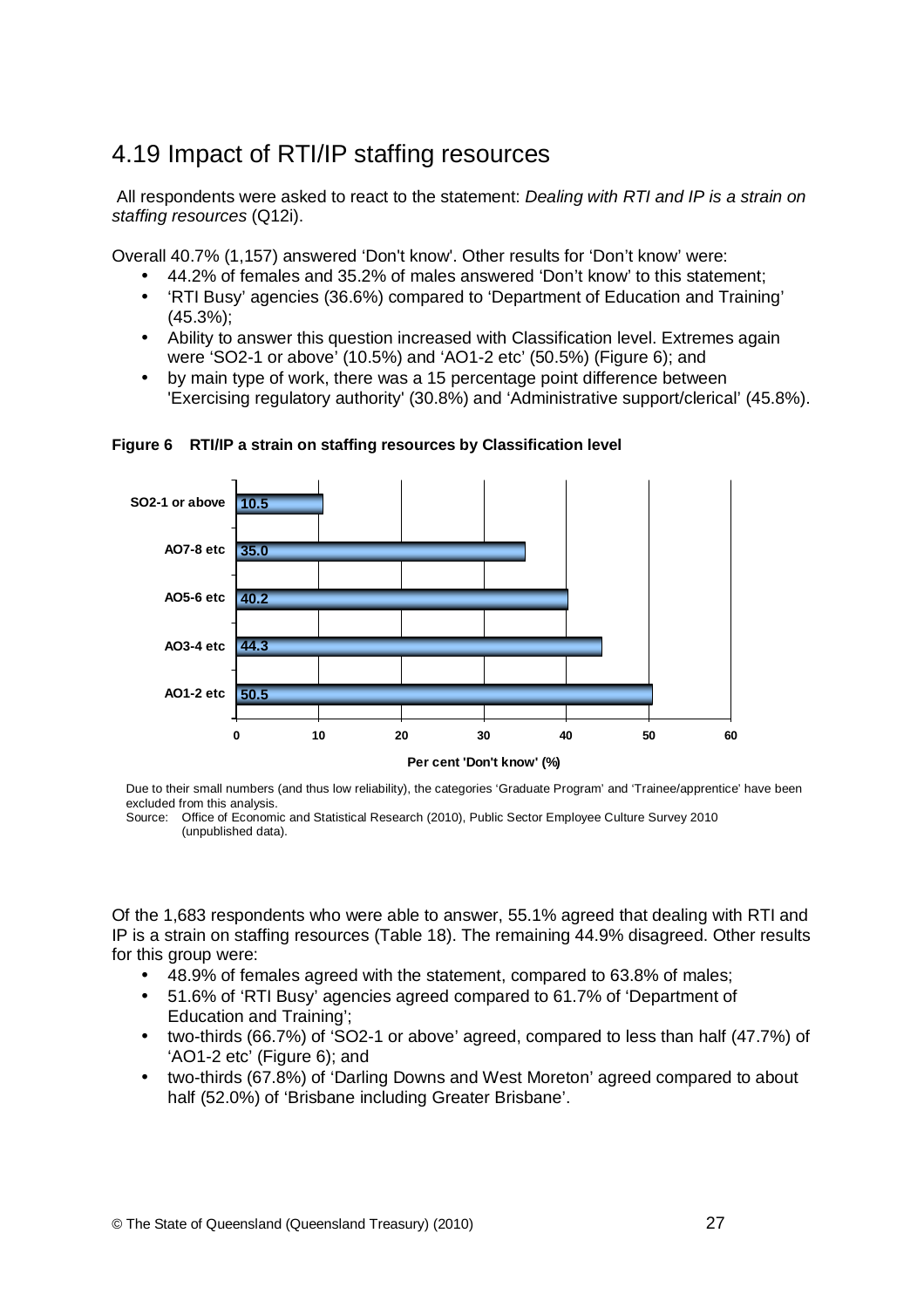|                 | <b>Number</b> | Per cent (%) | Per cent (%)<br>(excl 'Don't know') |
|-----------------|---------------|--------------|-------------------------------------|
| <b>Disagree</b> | 755           | 26.6         | 44.9                                |
| Agree           | 928           | 32.7         | 55.1                                |
| Don't know      | 1.157         | 40.7         | -                                   |
| Total           | 2,840         | 100.0        | 100.0                               |

#### <span id="page-43-0"></span>**Table 18 Dealing with RTI and IP is a strain on staffing resources**

Source: Office of Economic and Statistical Research (2010), Public Sector Employee Culture Survey 2010 (unpublished data).

# 4.20 Operational cost of RTI/IP to agencies

 All respondents were asked to react to the statement: Dealing with RTI and IP causes additional costs to agency operations (Q12j).

Overall 45.3% (1,286) answered 'Don't know' (Table 19), which corresponds to 51.3% of females and 35.5% of males. This is the second highest level for all 20 questions. Other results for 'Don't know' were:

- Again, ability to answer this question increased with classification level. Extremes were 'SO2-1 or above' (12.9%) and 'AO1-2 etc' (56.3%);
- 'Less than Year 12 or equivalent' was high at (53.7%);
- by main type of work, the largest difference was again between 'Policy' (35.4%) and 'Administrative support/clerical' (52.5%); and
- more than half were unable to answer in 'Fitzroy' and 'Sunshine Coast and surrounds' (50.9% and 51.4% respectively).

|  | Table 19 Dealing with RTI and IP causes additional costs to agency operations |
|--|-------------------------------------------------------------------------------|
|--|-------------------------------------------------------------------------------|

|                 | <b>Number</b> | Per cent (%) | Per cent (%)<br>(excl 'Don't know') |
|-----------------|---------------|--------------|-------------------------------------|
| <b>Disagree</b> | 448           | 15.8         | 28.8                                |
| Agree           | 1,106         | 38.9         | 71.2                                |
| Don't know      | 1,286         | 45.3         | -                                   |
| Total           | 2,840         | 100.0        | 100.0                               |

Source: Office of Economic and Statistical Research (2010), Public Sector Employee Culture Survey 2010 (unpublished data).

Of the 1,554 respondents who were able to answer, 71.2% agreed that dealing with RTI and IP causes additional costs to agency operations. The remaining 28.8% disagreed. Other results for this group were:

- 65.0% of females agreed with the statement, compared to 78.8% of males;
- agreement increased with age. Less than half (46.9%) of those aged 24 years or under agreed, compared to 80.0% of those aged 55 years and over (Figure 7);
- half the proportion of 'SO2-1 or above' than 'AO1-2 etc' agreed (20.4% and 41.4% respectively); and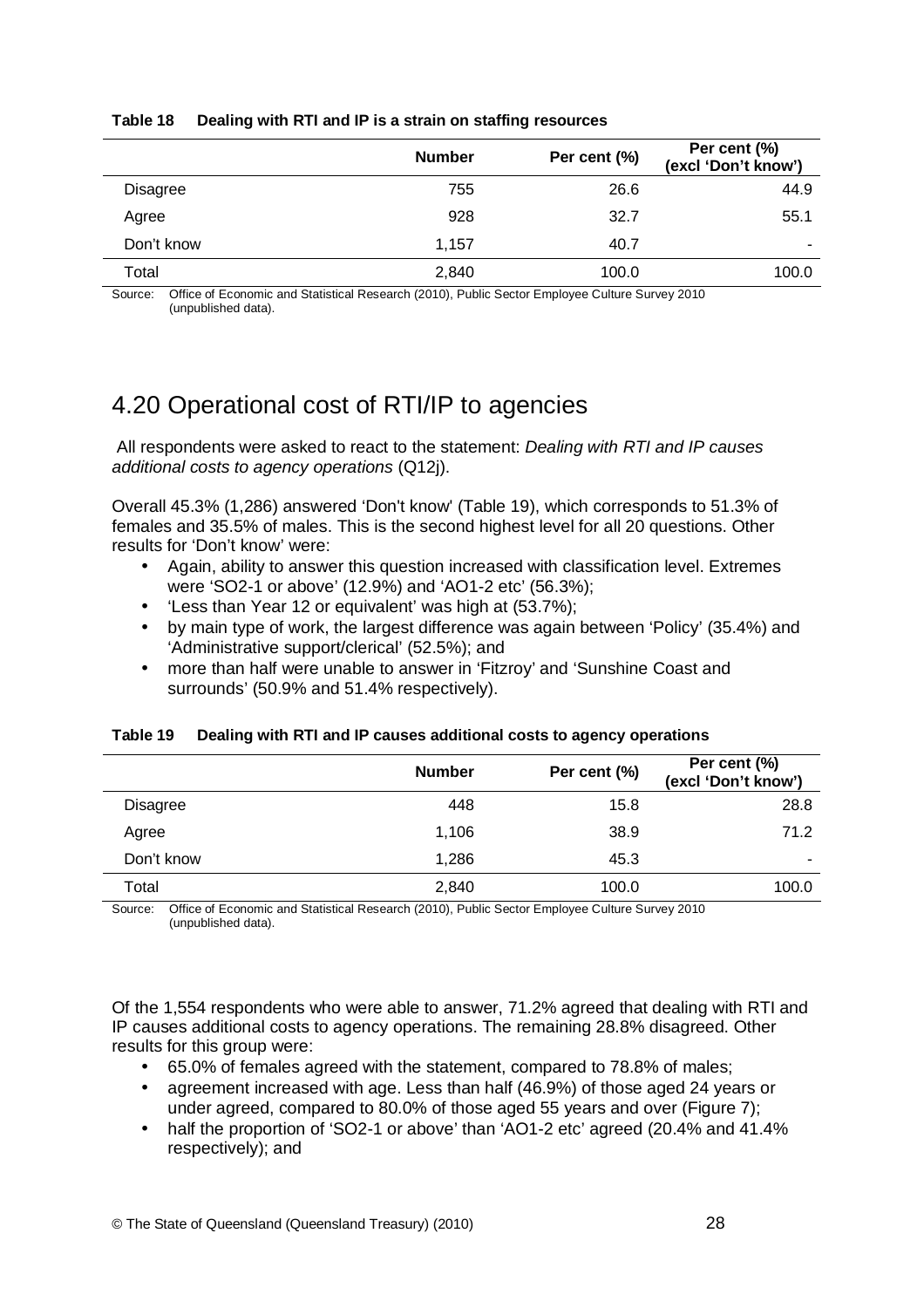<span id="page-44-0"></span>• about twice the proportion disagreed in 'Fitzroy' (36.8%) than did in 'North Queensland' (18.8%).



**Figure 7 RTI/IP causes additional costs to agency operations by Age** 

Note that percentage calculations exclude respondents who responded 'Don't know'.<br>Source: Office of Economic and Statistical Research (2010), Public Sector Employ Office of Economic and Statistical Research (2010), Public Sector Employee Culture Survey 2010 (unpublished data).

### 4.21 Time spent on RTI/IP requests

 All respondents were asked to react to the statement: RTI and IP result in time wasted on pointless requests (Q12k).

Overall 44.1% (1,253) answered 'Don't know' (46.8% of females, 39.8% of males). Other results for 'Don't know' were:

- 'RTI Busy' agencies (38.9%);
- again, ability to answer increased with classification level. Extremes were 'SO2-1 or above' (18.5%) and 'AO1-2 etc' (53.0%);
- 'North Queensland' (50.0%); and
- by main type of work, 'Policy' (34.8%) was again the lowest.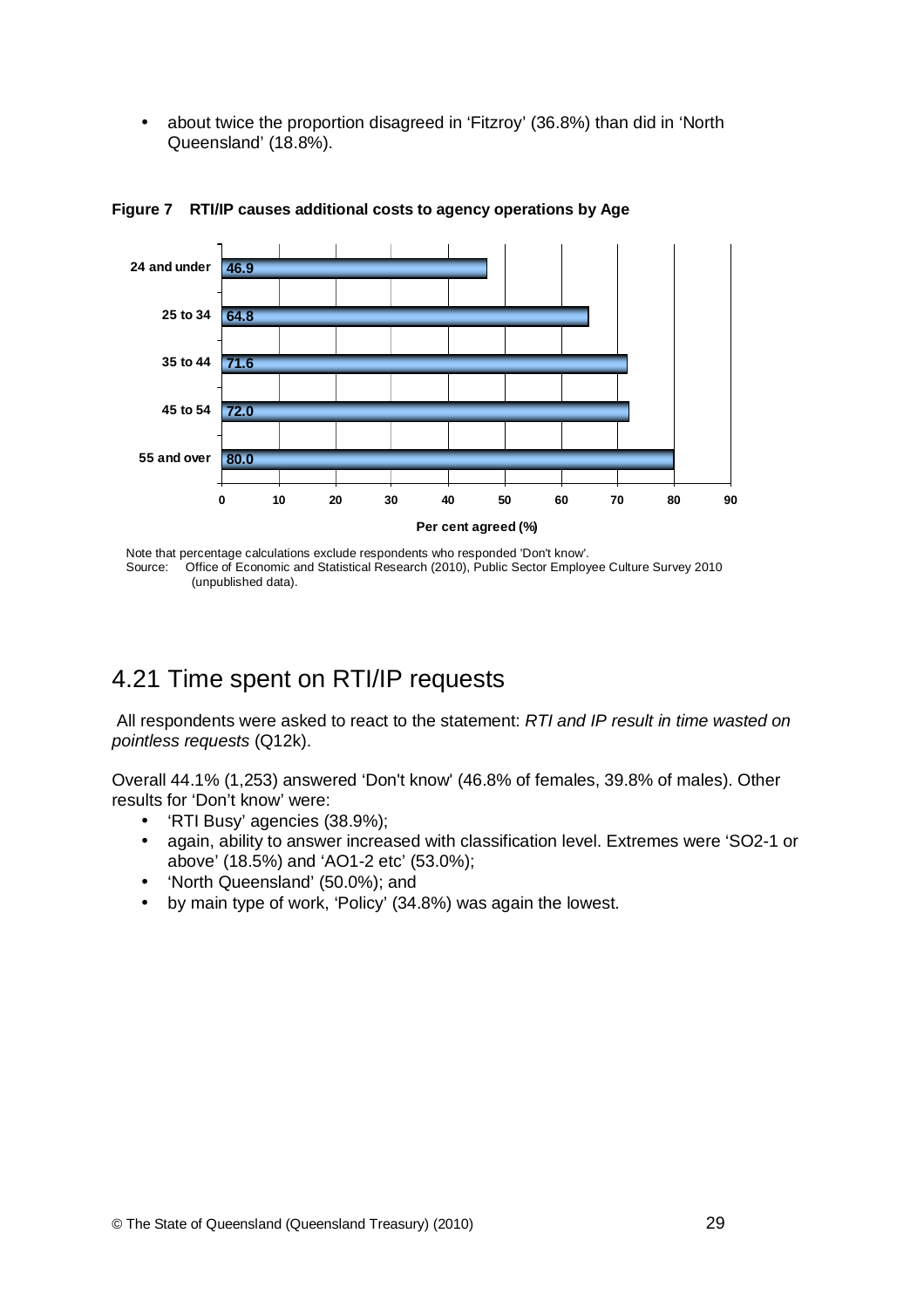<span id="page-45-0"></span>Of the 1,587 respondents who were able to answer, 31.6% agreed that RTI and IP result in time wasted on pointless requests. The remaining 68.4% disagreed. Other results for this group were:

- 28.2% of females agreed with the statement, compared to 36.5% of males;
- one-quarter (25.0%) of respondents in 'RTI Busy' agencies agreed, compared to 40.8% in 'Department of Education and Training';
- 'Brisbane including Greater Brisbane' (28.5% agreement) was the only region with a below-average result. Among the other regions, levels of agreement ranged from 33.3% in both 'North Queensland' and 'Wide Bay Burnett', and 42.9% in 'Darling Downs and West Moreton'; and
- those involved in policy work (20.7%) were much less likely to agree than those involved in 'Service delivery to the general public' (37.8%).

|                 | <b>Number</b> | Per cent (%) | Per cent (%)<br>(excl 'Don't know') |
|-----------------|---------------|--------------|-------------------------------------|
| <b>Disagree</b> | 1085          | 38.2         | 68.4                                |
| Agree           | 502           | 17.7         | 31.6                                |
| Don't know      | 1,253         | 44.1         |                                     |
| Total           | 2,840         | 100.0        | 100.0                               |

#### **Table 20 RTI and IP result in time wasted on pointless requests**

Source: Office of Economic and Statistical Research (2010), Public Sector Employee Culture Survey 2010 (unpublished data).

## 4.22 Exposure to RTI/IP

In all, 14.2 per cent of respondents had received an information request under the new RTI or IP legislation (see Table 21). A total of 490 (17.3% of all respondents) had been involved in the processing of an information request.

#### **Table 21 Whether received an information request under the new RTI or IP legislation**

|            | <b>Number</b> | Per cent (%) | Per cent (%)<br>(excl 'Don't know') |
|------------|---------------|--------------|-------------------------------------|
| Yes        | 404           | 14.2         | 15.5                                |
| No         | 2,201         | 77.5         | 84.5                                |
| Don't know | 235           | 8.3          | -                                   |
| Total      | 2,840         | 100.0        | 100.0                               |

Source: Office of Economic and Statistical Research (2010), Public Sector Employee Culture Survey 2010 (unpublished data).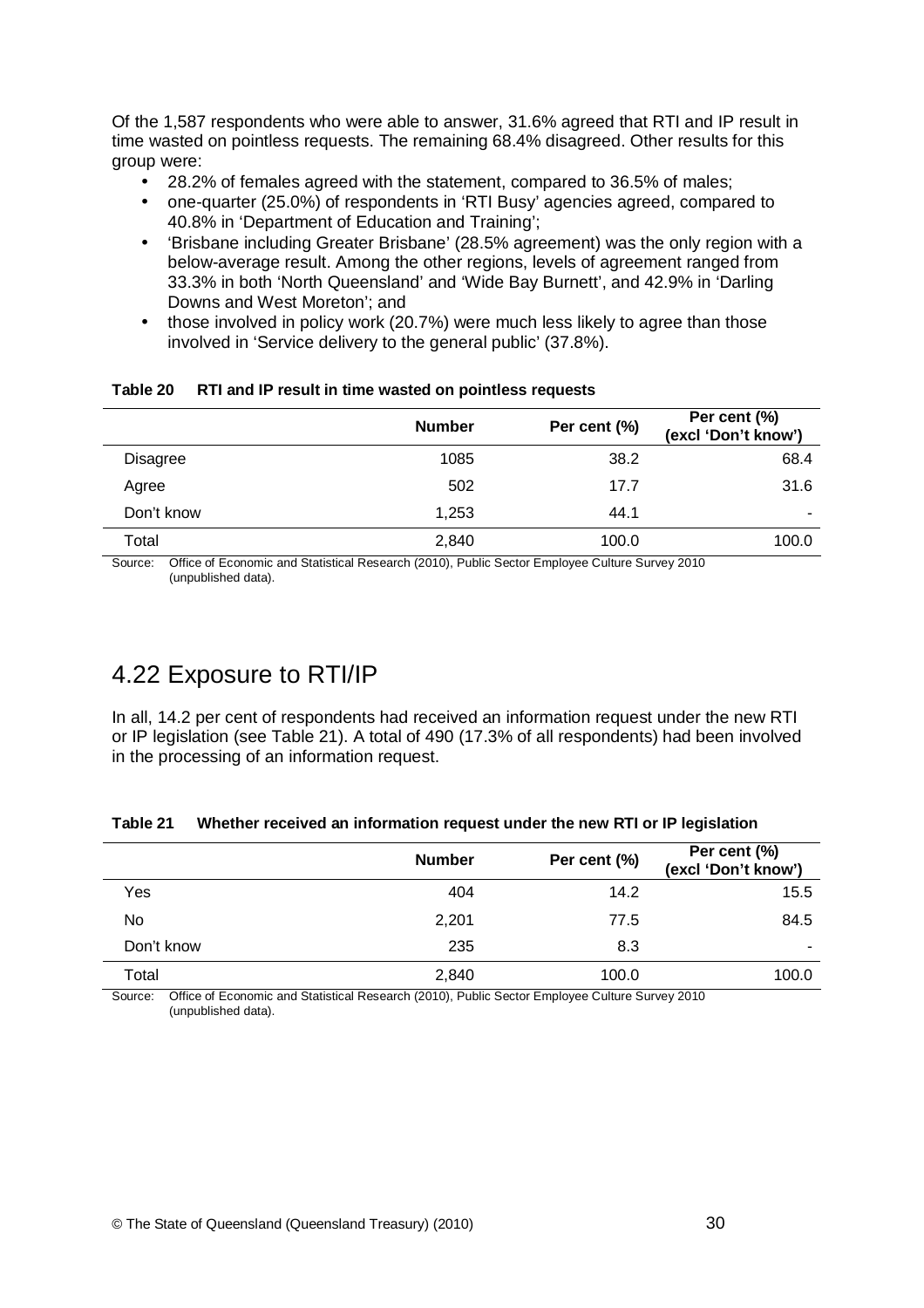# <span id="page-46-0"></span>**5 GLOSSARY**

Bias – the label given to all forms of systematic, as opposed to random, error in estimates. Bias can occur in various forms. It can be built into the questionnaire with questions that appear to ask about A but actually collect data about B because respondents do not interpret the question as intended. Refusal bias, non-contact bias and frame bias are some other common examples. For example, refusal bias arises when refusers have different characteristics and opinions to survey respondents. If present, bias is hard to quantify and difficult to remove.

Frame – a list, map, or conceptual specification of the people or other units comprising the survey population from which respondents can be selected. Examples include a telephone or city directory, or a list of members of a particular association or group.

Population – any entire group with at least one characteristic in common, for example, residents of Queensland.

Respondent – the person who is interviewed.

Response rate – the percentage of a sample from which information is successfully obtained. Response rates are calculated differently depending on the survey organisation.

Sample – part of a population. It is a subset of the population, often randomly selected for the purpose of studying the characteristics of the entire population.

Scope – is the term used to describe people who could potentially be part of a particular survey. For the 2010 Public Sector Employee Culture Survey, public sector employees working in Queensland government agencies are in-scope; anyone else is out-of-scope.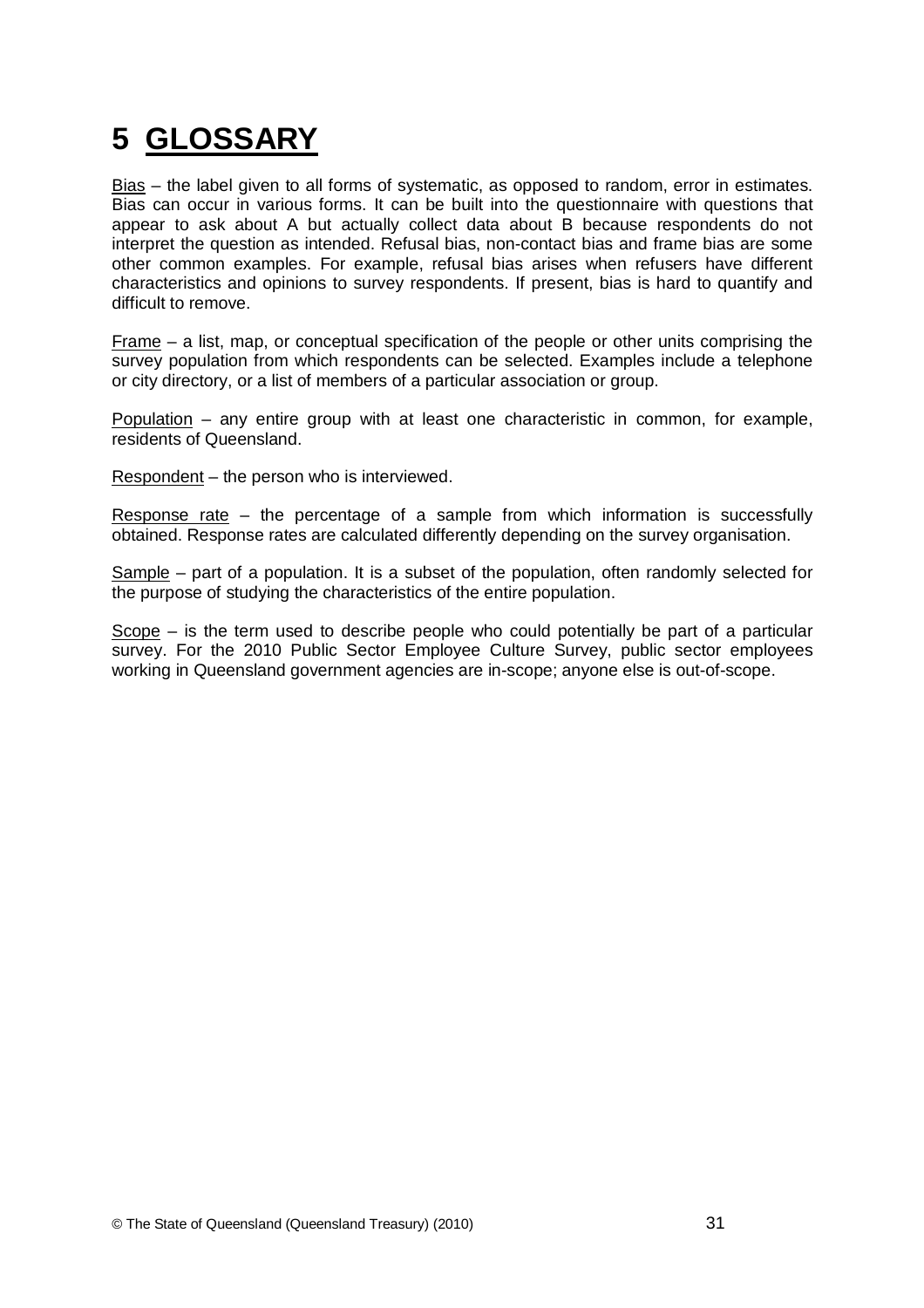# <span id="page-47-0"></span>**6 APPENDICES**

### **Appendix 1 – Survey instrument**

# **2010 Right to Information and Information Privacy Public Sector Culture Survey**

### **BACKGROUND INFORMATION**

In August 2008, the Queensland Government released The Right to Information: A Response to the Review of Queensland's Freedom of Information Act.

The aim of this review was to ensure that government made information readily available to the community.

In response to the review, the government passed the Right to Information Act 2009 and the Information Privacy Act 2009, to ensure that government information was made available, while at the same time protecting personal privacy and other public interest issues. In doing so, the Queensland Premier said, "Openness and accountability are the cornerstones of good government."

Under the legislation, the Office of the Information Commissioner is the champion and monitor of the right to access information, and has a role in supporting agencies to maximise disclosure and in applicants knowing and using their rights.

### **PURPOSE OF THIS SURVEY**

The Office of the Information Commissioner will undertake regular surveys to measure the impact of the legislation in fostering a public service culture of openness and accountability. Open government has three dimensions: transparency (open to scrutiny), accessibility (equitable entry and treatment), and responsiveness (open for business). This survey is designed to obtain the views of a representative sample of public servants on the public service culture.

The results of the surveys will assist the Office of the Information Commissioner to fulfil its legislative requirements to monitor and report on the extent to which agencies are complying with the Right to Information Act 2009 and Information Privacy Act 2009.

A summary of survey results will be published on the Office of the Information Commissioner's website and key findings documented in its Annual Report. The Information Commissioner will also write to agencies to provide a summary of results.

All data collected is strictly confidential and will be de-identified before publication.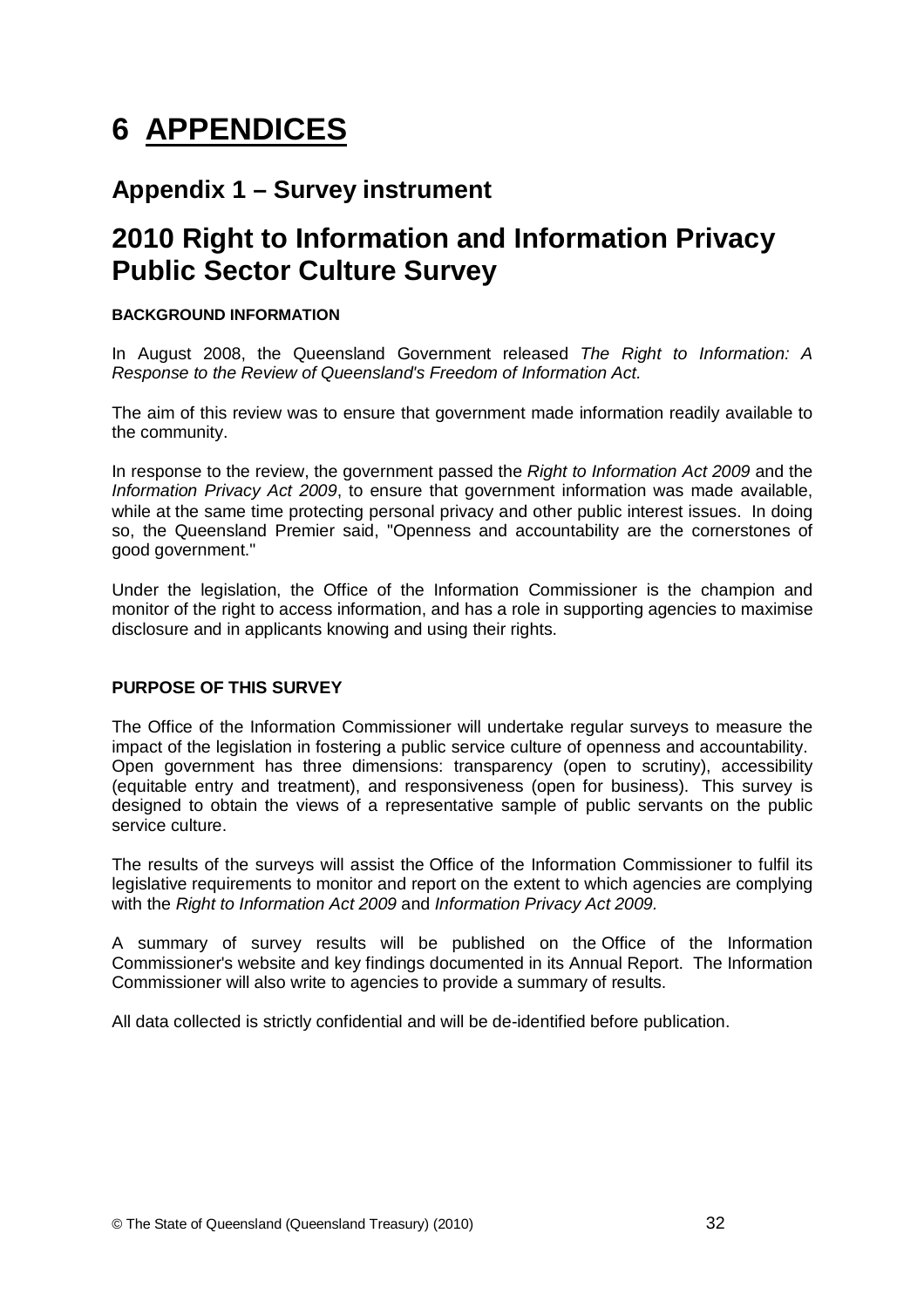#### **ABOUT YOU**

The information that you provide in this section will be used to assist in drawing more meaningful conclusions from the survey results. Your individual responses will remain strictly confidential. **Neither your details nor your responses will be provided to the Office of the Information Commissioner, who will only receive aggregated data.**

**Q1.** What is your age?

- 19 years and under
- 20 24 years 25 - 29 years 30 - 34 years 35 - 39 years 40 - 44 years 45 - 49 years 50 - 54 years 55 - 59 years
- $\overline{O}$  60 64 years
- 65 years and over

**Q2.** What is your sex?

- $\overline{O}$  Female
- O Male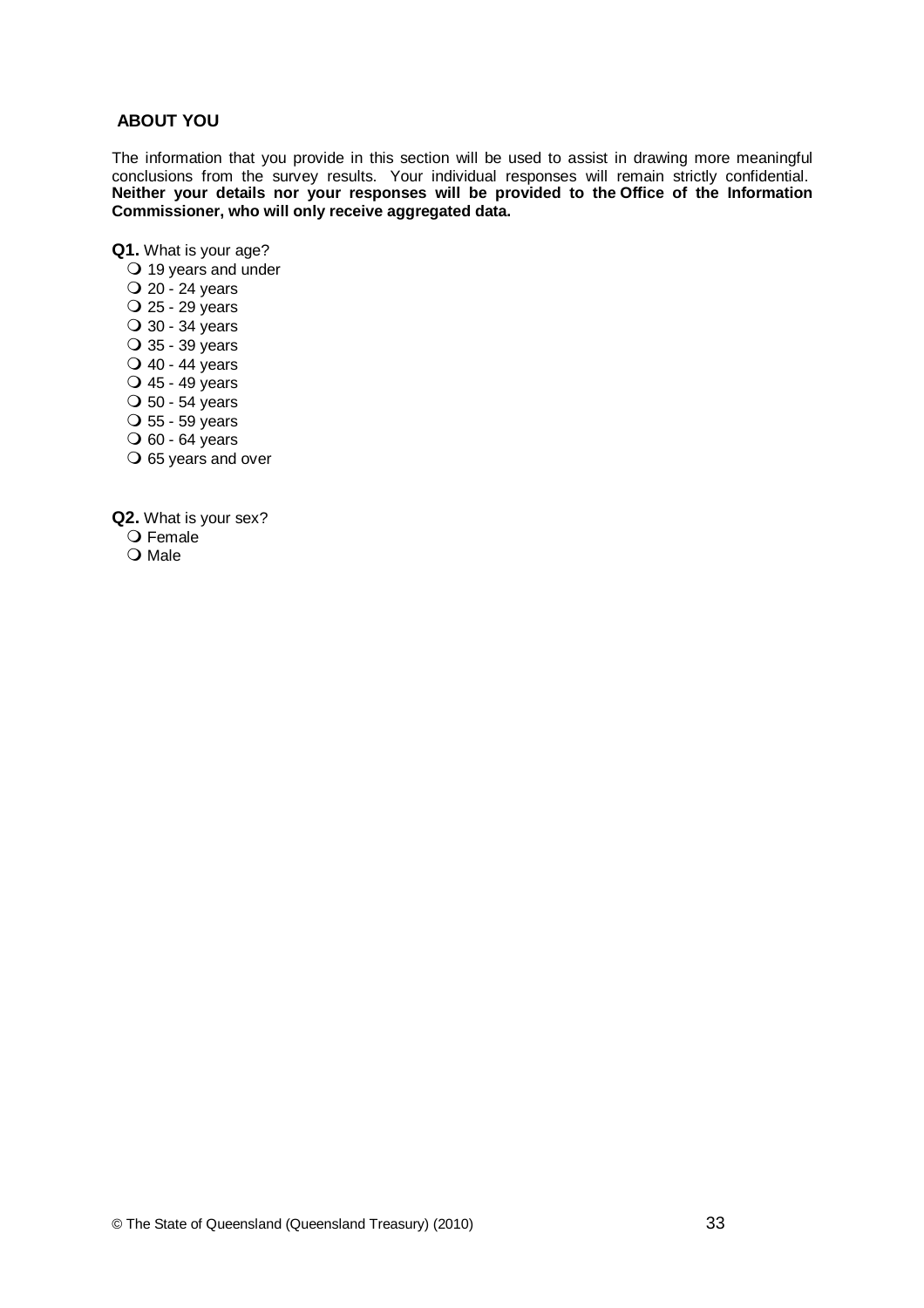**Q3.** In which Queensland Public Service agency do you work?

- O Department of Communities
- O Department of Community Safety
- O Department of Education and Training
- O Department of Employment, Economic Development and Innovation
- O Department of Environment and Resource Management
- O Department of Health
- Department of Infrastructure and Planning
- Department of Justice and Attorney-General
- O Department of the Premier and Cabinet
- O Department of Public Works
- Department of Transport and Main Roads
- Q Queensland Treasury
- Q Queensland Police Service
- Anti-Discrimination Commission of Queensland
- O Commission for Children, Young People and Child Guardian
- Electoral Commission of Queensland
- O Health Quality and Complaints Commission
- **O** Mental Health Review Tribunal
- O Office of the Adult Guardian
- O Office of the Energy Ombudsman
- O Office of the Health Practitioner Registration Boards
- O Office of the Information Commissioner
- O Office of the Medical Board of Queensland
- $\bigcirc$  Office of the Prostitution Licensing Authority
- O Office of the Queensland Parliamentary Counsel
- O Public Service Commission
- O Public Trust Office
- Q OLeave
- Q Queensland Art Gallery
- Q Queensland Audit Office
- O Queensland College of Teachers
- Q Queensland Industrial Registry
- Q Queensland Museum
- Q Queensland Studies Authority
- Q Queensland Water Commission
- Q Queensland Workplace Rights Office
- O State Library of Queensland
- **O** Translink Transit Authority
- O Urban Land Development Authority
- O Workers' Compensation Regulatory Authority
- $\bigcirc$  Other (please specify)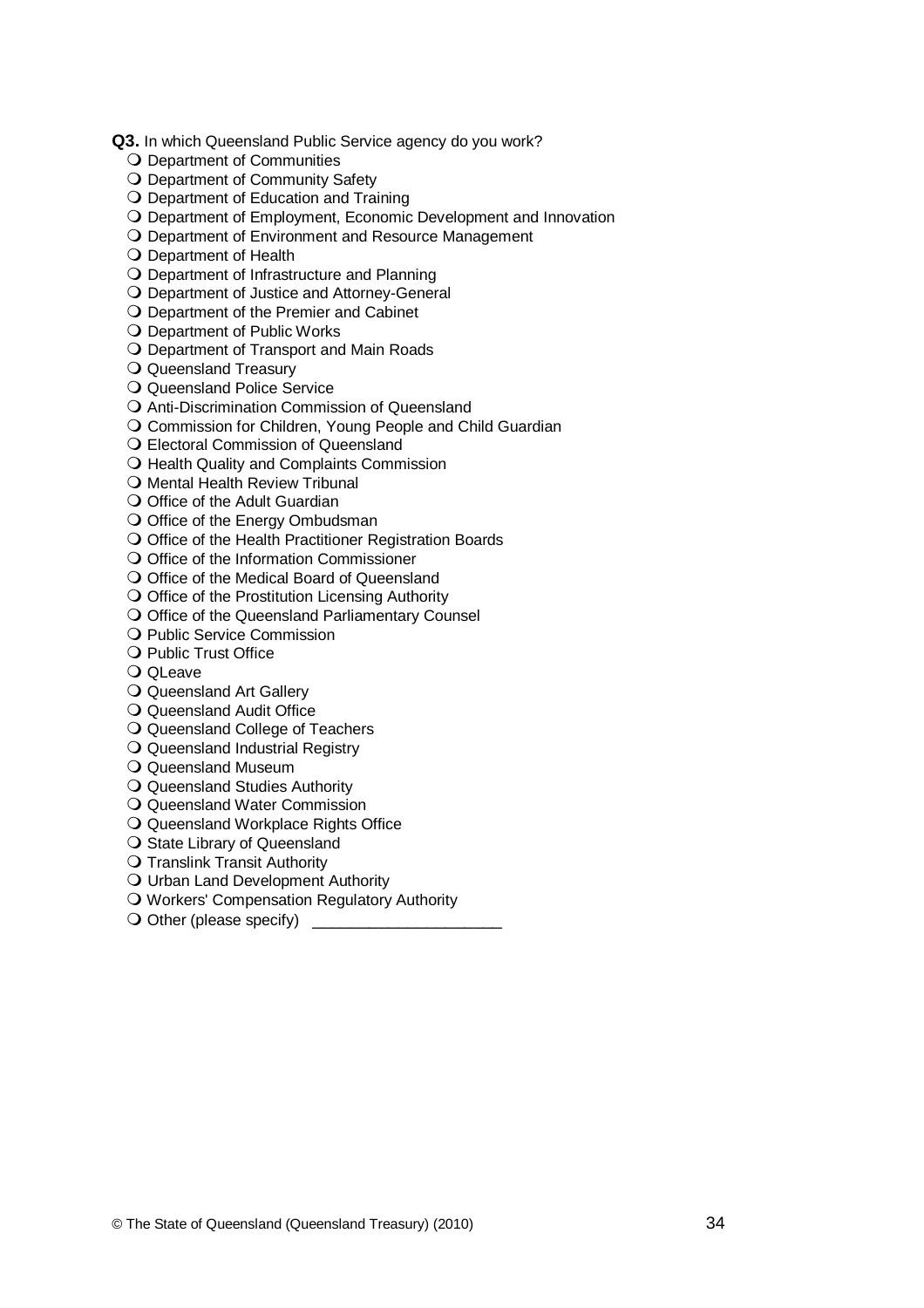#### **Q4.** Where is your workplace?

- O Brisbane including Greater Brisbane
- Q Gold Coast and surrounds
- O Sunshine Coast and surrounds
- Wide Bay-Burnett
- O Darling Downs and West Moreton
- O Far North Queensland
- **O** Fitzrov
- O Mackay-Whitsunday
- O North Queensland
- Western Queensland

**Q5.** What is your current classification level?

#### **This is the classification level you have either been engaged at, were last promoted to, are currently acting in, or are performing temporarily.**

(Note: If your current level is higher than SO2 - SO1, please select SO2 - SO1 in this question, and write your current level in Q15)

O Trainee/apprentice

O Graduate Program position

AO1 - 2, TO1, PO1, OO1-OO4 (pay point 1) or equivalent (Includes salaries up to \$46,203)

 AO3 - 4, TO2 - 3, PO2, OO4 (pay point 2) - OO6 or equivalent (Includes salaries from \$46,204 - \$63,850)

 AO5 - 6, TO4 - 6 (pay point 1), PO3 - 4, OO7 or equivalent (Includes salaries from \$63,851 - \$81,095)

 AO7 - 8, PO5 - 6, TO6 (pay points 2 and 3) or equivalent (Includes salaries from \$81,096 - \$99,381)

SO2 - SO1 (Includes salaries from \$99,382 - \$117,408)

**Q6.** Do you identify yourself as an Aboriginal person and/or Torres Strait Islander?

- Yes
- O No
- $\bigcirc$  I do not wish to provide this information

**Q7.** Do you have an ongoing disability?

- Yes
- O No
- O I do not wish to provide this information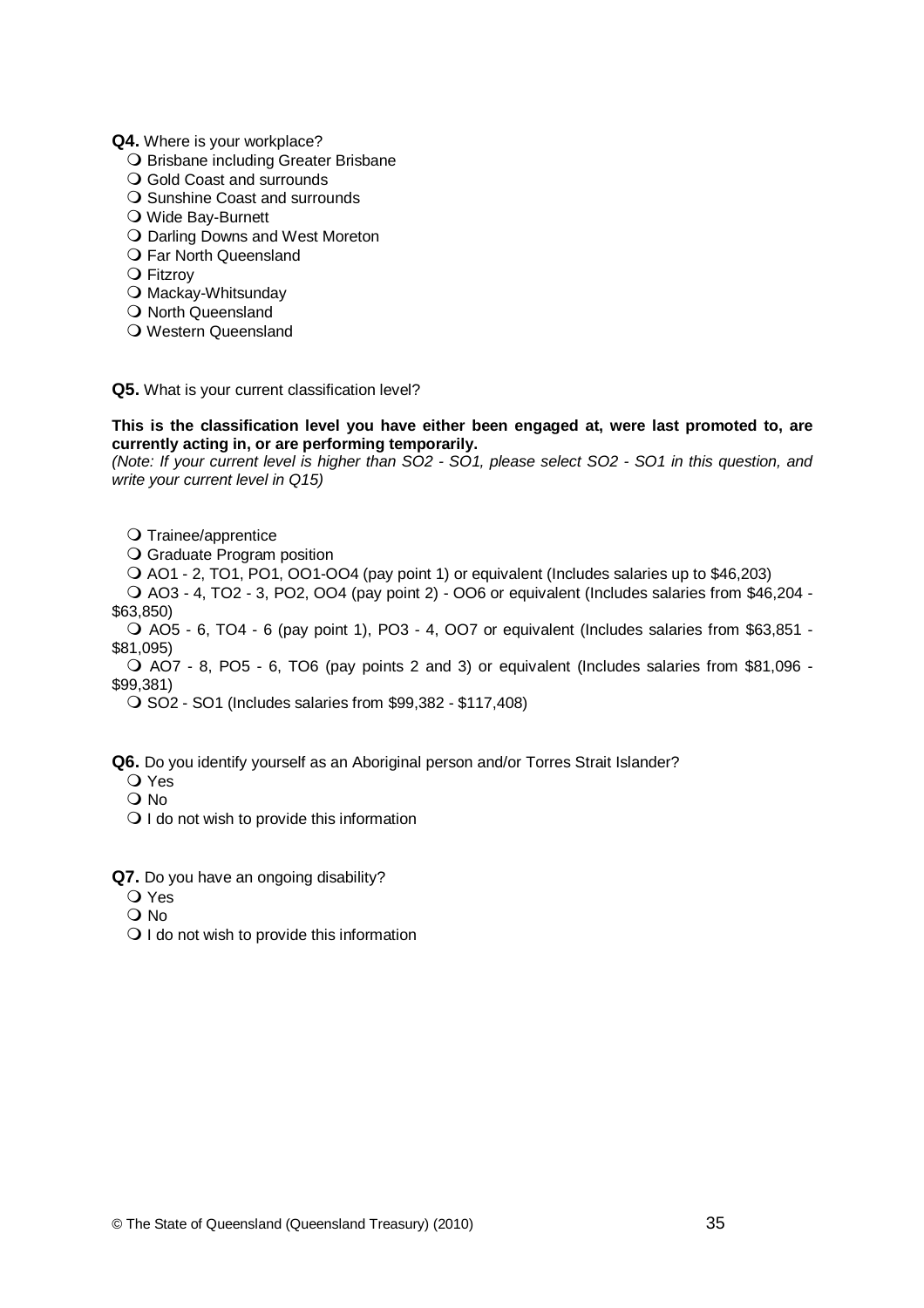#### **The following questions are about whether you are of non-English speaking background (NESB).**

**Q8(i).** Was your first language something other than English?

O Yes

 $\Omega$  No

- $\bigcirc$  I do not wish to provide this information
- **Q8(ii).** Did one or both of your parents not have English as a first language?
	- Yes
	- $\Omega$  No
	- $\bigcirc$  I do not wish to provide this information
- **Q9.** Your highest completed qualification is
	- O Doctorate
	- O Masters
	- Postgraduate diploma (includes Graduate Certificate)
	- O Bachelor degree with Honours
	- O Bachelor degree
	- Undergraduate diploma
	- O Associate diploma
	- Vocational qualification
	- Year 12 or equivalent (HSC/Leaving certificate)
	- Q Less than Year 12 or equivalent

**Q10.** Which **one** of the following **best** describes the main type of work you do?

Policy (eg. development, review, and/or evaluation)

- O Research
- O Program design and/or management

O Service delivery to the general public (eg. call centres, shopfront/counter service, teacher, client service delivery)

- Exercising regulatory authority (eg. inspectors, vetting business licence applications)
- Legal (including developing and/or reviewing legislation)
- Corporate services (including HR, Finance, IT, Communications, Other)
- Administrative support/clerical (eg. executive/personal assistant)
- $\bigcirc$  Other (please specify)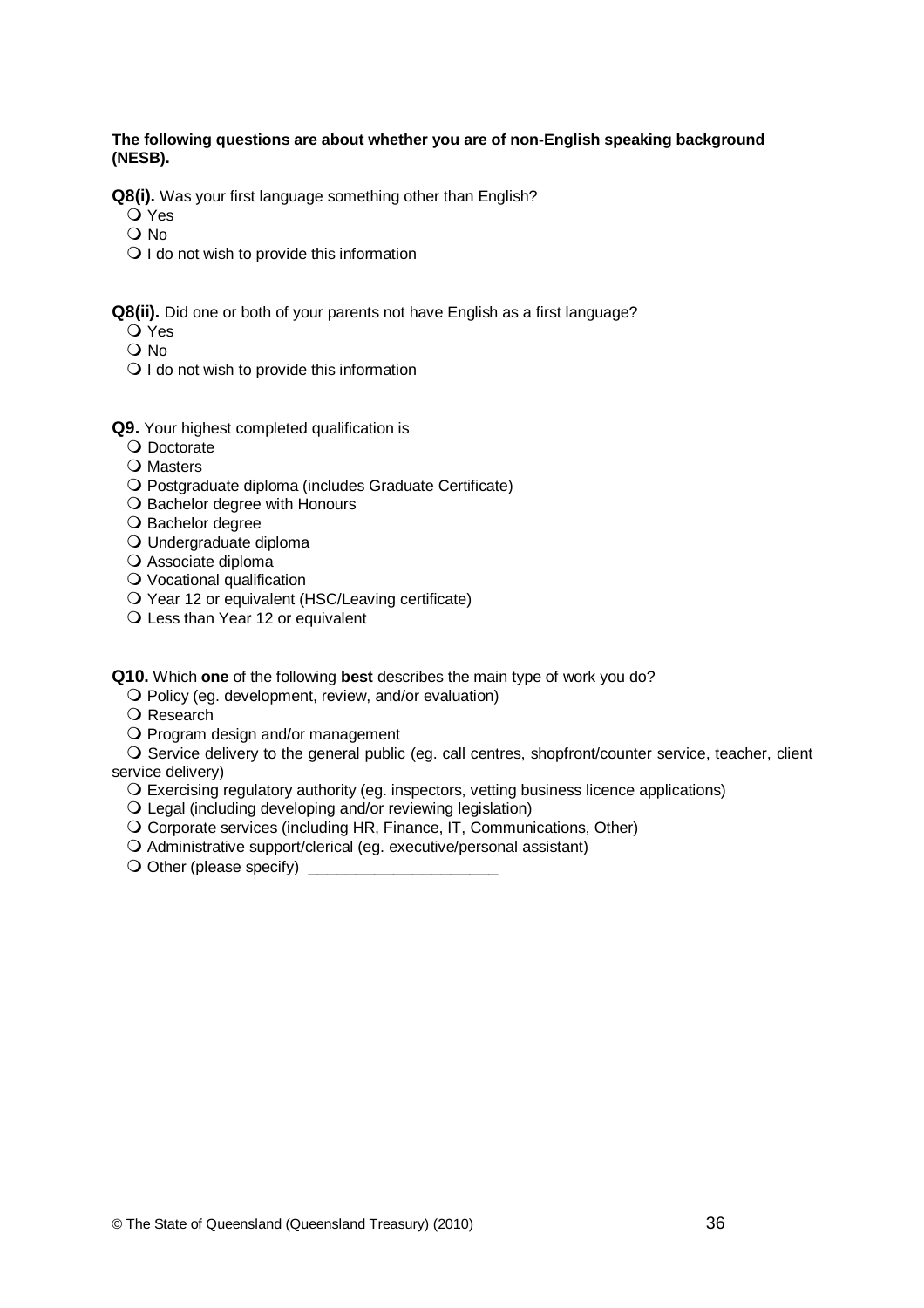Q11. Following commencement of the Right to Information Act 2009 (RTI) and the Information Privacy Act 2009 (IP) on 1 July 2009, with respect to your agency, do you consider that:

|                                                               | Strongly<br>disagree | <b>Disagree</b> | Agree                | Strongly<br>agree | Don't<br>know |
|---------------------------------------------------------------|----------------------|-----------------|----------------------|-------------------|---------------|
| a. Overall, RTI and IP reforms have had a positive            |                      |                 |                      |                   | ∩             |
| impact on the agency.                                         |                      |                 |                      |                   |               |
| b. The agency has a culture open to the release of $\bigcirc$ |                      | $\Omega$        | $\left( \right)$     | $\Omega$          |               |
| information.                                                  |                      |                 |                      |                   |               |
| c. The new Acts have encouraged the agency to be $\bigcirc$   |                      | $\Omega$        | $\left( \right)$     | Ω.                |               |
| more open.                                                    |                      |                 |                      |                   |               |
| d. The agency finds complying with the legislation            | $\circ$              | $\Omega$        | $\Omega$             | $\Omega$          |               |
| easy.                                                         |                      |                 |                      |                   |               |
| e. An explicit statement of commitment to RTI and IP          | $\circ$              | $\Omega$        | $\Omega$             | ∩                 |               |
| is readily available within the agency.                       |                      |                 |                      |                   |               |
| f. The agency has given clear and<br>positive                 | $\cup$               | 0               |                      | ∩                 |               |
| communication to staff about the RTI and IP reforms.          |                      |                 |                      |                   |               |
| g. The agency conducts training in RTI and IP.                |                      | $\Omega$        | $\ddot{\phantom{0}}$ | $\Omega$          | ( )           |
| h. The agency's training in RTI and IP is effective.          | 0                    | O               |                      | ∩                 | ∩             |
| i. The agency has been encouraged to publish                  | $\Omega$             | ∩               |                      | ∩                 |               |
| information never before made available to the public.        |                      |                 |                      |                   |               |

Q12. Following commencement of the Right to Information Act 2009 (RTI) and the Information Privacy Act 2009 (IP) on 1 July 2009, with respect to your agency, do you consider that:

|                                                                                                                                  | Strongly<br>disagree | <b>Disagree</b> | Agree            | Strongly<br>agree | Don't<br>know |
|----------------------------------------------------------------------------------------------------------------------------------|----------------------|-----------------|------------------|-------------------|---------------|
| has employed<br>a. The agency<br>new<br>strategies,<br>particularly new technologies, to make information<br>publicly available. | $\Omega$             | $\Omega$        |                  | 0                 | $\Omega$      |
| b. Records management within the agency supports<br>easy location and retrieval of documents.                                    | $\Omega$             | $\Omega$        |                  | ∩ )               |               |
| c. The public has trust in the agency.                                                                                           | Ő                    | $\circ$         |                  |                   |               |
| d. The public has better knowledge of what the agency<br>does.                                                                   | Q                    | Q               | ∩                | ∩                 | ∩             |
| e. The agency now publishes information as a matter of<br>course.                                                                | $\circ$              | Q               | $\left( \right)$ | ∩                 |               |
| f. The agency perceives outside scrutiny of its activities<br>as being positive.                                                 | $\circ$              | Q               | $\Omega$         | ∩                 |               |
| g. Public requests for information are perceived as<br>interference.                                                             | $\circ$              | ∩               |                  | ∩                 |               |
| h. Too much information is released to the public.                                                                               | O                    | O               |                  | $\Omega$          |               |
| i. Dealing with RTI and IP is a strain on staffing<br>resources.                                                                 | $\circ$              | ∩               |                  | ∩                 |               |
| j. Dealing with RTI and IP causes additional costs to<br>agency operations.                                                      | $\circ$              | ∩               | $\Omega$         | ∩                 |               |
| k. RTI and IP result in time wasted on pointless<br>requests.                                                                    | $\circ$              | ∩               |                  |                   |               |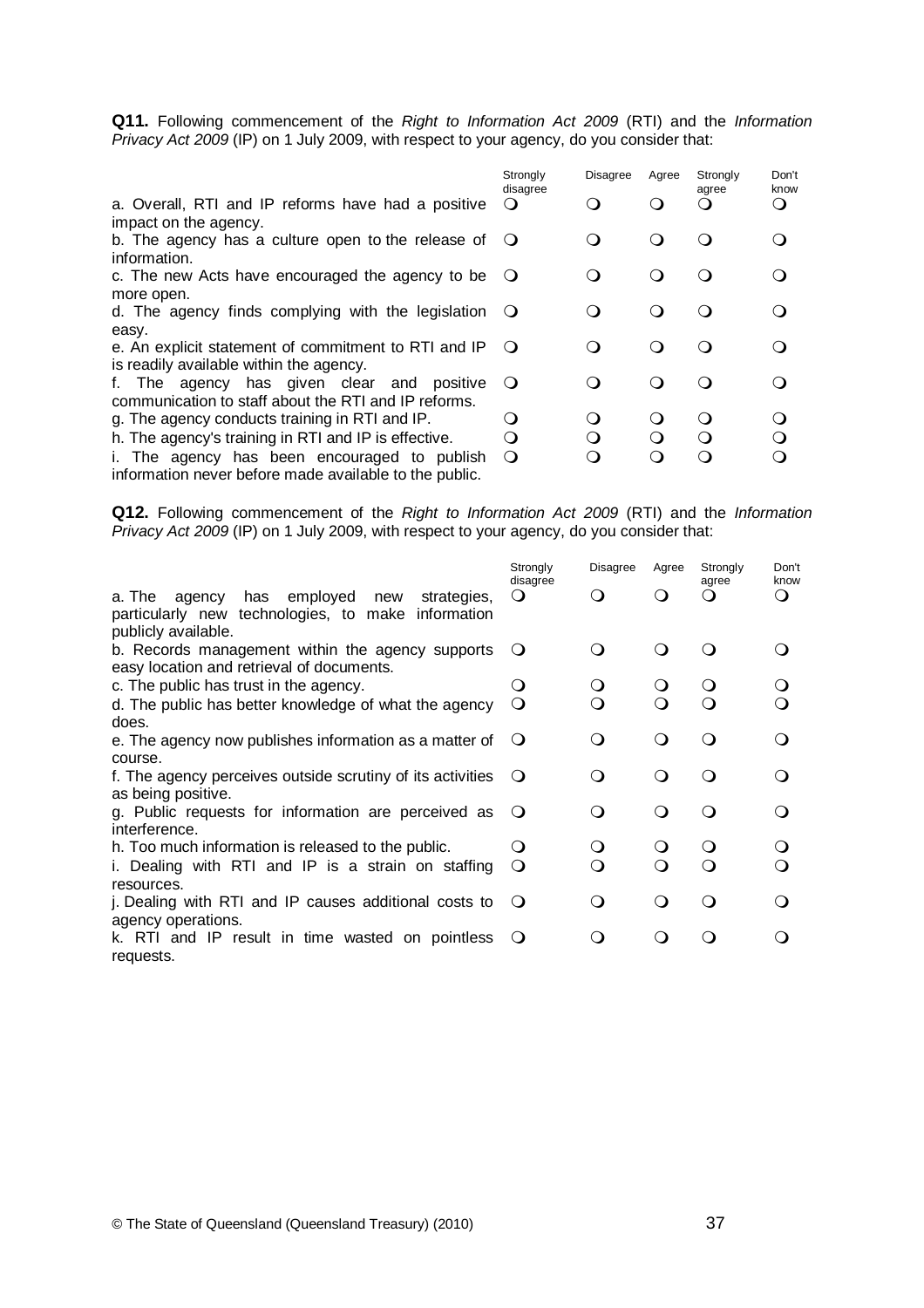**Q13.** Have you received an information request under the new RTI or IP legislation?

- O Yes
- O No
- Q Don't know

**Q14.** Have you been involved in the processing of an information request under RTI or IP? Yes

 $\frac{1}{2}$  ,  $\frac{1}{2}$  ,  $\frac{1}{2}$  ,  $\frac{1}{2}$  ,  $\frac{1}{2}$  ,  $\frac{1}{2}$  ,  $\frac{1}{2}$  ,  $\frac{1}{2}$  ,  $\frac{1}{2}$  ,  $\frac{1}{2}$  ,  $\frac{1}{2}$  ,  $\frac{1}{2}$  ,  $\frac{1}{2}$  ,  $\frac{1}{2}$  ,  $\frac{1}{2}$  ,  $\frac{1}{2}$  ,  $\frac{1}{2}$  ,  $\frac{1}{2}$  ,  $\frac{1$ 

 $\Omega$  No

**Q15.** Do you have any other comments you would like to make?

### **Thank you for taking the time to complete the 2010 Right to Information and Information Privacy Public Sector Culture Survey.**

**Your contribution is an important input into evaluating the effectiveness of RTI and IP legislation.**